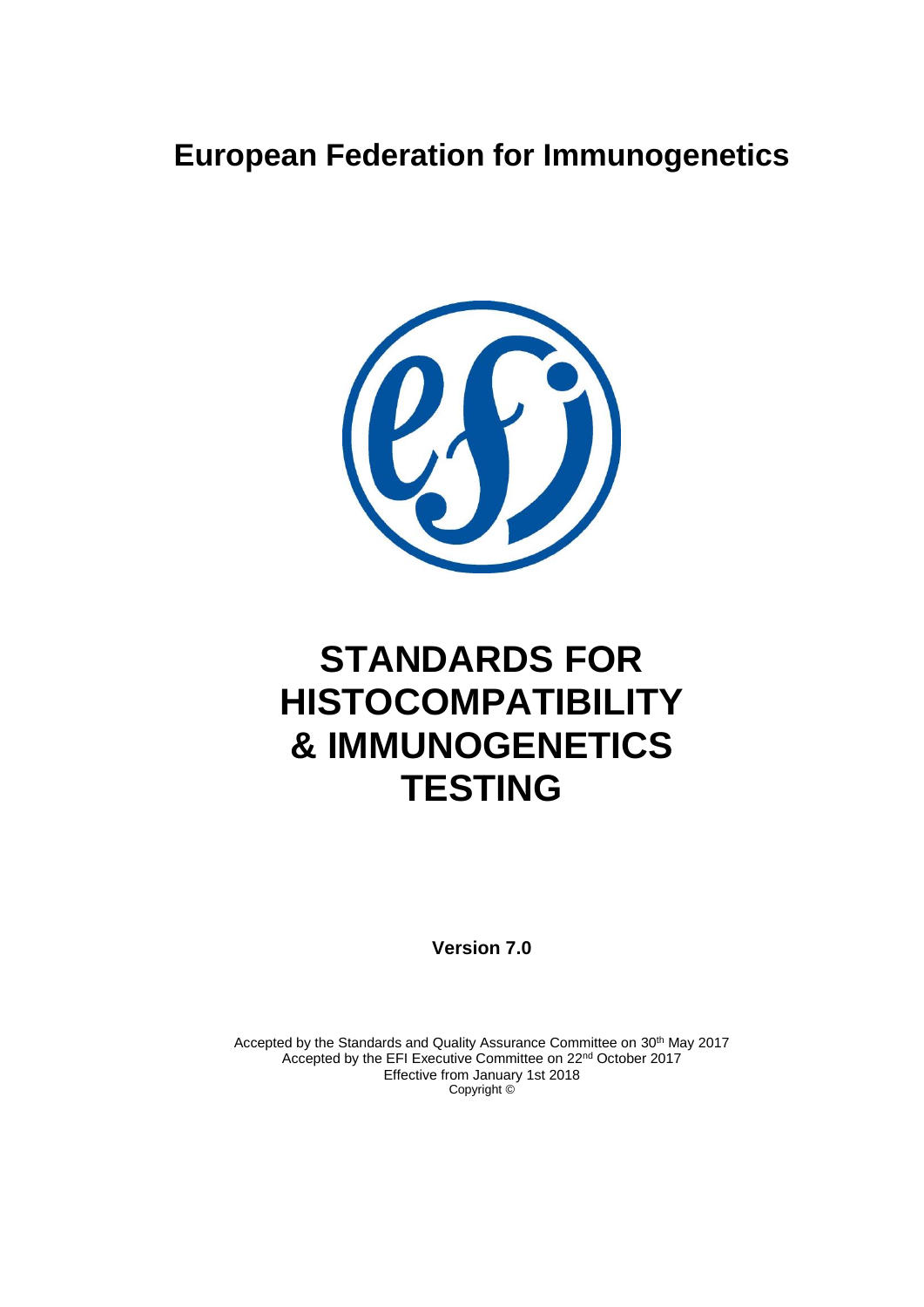## **TABLE OF CONTENTS**

| <b>SECTION A - GENERAL POLICIES</b><br>3 |                                                                     |                 |
|------------------------------------------|---------------------------------------------------------------------|-----------------|
|                                          | <b>SECTION B - PERSONNEL QUALIFICATIONS</b>                         | 4               |
| B <sub>3</sub>                           | The Director and/or Co-Director                                     | 4               |
| <b>B4</b>                                | <b>Technical Staff</b>                                              | 4               |
| B <sub>5</sub>                           | <b>Competency Evaluation and Continuous Education</b>               | 4               |
|                                          | <b>SECTION C - QUALITY ASSURANCE</b>                                | 6               |
| C <sub>1</sub>                           | <b>MANAGEMENT</b>                                                   | 6               |
| C <sub>2</sub>                           | <b>TECHNICAL</b>                                                    | $\overline{7}$  |
| C <sub>3</sub>                           | PREANALYTICAL                                                       | 8               |
|                                          | <b>SECTION D - EXTERNAL PROFICIENCY TESTING</b>                     | 10              |
| D <sub>1</sub>                           | PROCEDURE OF EPT                                                    | 10              |
| D <sub>2</sub>                           | REPORTING OF EPT RESULTS                                            | 11              |
| D <sub>3</sub>                           | LABORATORY PERFORMANCE                                              | 11              |
|                                          | <b>SECTION E - ANALYSIS PROCESSES</b>                               | 12              |
| E1                                       | <b>REAGENTS</b>                                                     | 12 <sub>2</sub> |
| E <sub>2</sub>                           | <b>EQUIPMENT</b>                                                    | 14              |
| E <sub>3</sub>                           | <b>COMPUTER ASSISTED ANALYSES</b>                                   | 16              |
| E4                                       | <b>METHODS</b>                                                      | 16              |
| E4.1                                     | <b>CDC</b>                                                          | 16              |
| E4.2                                     | Antibody Screening and Crossmatching                                | 17              |
| E4.3                                     | Enzyme-Linked Immuno Sorbent Assay (ELISA)                          | 19              |
| E4.4                                     | Flow Cytometry                                                      | 19              |
| E4.5                                     | <b>Nucleic Acid Analysis</b>                                        | 20              |
| E4.6                                     | <b>Bead Array</b>                                                   | 22              |
| E4.7                                     | Sequence-Specific Primers (SSP)                                     | 22              |
| E4.8                                     | Sequence-Specific Oligonucleotide Probe (SSOP) Hybridization Assays | 22              |
| E4.9                                     | Sanger Sequencing                                                   | 23              |
| E4.10                                    | <b>Next Generation Sequencing</b>                                   | 24              |
| E4.11                                    | Haemopoietic Chimaerism and Engraftment (HCE) Monitoring            | 25              |
| E4.12                                    | Analysis of Other Immunologic Markers                               | 25              |
| E <sub>5</sub>                           | <b>CLINICAL APPLICATIONS</b>                                        | 27              |
| E5.1                                     | Renal and/or Pancreas Transplantation                               | 27              |
| E5.2                                     | Other Organ Transplantation                                         | 29              |
| E5.3                                     | Haematopoietic Stem Cell Transplantation                            | 29              |
| E5.4                                     | Transfusion                                                         | 31              |
| E5.5                                     | <b>Disease Association</b>                                          | 32              |
|                                          | <b>SECTION F - POST-ANALYSIS PROCESSES</b>                          | 33              |
| F <sub>1</sub>                           | <b>HLA ALLELES AND ANTIGENS</b>                                     | 33              |
| F1.1                                     | Terminology                                                         | 33              |
| F1.2                                     | Phenotypes and Genotypes                                            | 33              |
| F1.3                                     | Haplotype Assignment                                                | 34              |
| F <sub>2</sub>                           | OTHER IMMUNOGENETICS MARKERS                                        | 34              |
| F <sub>3</sub>                           | RECORDS AND TEST REPORTS                                            | 34              |
| <b>ABBREVIATIONS</b>                     |                                                                     | 36              |
| 37<br><b>DEFINITIONS</b>                 |                                                                     |                 |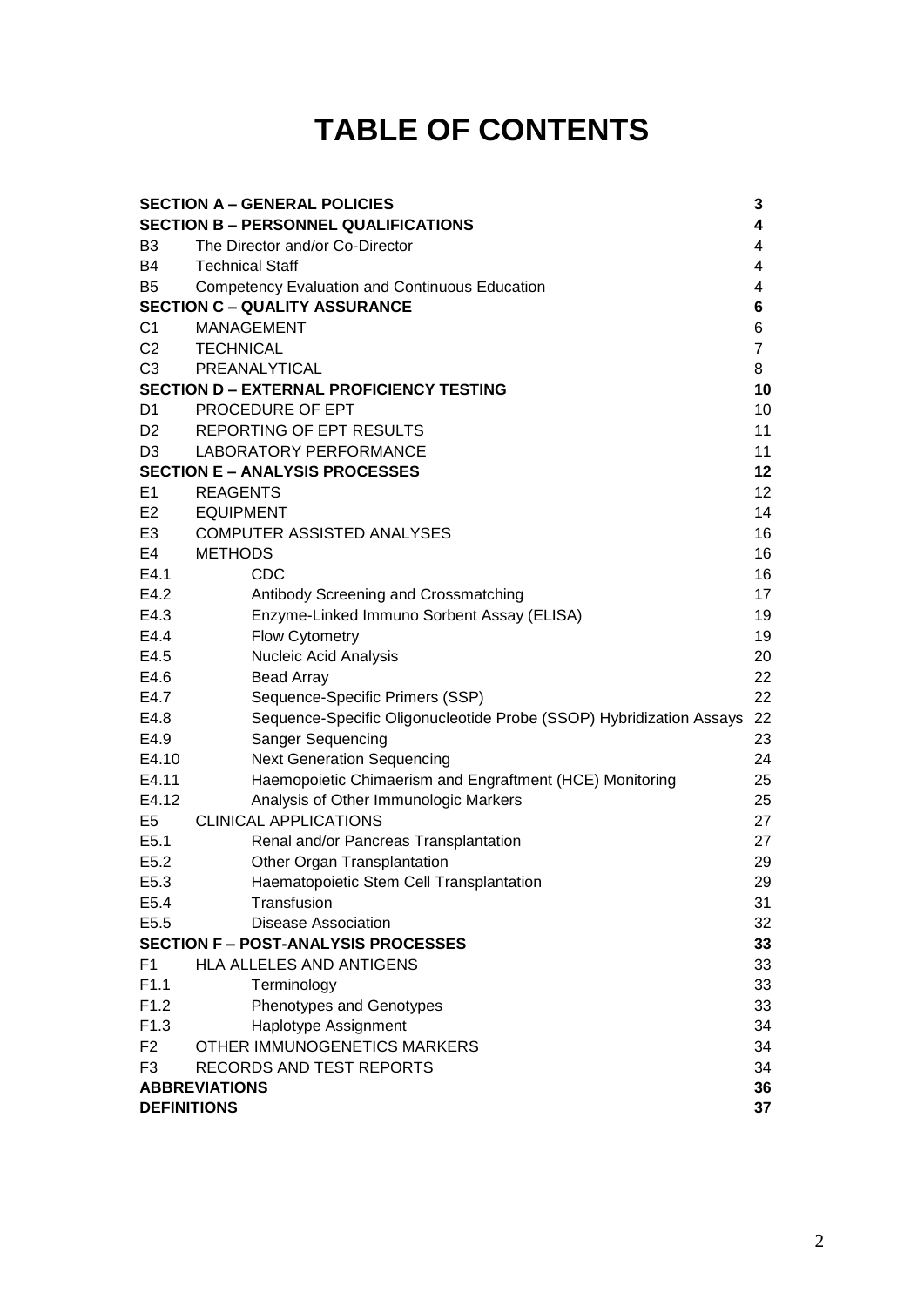| A <sub>1</sub>     | These Standards have been approved and adopted by the EFI Executive<br>Committee                                                                                                                                                         |
|--------------------|------------------------------------------------------------------------------------------------------------------------------------------------------------------------------------------------------------------------------------------|
| A2                 | They are based on Standards originally prepared by the American Society for<br>Histocompatibility and Immunogenetics (ASHI)                                                                                                              |
| A <sub>3</sub>     | These Standards have been established for the purpose of ensuring accurate and<br>dependable histocompatibility testing consistent with the current state of<br>technological procedures and the availability of reagents                |
| A4                 | These Standards establish minimal criteria, which all histocompatibility<br>laboratories must meet if their services are to be considered acceptable                                                                                     |
| A <sub>5</sub>     | Many laboratories, because of extensive experience, will exceed the minimal<br>requirements of these Standards                                                                                                                           |
| A <sub>6</sub>     | Certain Standards are obligatory. In these instances, the Standards use the word<br>"must"                                                                                                                                               |
| A7                 | Some Standards are highly recommended but not absolutely mandatory. In these<br>instances the Standards use words like "should" or "recommended"                                                                                         |
| A8                 | Procedures to be used in histocompatibility testing often have multiple acceptable<br>variations. The accuracy and dependability of each procedure must be<br>documented in each laboratory or by published data from other laboratories |
| A <sub>9</sub>     | Some procedures have sufficient documentation of effectiveness to warrant their<br>use in clinical service even though they are not available in or obligatory for all<br>laboratories                                                   |
| A10                | The use of the name of the European Federation for Immunogenetics as<br>certification of compliance to these Standards may only be made by laboratories,<br>which have been accredited through the EFI accreditation process             |
| A11                | All relevant data necessary for compliance evaluation must be available for<br>inspections                                                                                                                                               |
| A12                | <b>Testing Referred To Other Laboratories</b>                                                                                                                                                                                            |
| $\overline{A12.1}$ | An accredited laboratory may engage another laboratory to perform testing not<br>done by the primary laboratory                                                                                                                          |
| A12.2              | The subcontracting laboratory:                                                                                                                                                                                                           |
| A12.2.1            | Must be accredited by EFI or by ASHI, if the testing is covered by EFI<br>standards                                                                                                                                                      |
| A12.2.2            | Should have documented expertise and/or accreditation in genetic<br>systems not covered by EFI Standards                                                                                                                                 |

#### **SECTION A – GENERAL POLICIES**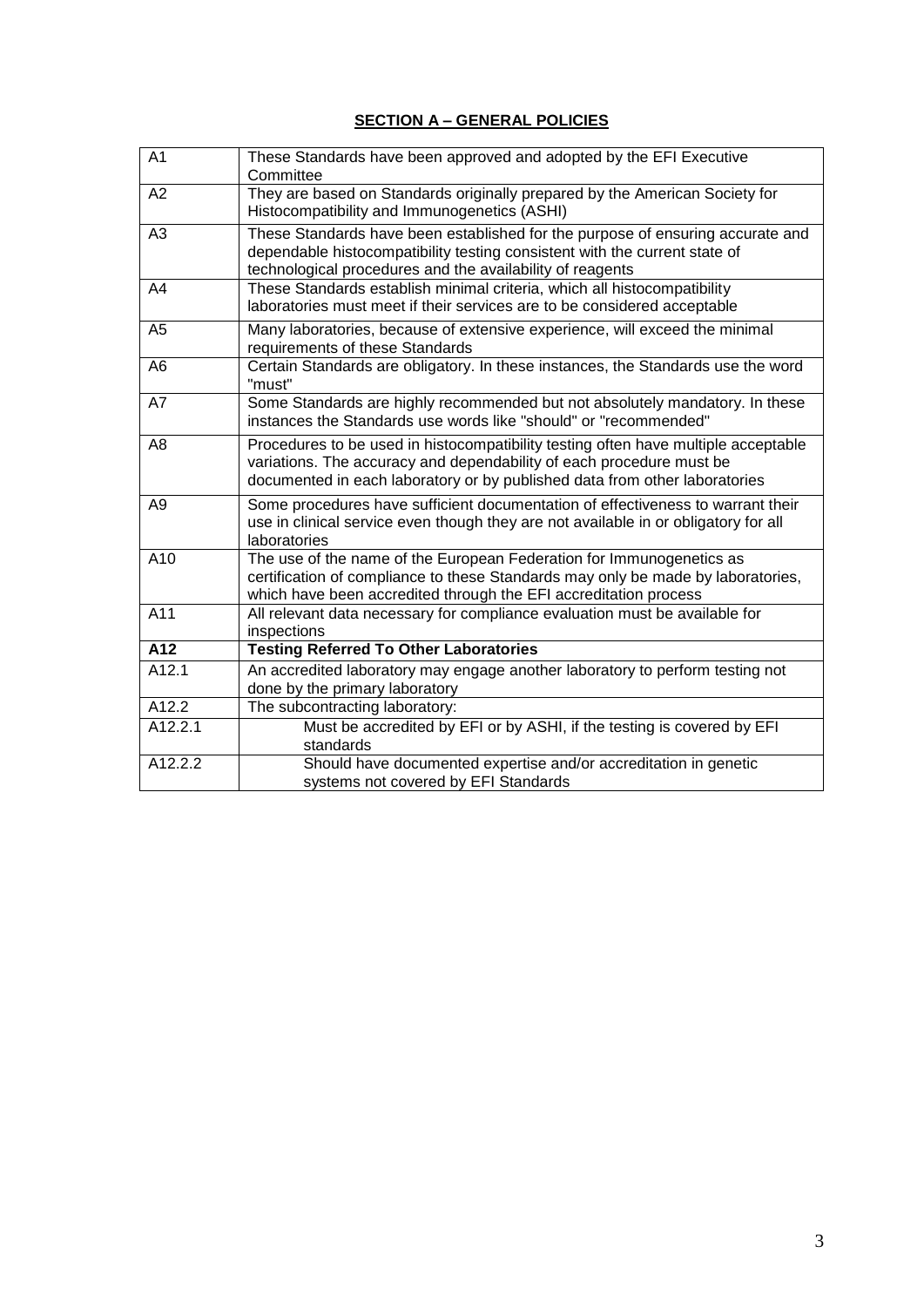#### **SECTION B – PERSONNEL QUALIFICATIONS**

| B1                    | For the purposes of this document, EFI defines the Director as the person who is<br>responsible for the H&I laboratory                                                                                                                      |
|-----------------------|---------------------------------------------------------------------------------------------------------------------------------------------------------------------------------------------------------------------------------------------|
| <b>B2</b>             | The laboratory must employ one or more individuals who meet the qualifications<br>and fulfil the responsibilities of:                                                                                                                       |
| <b>B3</b>             | The Director and/or Co-Director                                                                                                                                                                                                             |
| B3.1                  | A Director, that must:                                                                                                                                                                                                                      |
| B3.1.1                | Hold a qualification approved by EFI, such as an ESHI or national                                                                                                                                                                           |
|                       | diploma, earned doctoral degree in a biological science, or be a physician,<br>and                                                                                                                                                          |
| B3.1.2                | Have minimum qualifying experience equivalent to either of the following:                                                                                                                                                                   |
| B <sub>3.1.2.1</sub>  | Four years' relevant experience two of which were devoted to full<br>time training in human H&I testing, or                                                                                                                                 |
| B3.1.2.2              | Four years of working experience at full time in human H&I testing                                                                                                                                                                          |
| B3.1.2.3              | Additional qualifications required according to national legislation                                                                                                                                                                        |
|                       | also apply                                                                                                                                                                                                                                  |
| B3.1.3                | Have documentation of professional competence in the appropriate<br>activities in which the laboratory is engaged. This should be based on<br>sound knowledge of the fundamentals of immunology, genetics and<br>histocompatibility testing |
| B <sub>3.1.4</sub>    | If a Co-Director is appointed, this person must also fulfil Standards B1.1.1<br>$-B1.1.3$                                                                                                                                                   |
| B3.1.5                | The Director and/or Co-Director must:                                                                                                                                                                                                       |
| B3.1.5.1              | Be available on site to supervise the laboratory for at least 80% of<br>the week                                                                                                                                                            |
| B3.1.5.2              | Provide adequate supervision of technical personnel                                                                                                                                                                                         |
| B3.1.5.3              | Utilises his/her special scientific skills in developing new                                                                                                                                                                                |
|                       | procedures                                                                                                                                                                                                                                  |
| B3.1.5.4              | Be held responsible for the proper performance, interpretation and<br>reporting of all laboratory procedures                                                                                                                                |
| B3.1.5.5              | Ensure the laboratory's successful participation in proficiency<br>testing                                                                                                                                                                  |
| B3.1.5.6              | Be informed of the relevant national legislation and professional<br>standards                                                                                                                                                              |
| B3.1.5.7              | Comply with the relevant national legislation and professional<br>standards                                                                                                                                                                 |
| B <sub>3.1</sub> .5.8 | Demonstrate active participation in H&I related clinically relevant<br>professional development, such as national or international<br>conferences or workshops                                                                              |
| B3.1.6                | The Director or Co-Director should:                                                                                                                                                                                                         |
| B3.1.6.1              | Have publications in peer-reviewed journals                                                                                                                                                                                                 |
| <b>B4</b>             | <b>Technical Staff</b>                                                                                                                                                                                                                      |
| B4.1                  | A Technical Supervisor, that must:                                                                                                                                                                                                          |
| B4.1.1                | Have minimum qualifying experience equivalent to either of the following:                                                                                                                                                                   |
| B4.1.1.1              | Hold a bachelor's degree or equivalent and have three years'                                                                                                                                                                                |
|                       | relevant experience in human histocompatibility and                                                                                                                                                                                         |
|                       | immunogenetics testing under the supervision of a qualified                                                                                                                                                                                 |
|                       | Director or Co-Director                                                                                                                                                                                                                     |
| B4.1.1.2              | Five years of supervised experience if a bachelor's degree has<br>not been earned                                                                                                                                                           |
| B4.2                  | A Quality Manager, who must establish and maintain a comprehensive quality<br>management programme covering all aspects for the accredited facility addressed                                                                               |
|                       | by these standards                                                                                                                                                                                                                          |
| B4.3                  | The resources of the laboratory must be sufficient to accommodate the workload                                                                                                                                                              |
| <b>B5</b>             | <b>Competency Evaluation and Continuous Education</b>                                                                                                                                                                                       |
| B <sub>5.1</sub>      | The Director/Co-Director or designee must:                                                                                                                                                                                                  |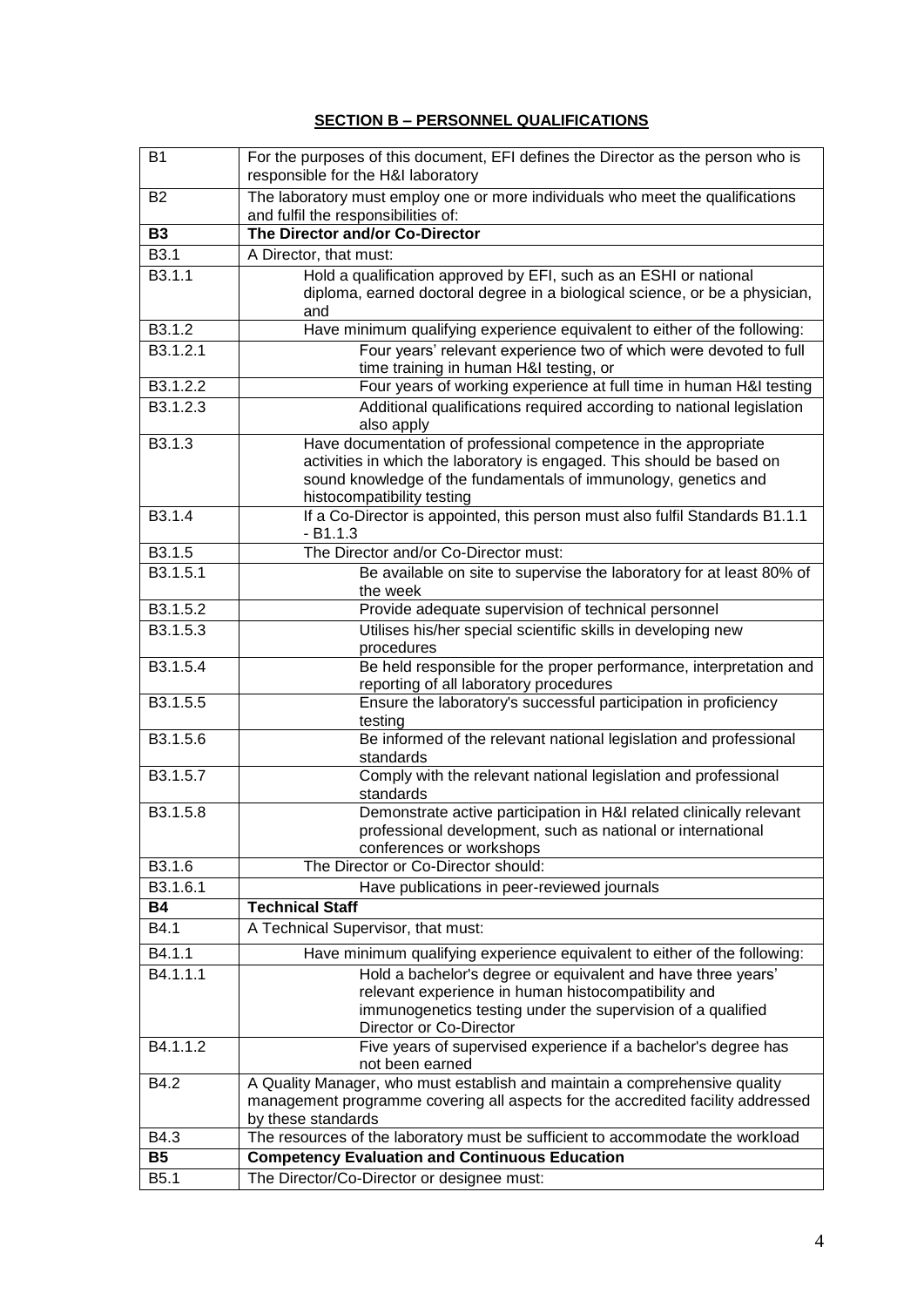| B <sub>5.1.1</sub>  | Evaluate the competence of each technologist to accurately perform tests.<br>This must be done at least yearly for each technique the technologist<br>performs and must be based on a defined process |
|---------------------|-------------------------------------------------------------------------------------------------------------------------------------------------------------------------------------------------------|
| B <sub>5</sub> .1.2 | Maintain records of these evaluations for each individual                                                                                                                                             |
| B <sub>5.2</sub>    | The Laboratory Director and the technical staff must participate in continuing<br>education relating to each category for which EFI accreditation is sought                                           |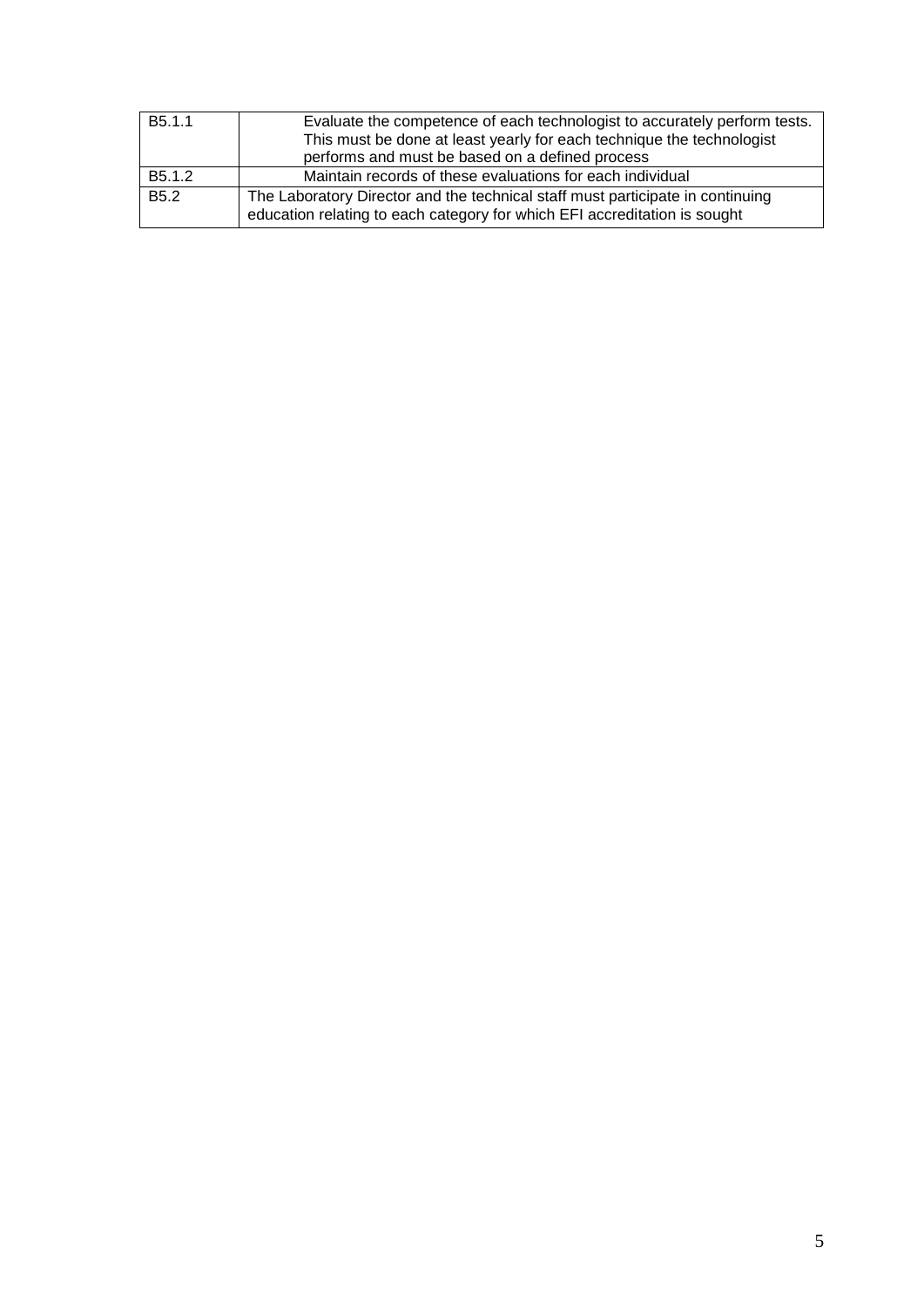#### **SECTION C – QUALITY ASSURANCE**

| C <sub>1</sub>      | <b>MANAGEMENT</b>                                                                                                                                                                                                                                                    |
|---------------------|----------------------------------------------------------------------------------------------------------------------------------------------------------------------------------------------------------------------------------------------------------------------|
| C1.1                | <b>Laboratory Procedure Manual</b>                                                                                                                                                                                                                                   |
| $\overline{C1.1.1}$ | All procedures in use in the laboratory must be detailed in a procedure manual<br>which is immediately available where the procedures are carried out. The use of<br>product inserts provided by manufacturers is not acceptable in place of the<br>procedure manual |
| C1.1.2              | For each procedure:                                                                                                                                                                                                                                                  |
| C1.1.2.1            | A review by the Director/Co-Director or a delegated individual with<br>appropriate qualifications must be performed at least biennially                                                                                                                              |
| C1.1.2.2            | Documented evidence of this review must be available                                                                                                                                                                                                                 |
| C1.1.2.3            | Any changes in procedures must be approved and documented by the<br>Director/Co-Director/ delegated individual at the time they are initiated                                                                                                                        |
| C1.2                | <b>Quality Assurance Evaluation</b>                                                                                                                                                                                                                                  |
| C1.2.1              | The laboratory must:                                                                                                                                                                                                                                                 |
| C1.2.1.1            | Hold quality assurance reviews                                                                                                                                                                                                                                       |
| C1.2.1.2            | Document, assess problems identified in these reviews and discuss them<br>with the staff                                                                                                                                                                             |
| C1.2.1.3            | Take corrective actions necessary to prevent recurrences                                                                                                                                                                                                             |
| C1.2.1.4            | Have an ongoing mechanism to evaluate corrective action taken.<br>Ineffective policies and procedures must be revised based on the<br>outcome of the evaluation                                                                                                      |
| C1.2.2              | The laboratory must maintain documentation of all quality assurance activities<br>including problems identified and corrective actions taken, for a minimum of two<br>years or longer, depending on local, or national regulations                                   |
| C1.2.3              | The laboratory must maintain permanent files of all internal and external quality<br>control tests according to any regulation to which the laboratory is obliged to<br>abide, but for a minimum of four years                                                       |
| C1.3                | <b>Systems for Continuous Test Evaluation and Monitoring</b>                                                                                                                                                                                                         |
| C1.3.1              | The laboratory must establish and employ policies and procedures, and document<br>actions taken when:                                                                                                                                                                |
| C1.3.1.1            | Test systems do not meet the laboratory's established criteria                                                                                                                                                                                                       |
| C1.3.1.2            | Quality control results are outside of acceptable limits                                                                                                                                                                                                             |
| C1.3.1.3            | Errors are detected in the reported patient results. In this instance, the<br>laboratory must:                                                                                                                                                                       |
| C1.3.1.3.1          | Promptly notify the authorised person ordering or individual<br>utilising the test results of reporting errors                                                                                                                                                       |
| C1.3.1.3.2          | Issue corrected reports                                                                                                                                                                                                                                              |
| C1.3.1.3.3          | Maintain copies of the original report as well as the corrected<br>report for at least two years                                                                                                                                                                     |
| C1.3.2              | The laboratory must have mechanisms in place for continuous monitoring of all<br>test systems and equipment used, including:                                                                                                                                         |
| C1.3.2.1            | Validation/verification, before introduction into routine use, of all new<br>tests, by systematic comparative evaluation of results obtained in parallel<br>with the new and the standard system                                                                     |
| C1.3.2.2            | Regular evaluation of results obtained in external and internal QC testing                                                                                                                                                                                           |
| C1.3.2.3            | Regular monitoring of test validity in routine testing, by recording observations<br>diverging from the expected results (e.g. cross-reactivity of probes or primer<br>mixes, day-to-day variations)                                                                 |
| C1.3.2.4            | Comparing test results and documenting inconsistencies, if the same test is<br>performed using different techniques                                                                                                                                                  |
| C1.3.2.5            | Identifying and evaluating inconsistencies between test results and clinical data or<br>diagnostic parameters provided                                                                                                                                               |
| C1.3.2.6            | Written evidence of the ongoing monitoring process must be available in the<br>laboratory for each method performed                                                                                                                                                  |
| C1.3.2.7            | Controls and procedures to identify sample mix- up                                                                                                                                                                                                                   |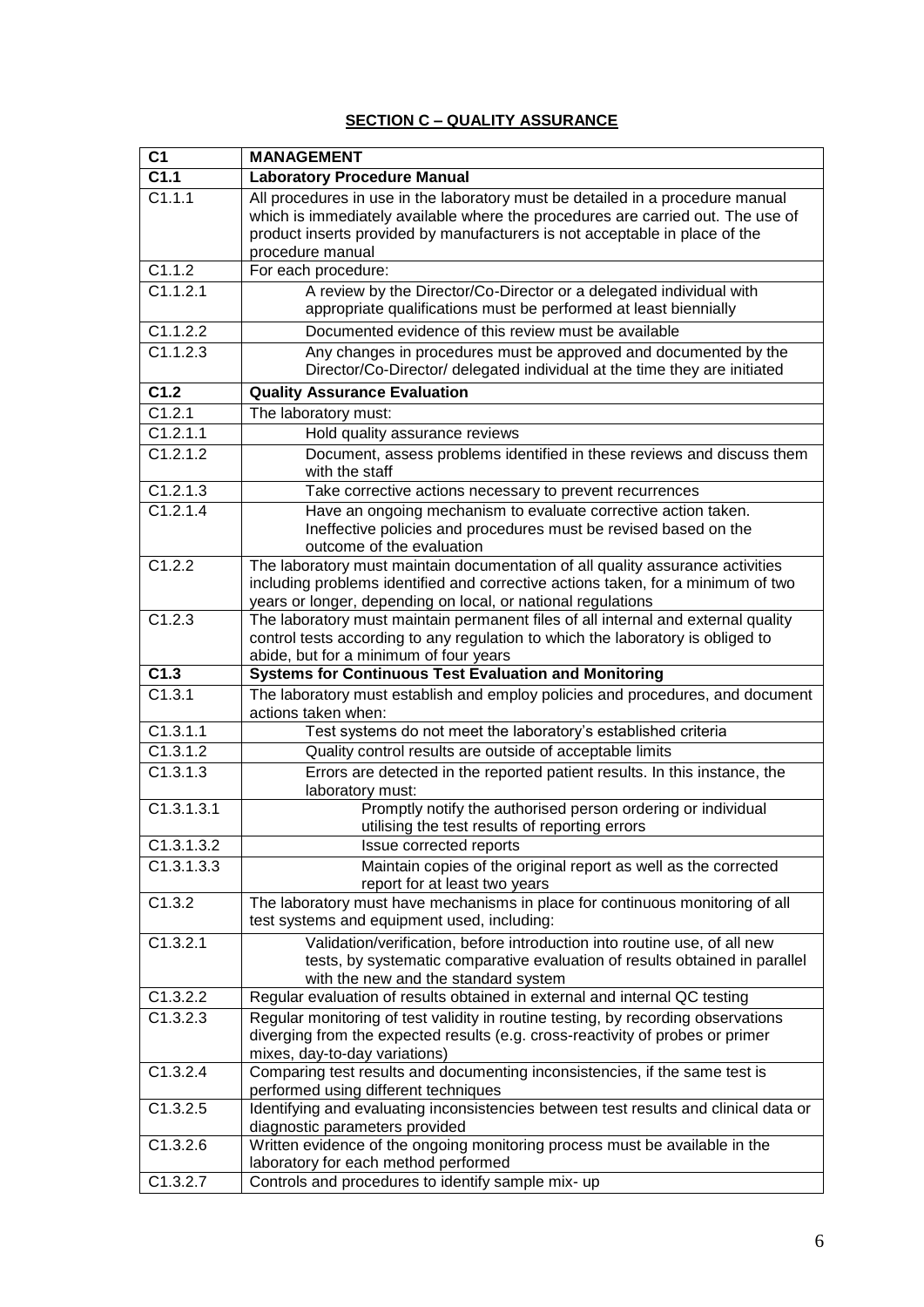| C1.4.1<br>Employee health and safety<br>C1.4.2<br>Fire safety<br>C1.4.3<br>Storage, handling and disposal of:<br>Chemical material<br>C1.4.3.1<br>C1.4.3.2<br><b>Biological material</b><br><b>Client Service Evaluation</b><br>C1.5<br>C1.5.1<br>All complaints and problems reported to the laboratory must be:<br>C1.5.1.1<br>Documented<br>$\overline{C1.5.1.2}$<br>Investigated<br>C1.5.1.3<br>Followed by corrective action when necessary<br>C1.5.2<br>The laboratory must, upon request, make available to clients a list of tests<br>employed by the laboratory<br><b>TECHNICAL</b><br>C <sub>2</sub><br>$\overline{C2.1}$<br><b>Facilities</b><br>The following facilities must be adequate and immediately available to the<br>C2.1.1<br>laboratory:<br>C2.1.1.1<br>Sufficient space so that all procedures can be carried out without<br>crowding to the extent that errors may result, in accordance with national<br>regulations<br>C2.1.1.2<br>Lighting<br>C2.1.1.3<br>Ventilation<br>C2.1.1.4<br>Refrigerators<br>C2.1.1.5<br>Freezers<br>C2.1.1.6<br>Storage for:<br>C2.1.1.6.1<br>Reagents<br>C2.1.1.6.2<br>Specimens<br>C2.1.1.6.3<br>Records<br>C2.1.2<br>Laboratories using radioactive materials must have a designated section of the<br>laboratory for<br>C2.1.2.1<br>The storage of materials<br>C2.1.2.2<br>Conducting procedures<br>C2.1.2.3<br>Radioactive materials must be disposed of at locations designated by<br>local institutions<br>Laboratories performing amplification of nucleic acids must use:<br>C2.1.3<br>C2.1.3.1<br>A dedicated work area with restricted traffic flow<br>C2.1.3.2<br>Physical and/or biochemical barriers to prevent DNA contamination,<br>including the use of dedicated<br>C2.1.3.2.1<br>Equipment<br>C2.1.3.2.2<br>Laboratory coats<br>C2.1.3.2.3<br>Disposable supplies<br>Pre-amplification procedures must be performed in an area which excludes<br>C2.1.4<br>amplified DNA that has the potential to serve as a template for amplification in any<br>of the genetic systems tested in the laboratory<br>C2.1.5<br>All activities occurring from and including thermal cycling must take place in the<br>post-amplification area<br>For methods that use two consecutive steps of logarithmic amplification the<br>C2.1.6<br>addition of the template for subsequent amplifications:<br>C2.1.6.1<br>Must occur in an area isolated by physical barriers from both the pre- and<br>post-amplification work areas<br>Must use dedicated equipment and consumables<br>C <sub>2.1.6.2</sub><br>C <sub>2.2</sub><br><b>Equipments</b> | C1.4 | The laboratory must document compliance with all applicable national and<br>local laws which relate to: |
|---------------------------------------------------------------------------------------------------------------------------------------------------------------------------------------------------------------------------------------------------------------------------------------------------------------------------------------------------------------------------------------------------------------------------------------------------------------------------------------------------------------------------------------------------------------------------------------------------------------------------------------------------------------------------------------------------------------------------------------------------------------------------------------------------------------------------------------------------------------------------------------------------------------------------------------------------------------------------------------------------------------------------------------------------------------------------------------------------------------------------------------------------------------------------------------------------------------------------------------------------------------------------------------------------------------------------------------------------------------------------------------------------------------------------------------------------------------------------------------------------------------------------------------------------------------------------------------------------------------------------------------------------------------------------------------------------------------------------------------------------------------------------------------------------------------------------------------------------------------------------------------------------------------------------------------------------------------------------------------------------------------------------------------------------------------------------------------------------------------------------------------------------------------------------------------------------------------------------------------------------------------------------------------------------------------------------------------------------------------------------------------------------------------------------------------------------------------------------------------------------------------------------------------------------------------------------------------------------------|------|---------------------------------------------------------------------------------------------------------|
|                                                                                                                                                                                                                                                                                                                                                                                                                                                                                                                                                                                                                                                                                                                                                                                                                                                                                                                                                                                                                                                                                                                                                                                                                                                                                                                                                                                                                                                                                                                                                                                                                                                                                                                                                                                                                                                                                                                                                                                                                                                                                                                                                                                                                                                                                                                                                                                                                                                                                                                                                                                                         |      |                                                                                                         |
|                                                                                                                                                                                                                                                                                                                                                                                                                                                                                                                                                                                                                                                                                                                                                                                                                                                                                                                                                                                                                                                                                                                                                                                                                                                                                                                                                                                                                                                                                                                                                                                                                                                                                                                                                                                                                                                                                                                                                                                                                                                                                                                                                                                                                                                                                                                                                                                                                                                                                                                                                                                                         |      |                                                                                                         |
|                                                                                                                                                                                                                                                                                                                                                                                                                                                                                                                                                                                                                                                                                                                                                                                                                                                                                                                                                                                                                                                                                                                                                                                                                                                                                                                                                                                                                                                                                                                                                                                                                                                                                                                                                                                                                                                                                                                                                                                                                                                                                                                                                                                                                                                                                                                                                                                                                                                                                                                                                                                                         |      |                                                                                                         |
|                                                                                                                                                                                                                                                                                                                                                                                                                                                                                                                                                                                                                                                                                                                                                                                                                                                                                                                                                                                                                                                                                                                                                                                                                                                                                                                                                                                                                                                                                                                                                                                                                                                                                                                                                                                                                                                                                                                                                                                                                                                                                                                                                                                                                                                                                                                                                                                                                                                                                                                                                                                                         |      |                                                                                                         |
|                                                                                                                                                                                                                                                                                                                                                                                                                                                                                                                                                                                                                                                                                                                                                                                                                                                                                                                                                                                                                                                                                                                                                                                                                                                                                                                                                                                                                                                                                                                                                                                                                                                                                                                                                                                                                                                                                                                                                                                                                                                                                                                                                                                                                                                                                                                                                                                                                                                                                                                                                                                                         |      |                                                                                                         |
|                                                                                                                                                                                                                                                                                                                                                                                                                                                                                                                                                                                                                                                                                                                                                                                                                                                                                                                                                                                                                                                                                                                                                                                                                                                                                                                                                                                                                                                                                                                                                                                                                                                                                                                                                                                                                                                                                                                                                                                                                                                                                                                                                                                                                                                                                                                                                                                                                                                                                                                                                                                                         |      |                                                                                                         |
|                                                                                                                                                                                                                                                                                                                                                                                                                                                                                                                                                                                                                                                                                                                                                                                                                                                                                                                                                                                                                                                                                                                                                                                                                                                                                                                                                                                                                                                                                                                                                                                                                                                                                                                                                                                                                                                                                                                                                                                                                                                                                                                                                                                                                                                                                                                                                                                                                                                                                                                                                                                                         |      |                                                                                                         |
|                                                                                                                                                                                                                                                                                                                                                                                                                                                                                                                                                                                                                                                                                                                                                                                                                                                                                                                                                                                                                                                                                                                                                                                                                                                                                                                                                                                                                                                                                                                                                                                                                                                                                                                                                                                                                                                                                                                                                                                                                                                                                                                                                                                                                                                                                                                                                                                                                                                                                                                                                                                                         |      |                                                                                                         |
|                                                                                                                                                                                                                                                                                                                                                                                                                                                                                                                                                                                                                                                                                                                                                                                                                                                                                                                                                                                                                                                                                                                                                                                                                                                                                                                                                                                                                                                                                                                                                                                                                                                                                                                                                                                                                                                                                                                                                                                                                                                                                                                                                                                                                                                                                                                                                                                                                                                                                                                                                                                                         |      |                                                                                                         |
|                                                                                                                                                                                                                                                                                                                                                                                                                                                                                                                                                                                                                                                                                                                                                                                                                                                                                                                                                                                                                                                                                                                                                                                                                                                                                                                                                                                                                                                                                                                                                                                                                                                                                                                                                                                                                                                                                                                                                                                                                                                                                                                                                                                                                                                                                                                                                                                                                                                                                                                                                                                                         |      |                                                                                                         |
|                                                                                                                                                                                                                                                                                                                                                                                                                                                                                                                                                                                                                                                                                                                                                                                                                                                                                                                                                                                                                                                                                                                                                                                                                                                                                                                                                                                                                                                                                                                                                                                                                                                                                                                                                                                                                                                                                                                                                                                                                                                                                                                                                                                                                                                                                                                                                                                                                                                                                                                                                                                                         |      |                                                                                                         |
|                                                                                                                                                                                                                                                                                                                                                                                                                                                                                                                                                                                                                                                                                                                                                                                                                                                                                                                                                                                                                                                                                                                                                                                                                                                                                                                                                                                                                                                                                                                                                                                                                                                                                                                                                                                                                                                                                                                                                                                                                                                                                                                                                                                                                                                                                                                                                                                                                                                                                                                                                                                                         |      |                                                                                                         |
|                                                                                                                                                                                                                                                                                                                                                                                                                                                                                                                                                                                                                                                                                                                                                                                                                                                                                                                                                                                                                                                                                                                                                                                                                                                                                                                                                                                                                                                                                                                                                                                                                                                                                                                                                                                                                                                                                                                                                                                                                                                                                                                                                                                                                                                                                                                                                                                                                                                                                                                                                                                                         |      |                                                                                                         |
|                                                                                                                                                                                                                                                                                                                                                                                                                                                                                                                                                                                                                                                                                                                                                                                                                                                                                                                                                                                                                                                                                                                                                                                                                                                                                                                                                                                                                                                                                                                                                                                                                                                                                                                                                                                                                                                                                                                                                                                                                                                                                                                                                                                                                                                                                                                                                                                                                                                                                                                                                                                                         |      |                                                                                                         |
|                                                                                                                                                                                                                                                                                                                                                                                                                                                                                                                                                                                                                                                                                                                                                                                                                                                                                                                                                                                                                                                                                                                                                                                                                                                                                                                                                                                                                                                                                                                                                                                                                                                                                                                                                                                                                                                                                                                                                                                                                                                                                                                                                                                                                                                                                                                                                                                                                                                                                                                                                                                                         |      |                                                                                                         |
|                                                                                                                                                                                                                                                                                                                                                                                                                                                                                                                                                                                                                                                                                                                                                                                                                                                                                                                                                                                                                                                                                                                                                                                                                                                                                                                                                                                                                                                                                                                                                                                                                                                                                                                                                                                                                                                                                                                                                                                                                                                                                                                                                                                                                                                                                                                                                                                                                                                                                                                                                                                                         |      |                                                                                                         |
|                                                                                                                                                                                                                                                                                                                                                                                                                                                                                                                                                                                                                                                                                                                                                                                                                                                                                                                                                                                                                                                                                                                                                                                                                                                                                                                                                                                                                                                                                                                                                                                                                                                                                                                                                                                                                                                                                                                                                                                                                                                                                                                                                                                                                                                                                                                                                                                                                                                                                                                                                                                                         |      |                                                                                                         |
|                                                                                                                                                                                                                                                                                                                                                                                                                                                                                                                                                                                                                                                                                                                                                                                                                                                                                                                                                                                                                                                                                                                                                                                                                                                                                                                                                                                                                                                                                                                                                                                                                                                                                                                                                                                                                                                                                                                                                                                                                                                                                                                                                                                                                                                                                                                                                                                                                                                                                                                                                                                                         |      |                                                                                                         |
|                                                                                                                                                                                                                                                                                                                                                                                                                                                                                                                                                                                                                                                                                                                                                                                                                                                                                                                                                                                                                                                                                                                                                                                                                                                                                                                                                                                                                                                                                                                                                                                                                                                                                                                                                                                                                                                                                                                                                                                                                                                                                                                                                                                                                                                                                                                                                                                                                                                                                                                                                                                                         |      |                                                                                                         |
|                                                                                                                                                                                                                                                                                                                                                                                                                                                                                                                                                                                                                                                                                                                                                                                                                                                                                                                                                                                                                                                                                                                                                                                                                                                                                                                                                                                                                                                                                                                                                                                                                                                                                                                                                                                                                                                                                                                                                                                                                                                                                                                                                                                                                                                                                                                                                                                                                                                                                                                                                                                                         |      |                                                                                                         |
|                                                                                                                                                                                                                                                                                                                                                                                                                                                                                                                                                                                                                                                                                                                                                                                                                                                                                                                                                                                                                                                                                                                                                                                                                                                                                                                                                                                                                                                                                                                                                                                                                                                                                                                                                                                                                                                                                                                                                                                                                                                                                                                                                                                                                                                                                                                                                                                                                                                                                                                                                                                                         |      |                                                                                                         |
|                                                                                                                                                                                                                                                                                                                                                                                                                                                                                                                                                                                                                                                                                                                                                                                                                                                                                                                                                                                                                                                                                                                                                                                                                                                                                                                                                                                                                                                                                                                                                                                                                                                                                                                                                                                                                                                                                                                                                                                                                                                                                                                                                                                                                                                                                                                                                                                                                                                                                                                                                                                                         |      |                                                                                                         |
|                                                                                                                                                                                                                                                                                                                                                                                                                                                                                                                                                                                                                                                                                                                                                                                                                                                                                                                                                                                                                                                                                                                                                                                                                                                                                                                                                                                                                                                                                                                                                                                                                                                                                                                                                                                                                                                                                                                                                                                                                                                                                                                                                                                                                                                                                                                                                                                                                                                                                                                                                                                                         |      |                                                                                                         |
|                                                                                                                                                                                                                                                                                                                                                                                                                                                                                                                                                                                                                                                                                                                                                                                                                                                                                                                                                                                                                                                                                                                                                                                                                                                                                                                                                                                                                                                                                                                                                                                                                                                                                                                                                                                                                                                                                                                                                                                                                                                                                                                                                                                                                                                                                                                                                                                                                                                                                                                                                                                                         |      |                                                                                                         |
|                                                                                                                                                                                                                                                                                                                                                                                                                                                                                                                                                                                                                                                                                                                                                                                                                                                                                                                                                                                                                                                                                                                                                                                                                                                                                                                                                                                                                                                                                                                                                                                                                                                                                                                                                                                                                                                                                                                                                                                                                                                                                                                                                                                                                                                                                                                                                                                                                                                                                                                                                                                                         |      |                                                                                                         |
|                                                                                                                                                                                                                                                                                                                                                                                                                                                                                                                                                                                                                                                                                                                                                                                                                                                                                                                                                                                                                                                                                                                                                                                                                                                                                                                                                                                                                                                                                                                                                                                                                                                                                                                                                                                                                                                                                                                                                                                                                                                                                                                                                                                                                                                                                                                                                                                                                                                                                                                                                                                                         |      |                                                                                                         |
|                                                                                                                                                                                                                                                                                                                                                                                                                                                                                                                                                                                                                                                                                                                                                                                                                                                                                                                                                                                                                                                                                                                                                                                                                                                                                                                                                                                                                                                                                                                                                                                                                                                                                                                                                                                                                                                                                                                                                                                                                                                                                                                                                                                                                                                                                                                                                                                                                                                                                                                                                                                                         |      |                                                                                                         |
|                                                                                                                                                                                                                                                                                                                                                                                                                                                                                                                                                                                                                                                                                                                                                                                                                                                                                                                                                                                                                                                                                                                                                                                                                                                                                                                                                                                                                                                                                                                                                                                                                                                                                                                                                                                                                                                                                                                                                                                                                                                                                                                                                                                                                                                                                                                                                                                                                                                                                                                                                                                                         |      |                                                                                                         |
|                                                                                                                                                                                                                                                                                                                                                                                                                                                                                                                                                                                                                                                                                                                                                                                                                                                                                                                                                                                                                                                                                                                                                                                                                                                                                                                                                                                                                                                                                                                                                                                                                                                                                                                                                                                                                                                                                                                                                                                                                                                                                                                                                                                                                                                                                                                                                                                                                                                                                                                                                                                                         |      |                                                                                                         |
|                                                                                                                                                                                                                                                                                                                                                                                                                                                                                                                                                                                                                                                                                                                                                                                                                                                                                                                                                                                                                                                                                                                                                                                                                                                                                                                                                                                                                                                                                                                                                                                                                                                                                                                                                                                                                                                                                                                                                                                                                                                                                                                                                                                                                                                                                                                                                                                                                                                                                                                                                                                                         |      |                                                                                                         |
|                                                                                                                                                                                                                                                                                                                                                                                                                                                                                                                                                                                                                                                                                                                                                                                                                                                                                                                                                                                                                                                                                                                                                                                                                                                                                                                                                                                                                                                                                                                                                                                                                                                                                                                                                                                                                                                                                                                                                                                                                                                                                                                                                                                                                                                                                                                                                                                                                                                                                                                                                                                                         |      |                                                                                                         |
|                                                                                                                                                                                                                                                                                                                                                                                                                                                                                                                                                                                                                                                                                                                                                                                                                                                                                                                                                                                                                                                                                                                                                                                                                                                                                                                                                                                                                                                                                                                                                                                                                                                                                                                                                                                                                                                                                                                                                                                                                                                                                                                                                                                                                                                                                                                                                                                                                                                                                                                                                                                                         |      |                                                                                                         |
|                                                                                                                                                                                                                                                                                                                                                                                                                                                                                                                                                                                                                                                                                                                                                                                                                                                                                                                                                                                                                                                                                                                                                                                                                                                                                                                                                                                                                                                                                                                                                                                                                                                                                                                                                                                                                                                                                                                                                                                                                                                                                                                                                                                                                                                                                                                                                                                                                                                                                                                                                                                                         |      |                                                                                                         |
|                                                                                                                                                                                                                                                                                                                                                                                                                                                                                                                                                                                                                                                                                                                                                                                                                                                                                                                                                                                                                                                                                                                                                                                                                                                                                                                                                                                                                                                                                                                                                                                                                                                                                                                                                                                                                                                                                                                                                                                                                                                                                                                                                                                                                                                                                                                                                                                                                                                                                                                                                                                                         |      |                                                                                                         |
|                                                                                                                                                                                                                                                                                                                                                                                                                                                                                                                                                                                                                                                                                                                                                                                                                                                                                                                                                                                                                                                                                                                                                                                                                                                                                                                                                                                                                                                                                                                                                                                                                                                                                                                                                                                                                                                                                                                                                                                                                                                                                                                                                                                                                                                                                                                                                                                                                                                                                                                                                                                                         |      |                                                                                                         |
|                                                                                                                                                                                                                                                                                                                                                                                                                                                                                                                                                                                                                                                                                                                                                                                                                                                                                                                                                                                                                                                                                                                                                                                                                                                                                                                                                                                                                                                                                                                                                                                                                                                                                                                                                                                                                                                                                                                                                                                                                                                                                                                                                                                                                                                                                                                                                                                                                                                                                                                                                                                                         |      |                                                                                                         |
|                                                                                                                                                                                                                                                                                                                                                                                                                                                                                                                                                                                                                                                                                                                                                                                                                                                                                                                                                                                                                                                                                                                                                                                                                                                                                                                                                                                                                                                                                                                                                                                                                                                                                                                                                                                                                                                                                                                                                                                                                                                                                                                                                                                                                                                                                                                                                                                                                                                                                                                                                                                                         |      |                                                                                                         |
|                                                                                                                                                                                                                                                                                                                                                                                                                                                                                                                                                                                                                                                                                                                                                                                                                                                                                                                                                                                                                                                                                                                                                                                                                                                                                                                                                                                                                                                                                                                                                                                                                                                                                                                                                                                                                                                                                                                                                                                                                                                                                                                                                                                                                                                                                                                                                                                                                                                                                                                                                                                                         |      |                                                                                                         |
|                                                                                                                                                                                                                                                                                                                                                                                                                                                                                                                                                                                                                                                                                                                                                                                                                                                                                                                                                                                                                                                                                                                                                                                                                                                                                                                                                                                                                                                                                                                                                                                                                                                                                                                                                                                                                                                                                                                                                                                                                                                                                                                                                                                                                                                                                                                                                                                                                                                                                                                                                                                                         |      |                                                                                                         |
|                                                                                                                                                                                                                                                                                                                                                                                                                                                                                                                                                                                                                                                                                                                                                                                                                                                                                                                                                                                                                                                                                                                                                                                                                                                                                                                                                                                                                                                                                                                                                                                                                                                                                                                                                                                                                                                                                                                                                                                                                                                                                                                                                                                                                                                                                                                                                                                                                                                                                                                                                                                                         |      |                                                                                                         |
|                                                                                                                                                                                                                                                                                                                                                                                                                                                                                                                                                                                                                                                                                                                                                                                                                                                                                                                                                                                                                                                                                                                                                                                                                                                                                                                                                                                                                                                                                                                                                                                                                                                                                                                                                                                                                                                                                                                                                                                                                                                                                                                                                                                                                                                                                                                                                                                                                                                                                                                                                                                                         |      |                                                                                                         |
|                                                                                                                                                                                                                                                                                                                                                                                                                                                                                                                                                                                                                                                                                                                                                                                                                                                                                                                                                                                                                                                                                                                                                                                                                                                                                                                                                                                                                                                                                                                                                                                                                                                                                                                                                                                                                                                                                                                                                                                                                                                                                                                                                                                                                                                                                                                                                                                                                                                                                                                                                                                                         |      |                                                                                                         |
|                                                                                                                                                                                                                                                                                                                                                                                                                                                                                                                                                                                                                                                                                                                                                                                                                                                                                                                                                                                                                                                                                                                                                                                                                                                                                                                                                                                                                                                                                                                                                                                                                                                                                                                                                                                                                                                                                                                                                                                                                                                                                                                                                                                                                                                                                                                                                                                                                                                                                                                                                                                                         |      |                                                                                                         |
|                                                                                                                                                                                                                                                                                                                                                                                                                                                                                                                                                                                                                                                                                                                                                                                                                                                                                                                                                                                                                                                                                                                                                                                                                                                                                                                                                                                                                                                                                                                                                                                                                                                                                                                                                                                                                                                                                                                                                                                                                                                                                                                                                                                                                                                                                                                                                                                                                                                                                                                                                                                                         |      |                                                                                                         |
|                                                                                                                                                                                                                                                                                                                                                                                                                                                                                                                                                                                                                                                                                                                                                                                                                                                                                                                                                                                                                                                                                                                                                                                                                                                                                                                                                                                                                                                                                                                                                                                                                                                                                                                                                                                                                                                                                                                                                                                                                                                                                                                                                                                                                                                                                                                                                                                                                                                                                                                                                                                                         |      |                                                                                                         |
|                                                                                                                                                                                                                                                                                                                                                                                                                                                                                                                                                                                                                                                                                                                                                                                                                                                                                                                                                                                                                                                                                                                                                                                                                                                                                                                                                                                                                                                                                                                                                                                                                                                                                                                                                                                                                                                                                                                                                                                                                                                                                                                                                                                                                                                                                                                                                                                                                                                                                                                                                                                                         |      |                                                                                                         |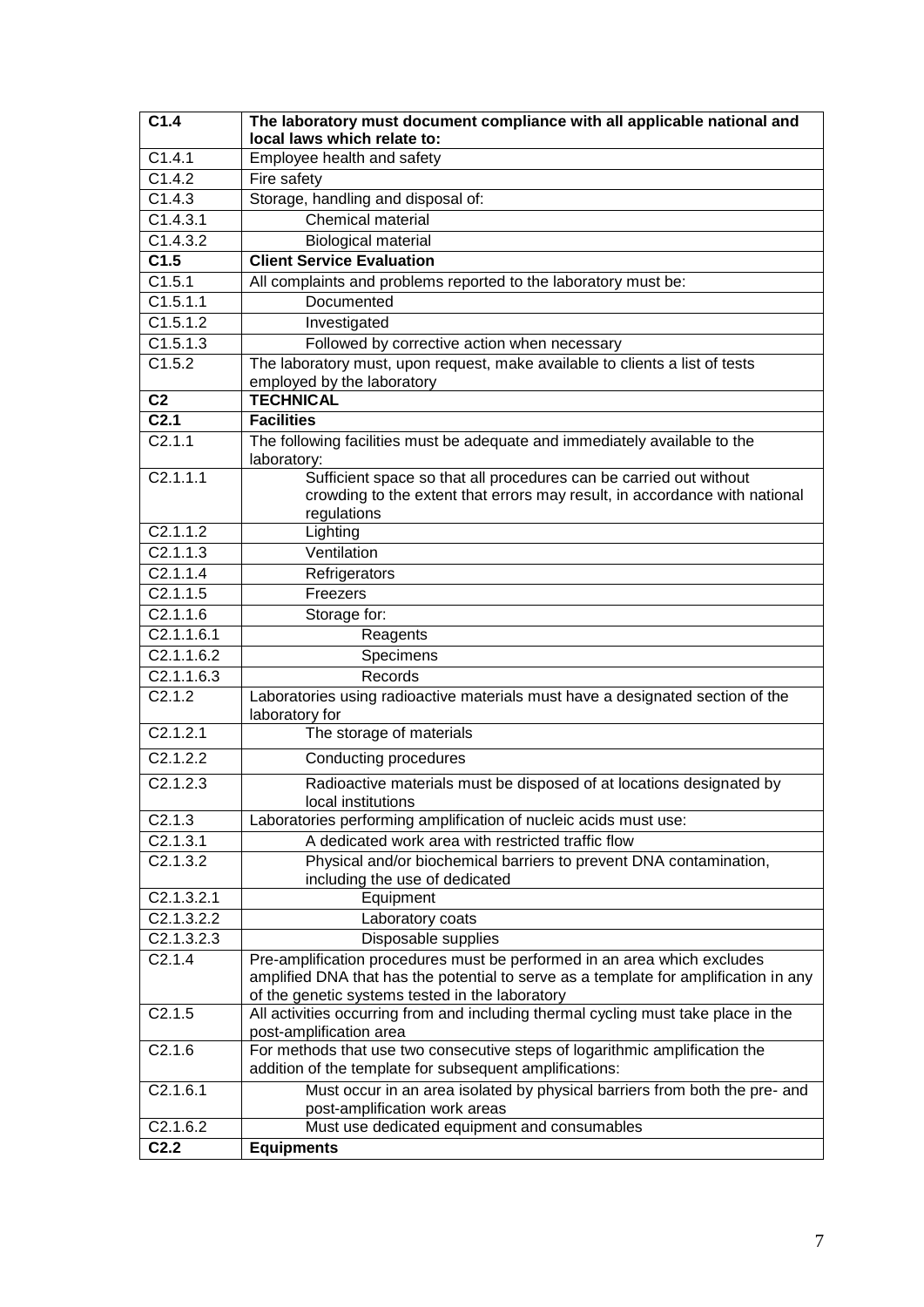| C2.2.1                           | The laboratory must establish and employ policies and procedures for the proper<br>maintenance of equipment, instruments and test systems by: |
|----------------------------------|-----------------------------------------------------------------------------------------------------------------------------------------------|
| C2.2.1.1                         | Defining its preventive maintenance programme for each instrument and<br>piece of equipment at least once a year                              |
| C2.2.1.2                         | Performing and documenting function checks on equipment with at least                                                                         |
|                                  | the frequency specified by the manufacturer                                                                                                   |
| C2.2.1.3                         | The laboratory must use calibrated dispensing instruments (e.g. pipettes,                                                                     |
| C2.2.1.3.1                       | etc.) to perform assays<br>Calibration of dispensing instruments must be performed at least                                                   |
|                                  | once a year                                                                                                                                   |
| C2.2.1.3.2                       | Calibration must be documented                                                                                                                |
| C2.2.2                           | Refrigerators and freezers:                                                                                                                   |
| C2.2.2.1                         | Acceptable ranges for each refrigerator and freezer must be documented                                                                        |
| C2.2.2.2                         | Must be monitored to detect unacceptable temperatures                                                                                         |
| C2.2.2.3                         | Should be coupled to recording thermometers                                                                                                   |
| C2.2.2.4                         | Should be coupled to alarm systems with an audible alarm where it can<br>be heard 24 hours a day                                              |
| C2.2.2.5                         | Corrective actions for when the temperature is outside the documented                                                                         |
|                                  | acceptable range must be defined and documented                                                                                               |
| C2.2.3                           | In laboratories where liquid nitrogen is utilised for storage of frozen cells, the level                                                      |
|                                  | of liquid nitrogen in the cell freezers must be monitored at intervals which will                                                             |
| C2.2.4                           | ensure an adequate supply at all times<br>To ensure that procedures are carried out within temperature ranges specified in                    |
|                                  | the laboratory's procedure manual, the following must be monitored every working                                                              |
|                                  | day:                                                                                                                                          |
| C2.2.4.1                         | Ambient temperature                                                                                                                           |
| C2.2.4.2                         | Temperature of incubators in which test procedures are carried out                                                                            |
| C2.2.5                           | Laboratories performing procedures which require cell culture must have the<br>following:                                                     |
| C2.2.5.1                         | Laminar Flow Hoods or other appropriately aseptic work area                                                                                   |
| C2.2.5.2                         | Incubators, which must be:                                                                                                                    |
| C2.2.5.2.1                       | Appropriately humidified and                                                                                                                  |
| C2.2.5.2.2                       | Monitored daily in relation to:                                                                                                               |
| C2.2.5.2.2.1                     | Temperature (37°C)                                                                                                                            |
| C2.2.5.2.2.2<br>C <sub>2.3</sub> | CO2 concentration $(5\% \pm 1\%)$                                                                                                             |
| C2.3.1                           | <b>Reagents</b><br>All reagents must be properly labelled and stored according to manufacturers'                                              |
|                                  | instructions or locally-specified conditions to maintain reactivity and specificity                                                           |
| C2.3.2                           | Reagents, solutions, culture media, controls, calibrators and other materials must                                                            |
|                                  | be labelled to indicate:                                                                                                                      |
| C2.3.2.1                         | Identity and when significant, titre, strength or concentration                                                                               |
| C <sub>2.3.2.2</sub>             | Recommended storage requirements                                                                                                              |
| C2.3.2.3                         | Preparation and/or expiration date and other pertinent information                                                                            |
| C2.3.3                           | For storage of larger numbers of identical samples, it might be acceptable to use                                                             |
|                                  | short-cut labelling of individual samples if the short-cut notation is explained on                                                           |
|                                  | the outside of the storage container                                                                                                          |
| C3<br>C3.1                       | <b>PREANALYTICAL</b><br>Specimen submission and requisition                                                                                   |
| C3.1.1                           | The laboratory must have available and follow written policies and procedures                                                                 |
|                                  | regarding specimen collection                                                                                                                 |
| C3.1.2                           | The laboratory must perform tests only at the written or electronic request of an<br>authorised person                                        |
| C3.1.3                           | The laboratory must assure that the requisition includes:                                                                                     |
| C3.1.3.1                         | The patient's or donor's name or other method of specimen identification                                                                      |
|                                  | to assure accurate reporting of results                                                                                                       |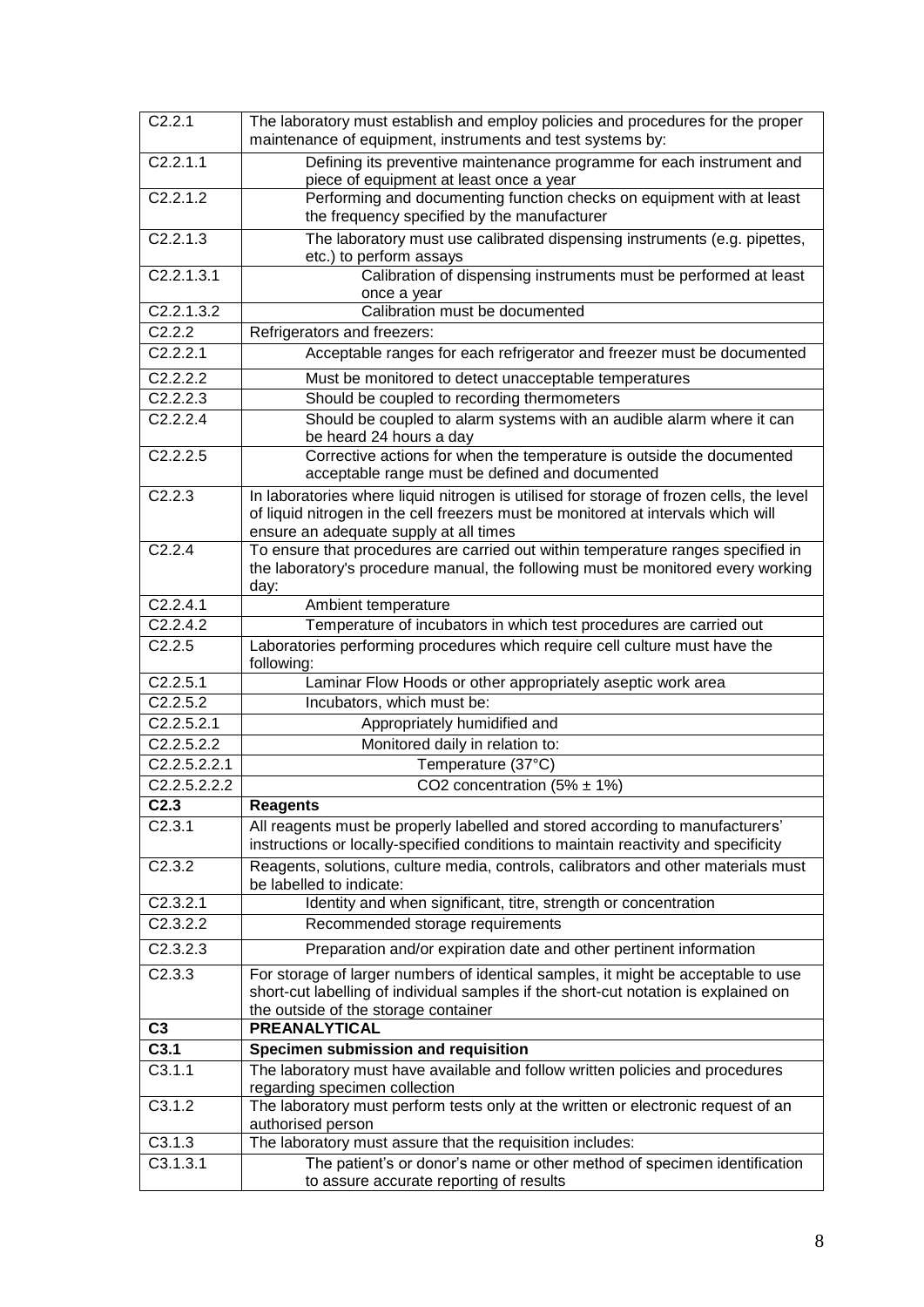| C3.1.3.2   | The name and address of the authorised person or of the service who<br>ordered the test                                                   |
|------------|-------------------------------------------------------------------------------------------------------------------------------------------|
| C3.1.3.3   | Date of specimen collection                                                                                                               |
| C3.1.3.4   | Time of specimen collection, when pertinent to testing                                                                                    |
| C3.1.3.5   | Source of specimen (e.g. bone marrow, spleen cells) if pertinent                                                                          |
| C3.1.4     | Blood or tissue samples must be individually labelled with:                                                                               |
| C3.1.4.1   | The name, and/or other unique identification marker of the individual                                                                     |
| C3.1.4.2   | Date of collection                                                                                                                        |
| C3.1.5     | When multiple blood containers are collected, each container must be individually<br>labelled                                             |
| C3.1.6     | All biological samples must be handled and transported in accordance with the<br>understanding that they could transmit infectious agents |
| C3.1.7     | The laboratory must provide all service users with information about the<br>requirement for                                               |
| C3.1.7.1   | Sample labelling                                                                                                                          |
| C3.1.7.2   | Anticoagulant / preservation media                                                                                                        |
| C3.1.7.3   | Sample packaging                                                                                                                          |
| C3.1.7.4   | Regulations relating to postal transport                                                                                                  |
| C3.1.7.5   | The laboratory should warn users that failure to meet these requirements                                                                  |
|            | may result in sample rejection.                                                                                                           |
| C3.2       | Sample acceptance                                                                                                                         |
| C3.2.1     | The laboratory must:                                                                                                                      |
| C3.2.1.1   | Maintain a system to ensure reliable specimen identification                                                                              |
| C3.2.1.2   | Document each step in the processing and testing of patient specimens to<br>assure that accurate test results are recorded                |
| C3.2.1.3   | Have criteria for specimen rejection                                                                                                      |
| C3.2.1.4   | Have mechanism to assure that specimens are not tested when they do<br>not meet the laboratory's criteria for acceptability               |
| C3.3       | <b>Phlebotomy service</b>                                                                                                                 |
| C3.3.1     | If the laboratory provides a phlebotomy service:                                                                                          |
| C3.3.1.1   | Blood samples must be obtained using a location, which does not<br>compromise aseptic techniques                                          |
| C3.3.1.2   | The donor's skin must be prepared by a technique, which ensures<br>minimal possibility of:                                                |
| C3.3.1.2.1 | Infection of the donor                                                                                                                    |
| C3.3.1.2.2 | Contamination of the sample                                                                                                               |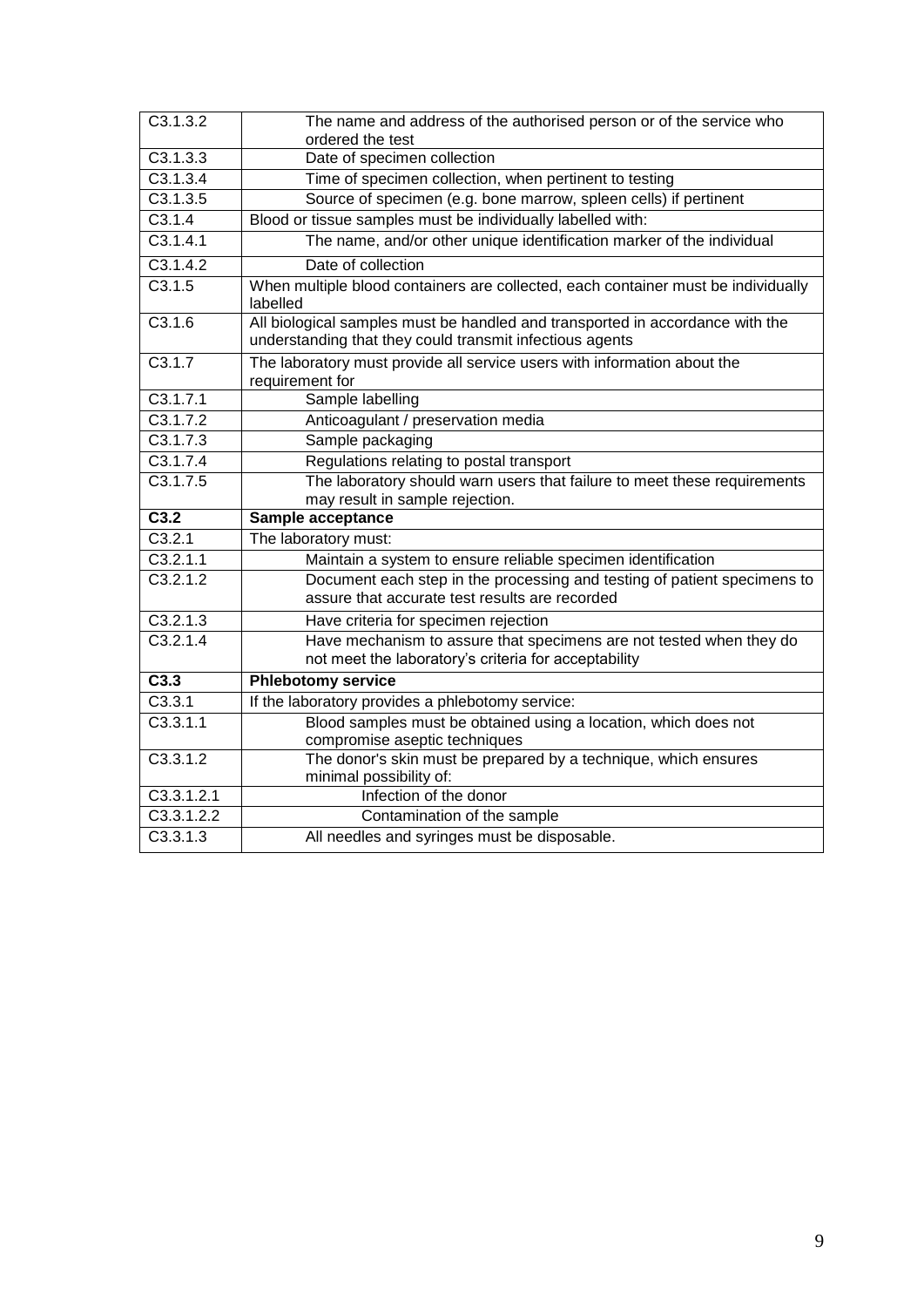#### **SECTION D – EXTERNAL PROFICIENCY TESTING**

| D1                  | <b>PROCEDURE OF EPT</b>                                                                                                                              |
|---------------------|------------------------------------------------------------------------------------------------------------------------------------------------------|
| D1.1                | The laboratory must participate in EPT programme(s) to cover                                                                                         |
| $\overline{D1.1.1}$ | All the accredited laboratory applications (HLA typing, antibody screening<br>and identification, crossmatching, etc.)                               |
| D1.1.2              | All techniques used individually or in combination as routinely employed to<br>produce a final result                                                |
| D1.1.3              | If no established scheme exists for a specific category (e.g. HNA antibody                                                                           |
|                     | detection and identification) laboratory must participate in an EPT                                                                                  |
|                     | workshop or trial offered by an EPT Provider or must take part in an inter-                                                                          |
| D1.1.4              | laboratory exchange of samples<br>If (an) EPT scheme(s) or EPT workshop(s)/trial(s) for a specific category                                          |
|                     | exist(s) but the laboratory has no access, the laboratory must at least                                                                              |
|                     | participate in an inter-laboratory exchange of samples.                                                                                              |
| D1.2                | Procedure of EPT                                                                                                                                     |
| D1.2.1              | The laboratory must prospectively document the relevant EPT schemes or<br>workshops on an annual basis                                               |
| D1.2.2              | The procedure for testing EPT samples including the allocation to                                                                                    |
|                     | techniques must be documented prior to the annual commencement of the                                                                                |
|                     | EPT cycle                                                                                                                                            |
| D1.2.3              | The laboratory must have a predetermined policy if they select individual<br>shipments or samples for EPT                                            |
| D1.2.4              | The minimum number of samples as defined in D1.5 applies to all                                                                                      |
|                     | technique(s) used to produce a final result                                                                                                          |
| D1.2.5              |                                                                                                                                                      |
|                     | If the same sample is tested for more than one laboratory application, e.g.<br>both low and high resolution HLA typing, the results must be analysed |
|                     | independently                                                                                                                                        |
| D1.2.6              | If the same sample is tested by more than one technique at low or high<br>resolution DNA typing, the laboratory should make only one report to the   |
|                     | provider, but keep results obtained by different techniques available for<br>inspection                                                              |
| D1.3                | EPT samples must be                                                                                                                                  |
| D1.3.1              | Tested by the same techniques as routinely employed for clinical samples,                                                                            |
|                     | either individually or in combination                                                                                                                |
| D1.3.2              | Interpreted in a manner comparable to routine clinical samples                                                                                       |
| D1.3.3              | Incorporated into the laboratory's routine workload                                                                                                  |
| D <sub>1.5</sub>    | Minimum number of samples for EPT per year                                                                                                           |
| D1.5.1              | HLA typing:                                                                                                                                          |
| D1.5.1.1            | Serological typing:<br>10 samples                                                                                                                    |
| D1.5.1.2            | Low resolution DNA-based typing:<br>10 samples                                                                                                       |
| D1.5.1.3            | High resolution DNA-based typing:<br>10 samples                                                                                                      |
| D1.5.1.4            | Allelic resolution DNA-based typing:<br>10 samples                                                                                                   |
| D1.5.2              | HPA/HNA/KIR/MICA typing:<br>10 samples                                                                                                               |
| D1.5.3              | HLA antibody detection: 10 samples for HLA class I and 10 samples for                                                                                |
|                     | HLA class II. The same samples can be used for the detection of both<br>classes.                                                                     |
| D <sub>1.5.4</sub>  | HLA antibody identification by CDC: 10 samples                                                                                                       |
| D1.5.5              | HLA antibody identification by solid phase assays: All HLA class I and II                                                                            |
|                     | antibody positive samples as defined in D1.5.3. If the HLA antibody                                                                                  |
|                     | identification is a separate scheme the minimum number is 10 samples. A                                                                              |
|                     | laboratory may test only for class I or class II antibodies according to their                                                                       |
|                     | clinical requirements and D1.2.2.                                                                                                                    |
| D <sub>1.5.6</sub>  | HPA/MICA antibody detection and identification: 5 samples                                                                                            |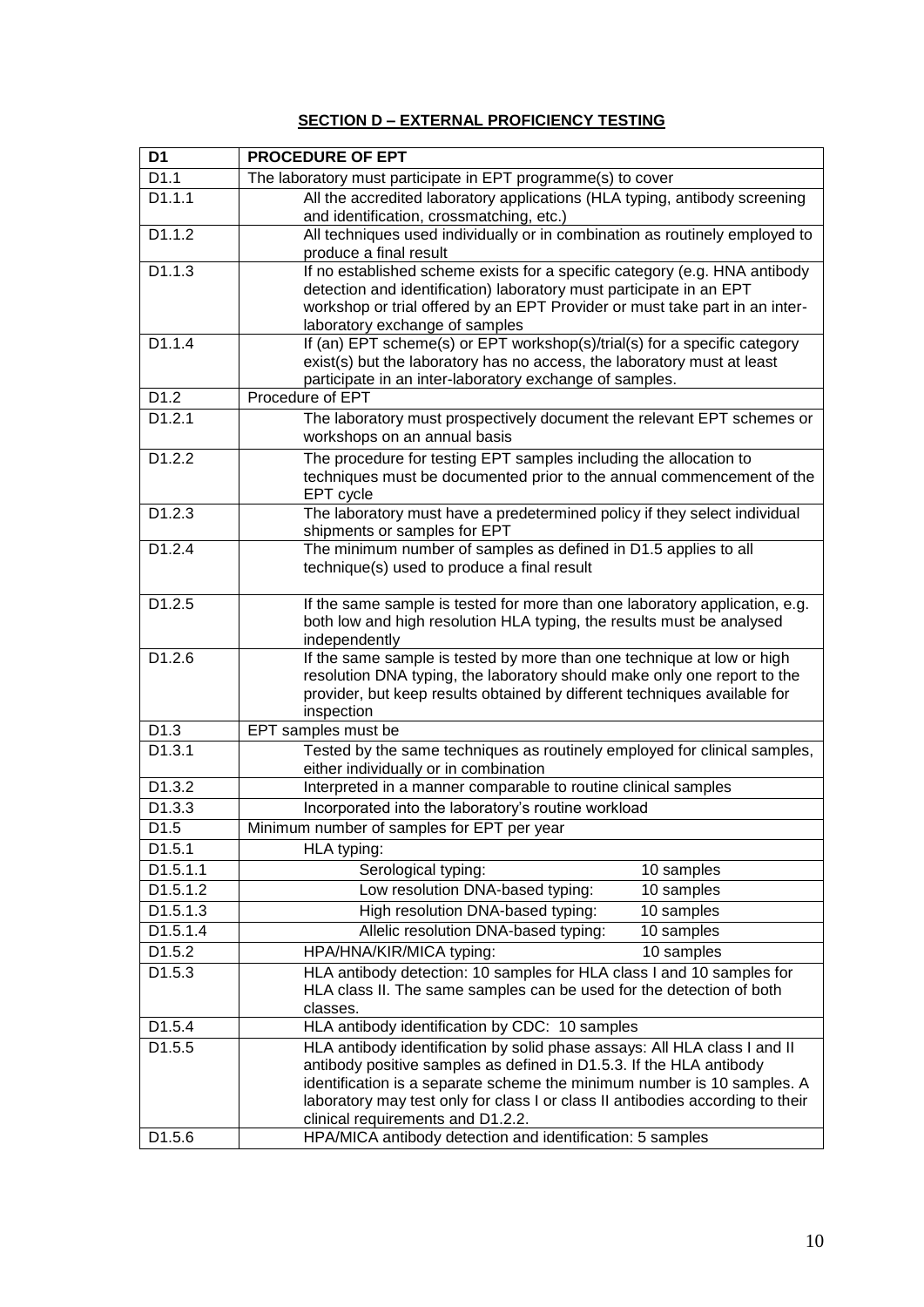| D1.5.7              | Crossmatching: 20 tests of different donor/recipient combinations of each                                                                                                                                              |
|---------------------|------------------------------------------------------------------------------------------------------------------------------------------------------------------------------------------------------------------------|
|                     | accredited cell subtype (B-/T-/unseparated cells) which must include a<br>minimum of two cell samples and 10 different sera.                                                                                           |
| D1.5.8              | Haematopoietic chimaerism and engraftment monitoring: 10 tests of                                                                                                                                                      |
|                     | different donor/recipient mixtures in the range 0% - 100% excluding the                                                                                                                                                |
|                     | reference donor and recipient samples                                                                                                                                                                                  |
| D <sub>2</sub>      | <b>REPORTING OF EPT RESULTS</b>                                                                                                                                                                                        |
| D2.1                | Participants must report:                                                                                                                                                                                              |
| D <sub>2</sub> .1.1 | The antigen specificities and alleles identified                                                                                                                                                                       |
| D2.1.2              | The method(s) used                                                                                                                                                                                                     |
| D2.2                | The following convention for reporting groups of HLA alleles is recommended:                                                                                                                                           |
| D <sub>2</sub> .2.1 | Groups of alleles should be reported as allele x/allele y, where "/" means<br>"or", e.g. DRB1*01:01/02/04 means DRB1*01:01 or DRB1*01:02 or<br>DRB1*01:04. This shortened presentation of alleles within a string must |
|                     | not be used if alleles differ within the first field, e.g.<br>DPB1*03:01/104:01/124:01 must not be given as DPB1*03:01/104/124.                                                                                        |
| D <sub>2</sub> .2.2 | Groups of alleles that include sequential allele numbers may be reported                                                                                                                                               |
|                     | as allele x-allele y, where "-" means "to", e.g. DRB1*15:01-04 means that<br>the allele could be any between DRB1*15:01 to DRB1*15:04 inclusive.                                                                       |
| D <sub>2.3</sub>    | For the detection of HLA class I and/or class II antibodies, participants must<br>report:                                                                                                                              |
| D <sub>2</sub> .3.1 | The presence or absence of HLA class I and/or class II antibodies                                                                                                                                                      |
| D2.3.2              | The antibody specificities identified                                                                                                                                                                                  |
| D <sub>2</sub> .3.3 | The methods used                                                                                                                                                                                                       |
| D <sub>2.4</sub>    | For crossmatching, participants must report:                                                                                                                                                                           |
| D <sub>2</sub> .4.1 | The test results                                                                                                                                                                                                       |
| D <sub>2.4.2</sub>  | The method(s) used                                                                                                                                                                                                     |
| D <sub>2.5</sub>    | For haematopoietic chimaerism and engraftment monitoring, participants must<br>report:                                                                                                                                 |
| D <sub>2.5.1</sub>  | The test results as a percentage of donor and/or recipient chimaerism                                                                                                                                                  |
| D <sub>2.5.2</sub>  | The method(s) used                                                                                                                                                                                                     |
| D2.5.3              | Details of the kit(s) and the manufacturer(s) used                                                                                                                                                                     |
| D <sub>3</sub>      | <b>LABORATORY PERFORMANCE</b>                                                                                                                                                                                          |
| D3.1                | A laboratory must declare all results of EPT schemes according to D1.2 to the EFI<br>Accreditation Program.                                                                                                            |
| D <sub>3.2</sub>    | If a laboratory's performance in EPT programme(s) is unsatisfactory in any                                                                                                                                             |
|                     | category for which EFI accreditation is sought, the laboratory must:                                                                                                                                                   |
| D <sub>3.2.1</sub>  | Continue to participate in an EPT program for that category                                                                                                                                                            |
| D <sub>3.2.2</sub>  | Document the Director's review and ensure that any corrective action is<br>implemented and reviewed for efficacy                                                                                                       |
| D <sub>3.2.3</sub>  | Where possible test additional EPT samples if provided by the same<br>Provider or participate in an additional EPT programme in that category                                                                          |
| D <sub>3.3</sub>    | Laboratories must not engage in inter-laboratory communication pertaining to EPT<br>results until after the reporting deadline has passed                                                                              |
| D <sub>3.4</sub>    | Laboratories must not send their own EPT samples or results for analysis to<br>another laboratory until after the reporting deadline has passed                                                                        |
| D <sub>3.5</sub>    | Participating laboratories must ensure that all the following EPT related<br>documents are maintained and are made available to EFI inspectors for<br>assessment:                                                      |
| D3.5.1              | Submitted worksheets                                                                                                                                                                                                   |
| D3.5.2              | EPT summary/scheme reports                                                                                                                                                                                             |
| D3.5.3              | Annual performance                                                                                                                                                                                                     |
| D3.5.4              | Participation certificates                                                                                                                                                                                             |
| D3.5.5              | Outcomes of investigations of any unsatisfactory results                                                                                                                                                               |
| D3.5.6              | Corrective or preventive actions                                                                                                                                                                                       |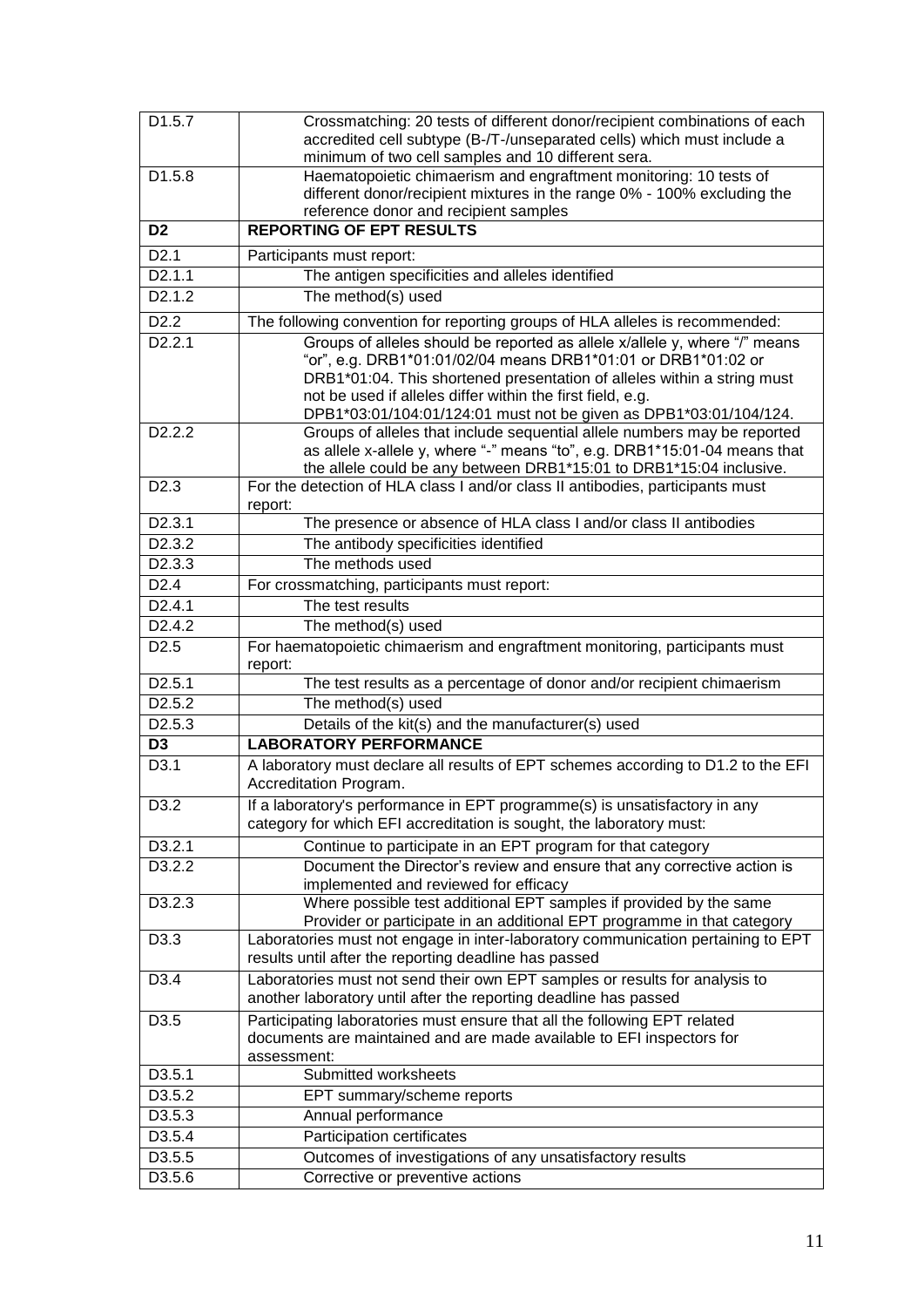#### **SECTION E – ANALYSIS PROCESSES**

| E1                  | <b>REAGENTS</b>                                                                                                                                                                                                |
|---------------------|----------------------------------------------------------------------------------------------------------------------------------------------------------------------------------------------------------------|
| E1.1                | <b>Complement</b>                                                                                                                                                                                              |
| E1.1.1              | Complement must be kept at the recommended temperature                                                                                                                                                         |
| E1.1.2              | Complement lot and shipment testing                                                                                                                                                                            |
| E1.1.2.1            | Each lot and shipment of complement must be evaluated by either:                                                                                                                                               |
| E1.1.2.1.1          | Testing with at least 3 previously evaluated trays for every<br>application for which it is intended, or                                                                                                       |
| E1.1.2.1.2          | Testing a combination of at least 3 sera and 2 cells selected to<br>include negative, weak positive and strong positive reactions                                                                              |
| E1.1.2.2            | The test must employ multiple dilutions of complement to ensure that it<br>is maximally active at least one dilution beyond that intended for use                                                              |
| E1.1.2.3            | Complement must be tested separately for use with each type of target<br>cell                                                                                                                                  |
| E1.1.2.4            | Evaluation of each new lot and shipment of complement must be tested<br>to determine that:                                                                                                                     |
| E1.1.2.4.1          | It mediates cytotoxicity in the presence of specific HLA antibody                                                                                                                                              |
| E1.1.2.4.2          | It is not cytotoxic in the absence of HLA specific antibody                                                                                                                                                    |
| E1.2                | <b>ELISA Reagents</b>                                                                                                                                                                                          |
| $\overline{E1.2.1}$ | The dilution of reagents, controls and test specimens must be                                                                                                                                                  |
| E1.2.1.1            | Defined                                                                                                                                                                                                        |
| E1.2.1.2            | Documented                                                                                                                                                                                                     |
| E1.2.2              | Commercial kits must be used according to the manufacturer's instructions, or                                                                                                                                  |
| E1.2.3              | The laboratory must perform and document testing to support a deviation in the<br>technique or analysis                                                                                                        |
| E1.2.4              | Each lot of reagents must be validated and shown to have comparable reactivity<br>to a previously validated lot                                                                                                |
| E1.3                | <b>Flow Cytometry Reagents</b>                                                                                                                                                                                 |
| E1.3.1              | Specificity of labelling reagents for identification of cell subsets:                                                                                                                                          |
| E1.3.1.1            | The specificity of labelling reagents must be verified using a published<br>method and/or the manufacturer's documentation and/or by local<br>documented quality control testing                               |
| E1.3.1.2            | If locally defined, the specificity of labelling reagents must be verified<br>using appropriate control cells, prepared and tested by the same<br>method employed in the laboratory's test sample analysis     |
| E1.3.2              | Secondary labelling reagents:                                                                                                                                                                                  |
| E1.3.2.1            | Must be titrated to determine the dilution with optimal activity (signal to<br>noise ratio)                                                                                                                    |
| E1.3.2.2            | If a multicolour technique is employed, the reagent must not cross-react<br>with the other immunoglobulin reagents used to label the cells                                                                     |
| E1.3.3              | Reagents which have been reconstituted from lyophilised powder must be<br>centrifuged according to the manufacturer's instructions or locally documented<br>procedures to remove micro aggregates prior to use |
| E1.3.4              | Each lot and shipment of labelling reagents must be tested for proper<br>performance                                                                                                                           |
| E1.3.5              | Thresholds for adequate intensity must be defined and documented                                                                                                                                               |
| E1.3.6              | The quantity of reagents used for each test sample must be determined by the<br>manufacturers or from published data and verified locally by appropriate titration<br>procedures                               |
| E1.4                | <b>Bead Array Reagents</b>                                                                                                                                                                                     |
| E1.4.1              | Reagents and controls                                                                                                                                                                                          |
| E1.4.1.1            | Each lot and shipment of all reagents must be tested for proper<br>performance                                                                                                                                 |
| E1.4.1.2            | Controls                                                                                                                                                                                                       |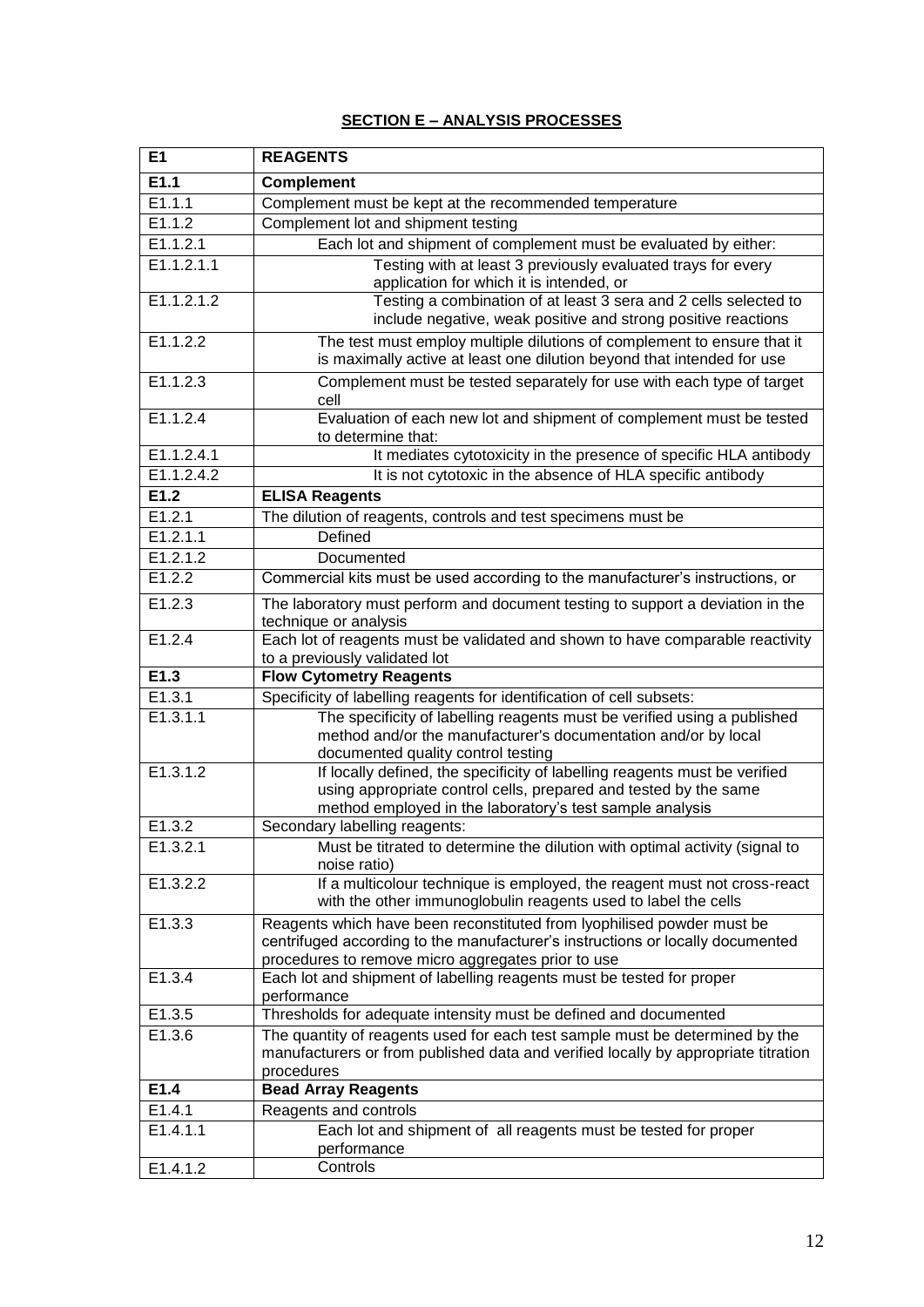|              | Each lot and shipment of screening kits must be tested with a                                                                        |
|--------------|--------------------------------------------------------------------------------------------------------------------------------------|
| E1.4.1.2.1   | negative and a positive control serum                                                                                                |
| E1.4.1.2.2   | Negative control serum must be:                                                                                                      |
| E1.4.1.2.2.1 | A serum from non-alloimmunised human donor(s), and                                                                                   |
| E1.4.1.2.2.2 | Screened and found to be negative by bead array<br>screening methods.                                                                |
| E1.4.1.2.3   | Positive control serum must be:                                                                                                      |
| E1.4.1.2.3.1 | a human serum,                                                                                                                       |
| E1.4.1.2.3.2 | Specific for HLA antigens                                                                                                            |
| E1.4.1.2.3.3 | Of the appropriate isotype                                                                                                           |
| E1.4.1.3     | Appropriate controls for background and reagents must be included in                                                                 |
|              | each test (i.e. negative control bead, positive control bead)                                                                        |
| E1.5         | <b>Reagents for Nucleic Acid Analysis</b>                                                                                            |
| E1.5.1       | All reagents (solutions containing one or multiple components) must either be:                                                       |
| E1.5.1.1     | Dispensed in aliquots for single use, or                                                                                             |
| E1.5.1.2     | Dispensed in aliquots for multiple use if documented to be free of                                                                   |
|              | contamination at each use                                                                                                            |
| E1.5.2       | When reagents are combined to create a master mix, one critical component<br>(e.g. DNA polymerase) should be left out of the mixture |
| E1.5.3       | The appropriate performance of individual products must be documented before<br>results using these reagents are reported for:       |
| E1.5.3.1     | Each shipment, and                                                                                                                   |
| E1.5.3.2     | Each lot                                                                                                                             |
| E1.5.4       | For commercial kits, the following information must be documented:                                                                   |
| E1.5.4.1     | Source                                                                                                                               |
| E1.5.4.2     | Lot number                                                                                                                           |
| E1.5.4.3     | Expiry date                                                                                                                          |
| E1.5.4.4     | Storage conditions                                                                                                                   |
| E1.5.4.5     | Each lot and shipment of commercial kits must be tested against at least<br>one DNA sample of known type                             |
| E1.5.5       | Reagents from different lots of commercial kits must not be mixed, unless either:                                                    |
| E1.5.5.1     | Specified by the manufacturer, or                                                                                                    |
| E1.5.5.2     | Validated and documented with appropriate quality control in the<br>laboratory                                                       |
| E1.5.6       | In house primers                                                                                                                     |
| E1.5.6.1     | The specificity of primer combinations and the annealing positions must                                                              |
|              | be defined                                                                                                                           |
| E1.5.6.2     | Laboratories must:                                                                                                                   |
| E1.5.6.2.1   | Have a policy for quality control of each lot or shipment of                                                                         |
|              | primers                                                                                                                              |
| E1.5.6.2.2   | Confirm the specificity and quantity of the amplified product                                                                        |
| E1.5.6.2.3   | using reference material                                                                                                             |
|              | Use primers under empirically determined conditions that<br>achieve the defined specificity for templates used in routine            |
|              | testing                                                                                                                              |
| E1.5.6.2.4   | Test each lot of local primers for amplification specificity and                                                                     |
|              | quantity using reference material whenever available                                                                                 |
| E1.5.6.2.5   | Test each lot of local primers with reference DNA for<br>appropriate sensitivity and specificity                                     |
| E1.5.7       | Oligonucleotide probes                                                                                                               |
| E1.5.7.1     | The specificity of each probe and target sequence must be defined                                                                    |
| E1.5.7.2     | Probes must be stored under conditions that maintain specificity and                                                                 |
|              | sensitivity                                                                                                                          |
| E1.5.7.3     | For home-made kits each lot must be tested with reference DNA so that                                                                |
|              | each probe is tested for specificity and signal intensity at least once                                                              |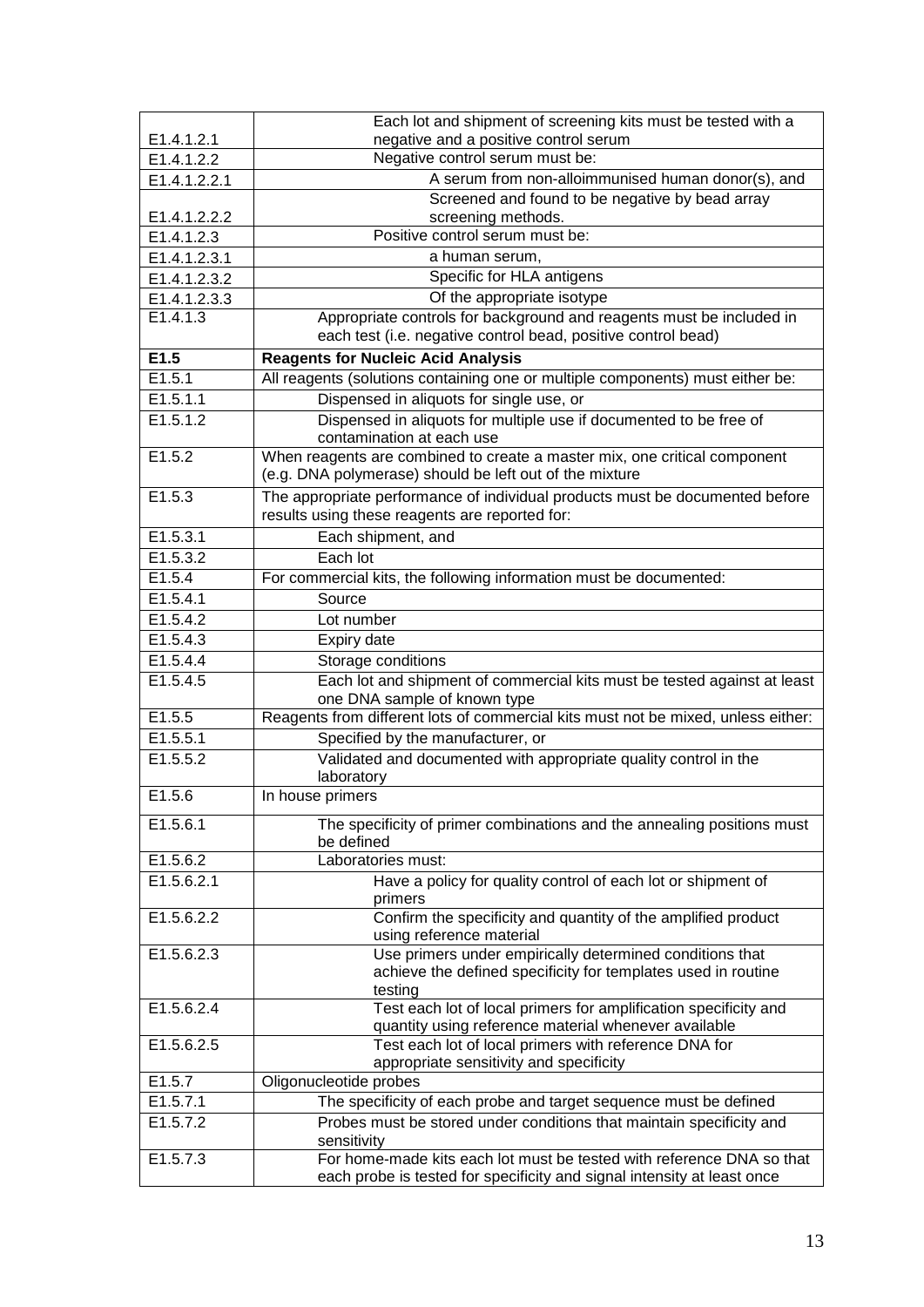| E1.5.7.4              | The specificity and signal intensity for each probe must be defined and<br>monitored                                                             |
|-----------------------|--------------------------------------------------------------------------------------------------------------------------------------------------|
| $\overline{E1.5.7.5}$ | Probes must be utilised under empirically determined conditions that<br>achieve the defined specificity                                          |
| E1.5.7.6              | For commercial kits, any deviation from the manufacturer's                                                                                       |
|                       | specifications must be validated and documented                                                                                                  |
| E1.6                  | <b>Reagents For Serological Typing</b>                                                                                                           |
| E1.6.1                | In House Reagents                                                                                                                                |
| E1.6.1.1              | Cell panel of known HLA type:                                                                                                                    |
| E1.6.1.1.1            | Must be used to prove the specificity of new antibodies                                                                                          |
| E1.6.1.1.2            | Should include at least one example of each HLA antigen the<br>laboratory is required to define                                                  |
|                       | Each monoclonal antibody used for alloantigen assignment must be                                                                                 |
|                       | used with an established technique at a dilution which demonstrates<br>specificity comparable to antigen assignment by alloantisera on a well-   |
| E1.6.1.2              | defined cell panel                                                                                                                               |
| E1.6.1.3              | For reagent grade typing serum:                                                                                                                  |
| E1.6.1.3.1            | Confirmation of specificity must be performed                                                                                                    |
| E1.6.1.3.2            | Supporting statistical analysis must be recorded                                                                                                 |
|                       | Specificity of individual sera received from other laboratories or                                                                               |
|                       | commercial sources must be confirmed to ensure that they reveal the                                                                              |
| E1.6.1.4              | same specificities in the receiving laboratory<br><b>Commercial Typing Trays: Lots And Shipments</b>                                             |
| E1.6.2                |                                                                                                                                                  |
| E1.6.2.1              | Each lot of typing trays must be evaluated by testing, either:                                                                                   |
|                       | At least five different cells of known phenotype representing                                                                                    |
| E1.6.2.1.1            | major specificities<br>In parallel with previously evaluated trays with at least five cells                                                      |
| E1.6.2.1.2            | of known phenotype                                                                                                                               |
|                       | Each new shipment of previously evaluated typing trays must be verified                                                                          |
| E1.6.2.2              | with at least one cell of known phenotype                                                                                                        |
| E <sub>2</sub>        | <b>EQUIPMENT</b>                                                                                                                                 |
| E2.1                  | <b>Incubators and Water Baths</b>                                                                                                                |
| E2.1.1                | Incubators and water baths must be monitored for accurate temperature every<br>time an assay is performed                                        |
| E2.2                  | <b>Microplate Washer</b>                                                                                                                         |
| E2.2.1                | The performance of the microplate washer must be checked at least monthly.                                                                       |
| E2.2.2                | The result of the performance test must be                                                                                                       |
| E2.2.2.1              | Acceptable                                                                                                                                       |
| E2.2.2.2              | Documented                                                                                                                                       |
| E2.2.3                | Calibration must be performed at least annually according to the manufacturer's<br>specifications                                                |
| E.2.3                 | <b>ELISA Reader</b>                                                                                                                              |
| E.2.3.1               | The light source must produce the intensity and wavelength of light required for<br>the test system                                              |
| E.2.3.2               | Periodic calibration must be performed according to the manufacturer's<br>instructions                                                           |
| E <sub>2.4</sub>      | <b>Automated Hybridization Device</b>                                                                                                            |
| E2.4.1                | The calibration of the pumps and of the heating elements must be performed<br>according to the manufacturer's specification at least once a year |
| E2.5                  | <b>Image Capture Device</b>                                                                                                                      |
| E2.5.1                | Where a scanner is used for acquisition of the raw data, a second visual reading<br>must be performed to confirm data                            |
| E2.5.1.1              | For automated systems for the acquisition of the primary data                                                                                    |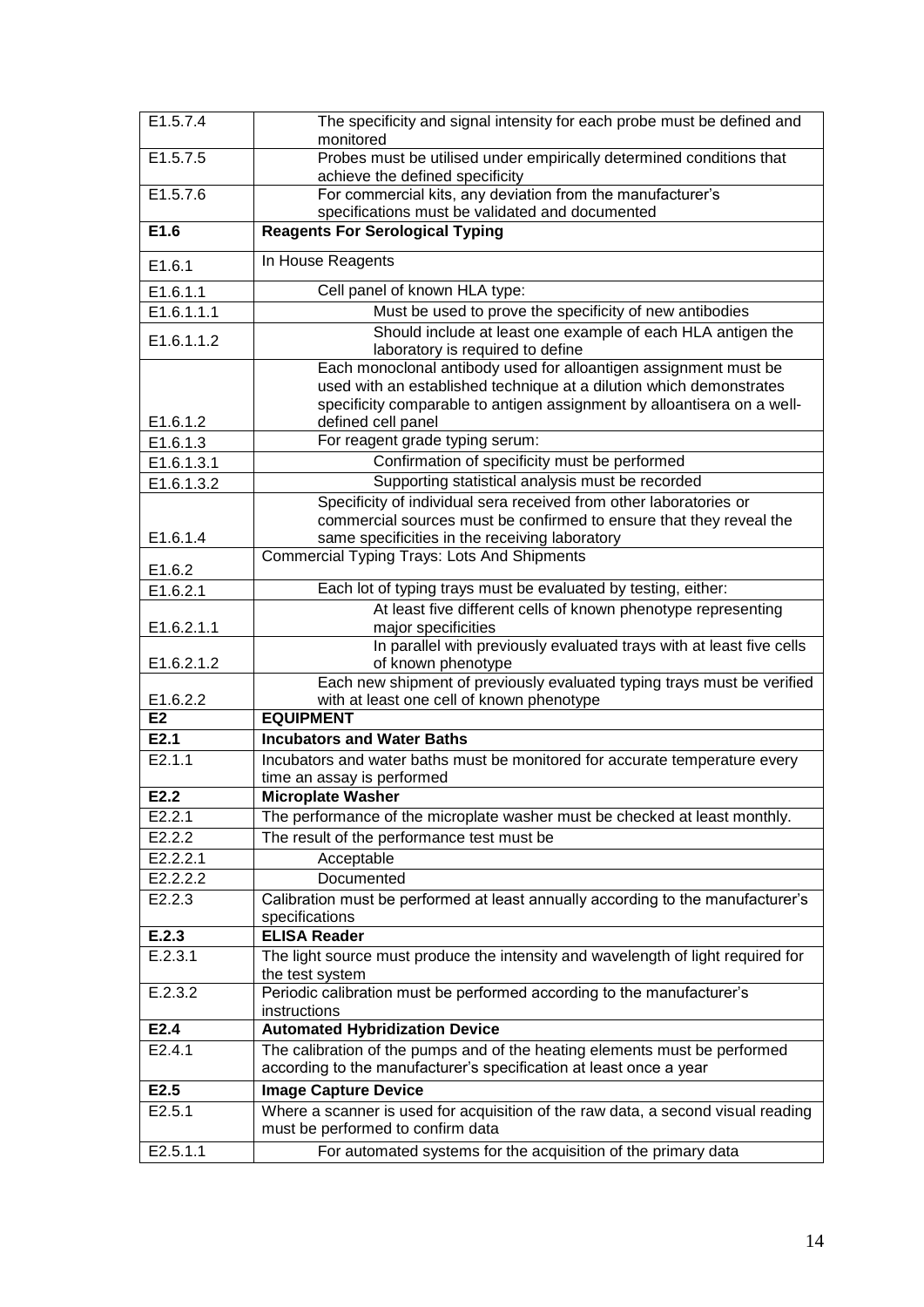| E2.5.1.1.1              | All critical elements influencing the function of the instrument<br>must be monitored at each use                                |
|-------------------------|----------------------------------------------------------------------------------------------------------------------------------|
| E2.5.1.1.2              | The instrument must be calibrated according to manufacturer's                                                                    |
|                         | instructions or at least once a year                                                                                             |
| E2.5.1.1.3              | The laboratory must define and document functional checks                                                                        |
| E2.6                    | <b>Flow Cytometry</b>                                                                                                            |
| E2.6.1                  | <b>Optical Standardisation</b>                                                                                                   |
| E2.6.1.1                | The optical standard must be run:                                                                                                |
| E2.6.1.1.1              | Every day of instrument use unless otherwise specified by the                                                                    |
|                         | manufacturer                                                                                                                     |
| E2.6.1.1.2              | Any time maintenance or adjustment of the instrument during<br>operation is likely to have altered optical alignment             |
| E2.6.1.2                | The optical standard must consist of latex beads or other uniform<br>particles                                                   |
| E2.6.1.3                | A threshold value for acceptable optical standardisation must be<br>established for all relevant signals                         |
| E2.6.1.4                | The results of optical focusing / alignment must be recorded and fall<br>within the defined acceptable range                     |
| E2.6.2                  | Fluorescence standardisation                                                                                                     |
| E2.6.2.1                | The fluorescence standard:                                                                                                       |
| E2.6.2.1.1              | Must be run every day of instrument use unless otherwise<br>specified by the manufacturer                                        |
| E2.6.2.1.2              | Must be run any time maintenance or adjustment of the<br>instrument during operation is likely to have altered settings          |
| E2.6.2.1.3              | Must be used for each fluorochrome employed in analytical                                                                        |
| E2.6.2.1.4              | procedures<br>The results of fluorescence standardisation must fall within the                                                   |
|                         | defined acceptable range                                                                                                         |
| E2.6.2.1.5              | The results of fluorescence standardisation must be recorded                                                                     |
| E2.6.2.2                | Compensation                                                                                                                     |
| E2.6.2.2.1              | If performing analyses that require the simultaneous use of two                                                                  |
|                         | or more fluorochromes, an appropriate procedure to<br>compensate for overlap in their emission spectra must be used              |
| E2.6.2.2.2              | Compensation settings must be determined every day of use,<br>and                                                                |
| E2.6.2.2.3              | At any time maintenance or adjustment of the instrument during                                                                   |
|                         | operation is likely to have altered them                                                                                         |
| E2.6.2.2.4              | Compensation must be carried out for all fluorochromes used                                                                      |
| E2.6.2.2.5              | Compensation values                                                                                                              |
| E2.6.2.2.5.1            | Acceptable compensation values must be defined                                                                                   |
| E2.6.2.2.5.2            | The values used must be recorded                                                                                                 |
| E2.6.3                  | <b>Equipment Cleaning and Maintenance</b>                                                                                        |
| E2.6.3.1                | Cleaning                                                                                                                         |
| $E2.6.\overline{3.1.1}$ | There must be a procedure for regular cleaning of the<br>instrument                                                              |
| E2.6.3.1.2              | The frequency and protocol for cleaning must conform to<br>manufacturer's instructions, if available                             |
| E2.6.3.1.3              | Cleaning must be documented                                                                                                      |
| E2.6.3.2                | Maintenance                                                                                                                      |
| E2.6.3.2.1              | The instrument must be maintained according to manufacturer's<br>instructions, but at least once a year                          |
| E2.7                    | <b>Thermal Cyclers</b>                                                                                                           |
| E2.7.1                  | Accuracy of thermal cycling instruments:                                                                                         |
| E2.7.1.1                | Must be verified by annual thermal verification of the block using a<br>calibrated device designed specifically for this purpose |
| E2.8                    | <b>Bead Analyser</b>                                                                                                             |
|                         |                                                                                                                                  |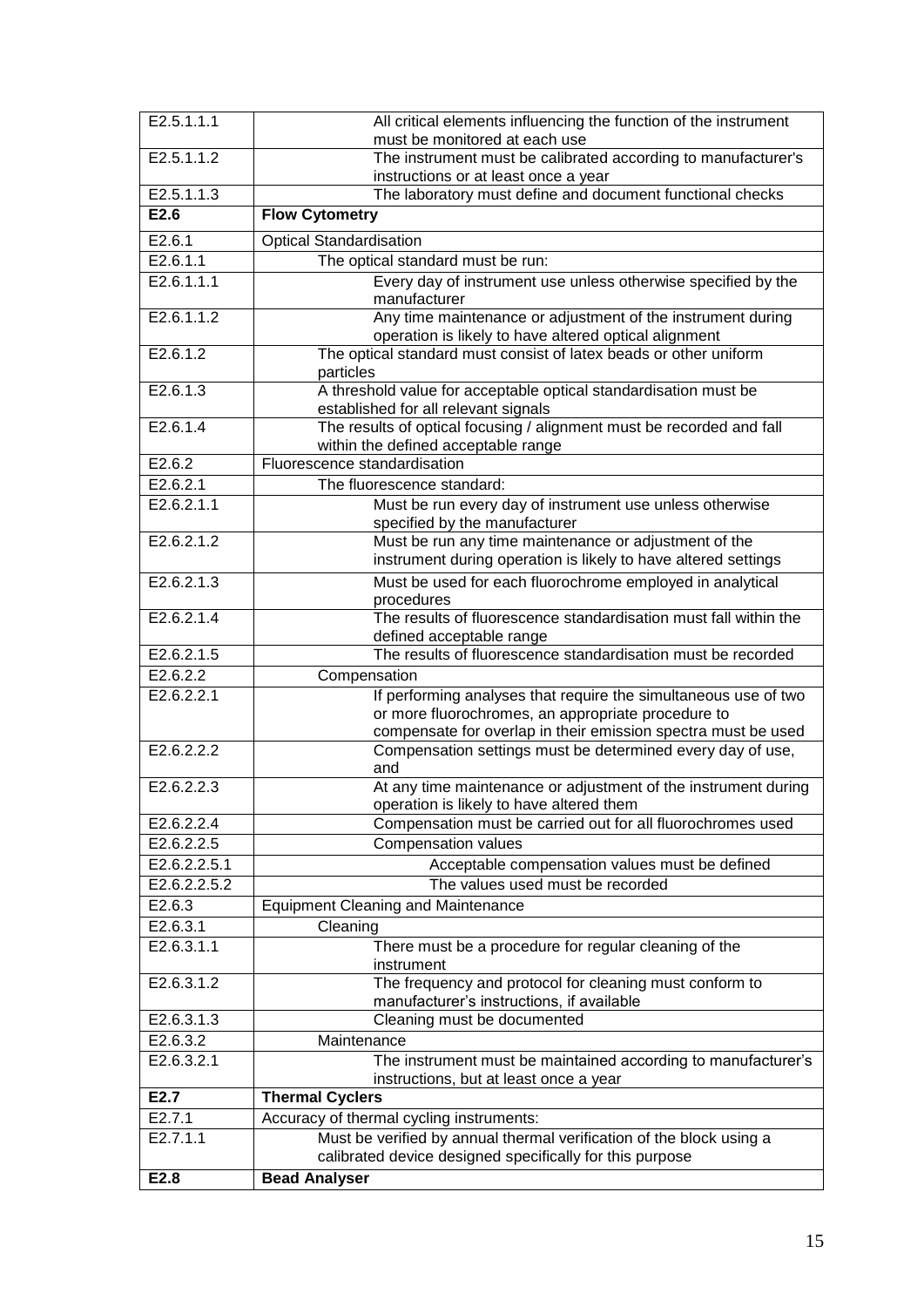| E2.8.1         | General Instrument standardisation and maintenance                                                                             |
|----------------|--------------------------------------------------------------------------------------------------------------------------------|
| E2.8.1.1       | An automated integrated multi-parameter standardisation must be                                                                |
|                | performed, for which                                                                                                           |
| E2.8.1.1.1     | The reagents specified by the manufacturer to perform this test                                                                |
|                | must be used                                                                                                                   |
| E2.8.1.1.2     | The instrument must only be used if the test has passed                                                                        |
| E2.8.1.1.3     | The frequency of standardisation                                                                                               |
| E2.8.1.1.3.1   | Must conform to manufacturer's instructions and must                                                                           |
|                | be performed at any time that the temperature delta<br>check is not correct                                                    |
| E2.8.2         | <b>Equipment Cleaning and Maintenance</b>                                                                                      |
| E2.8.2.1       | Cleaning                                                                                                                       |
| E2.8.2.1.1     | There must be a procedure for regular cleaning of the                                                                          |
|                | instrument                                                                                                                     |
| E2.8.2.1.2     | The frequency and protocol for cleaning must conform to                                                                        |
|                | manufacturer's instructions, if available                                                                                      |
| E2.8.2.1.3     | Cleaning must be documented                                                                                                    |
| E2.8.2.2       | Maintenance                                                                                                                    |
| E2.8.2.2.1     | The instrument must be maintained according to manufacturer's                                                                  |
|                | instructions, but at least once a year                                                                                         |
| E2.9           | Sequencer                                                                                                                      |
| E2.9.1         | Sequencing platform and the version of associated software, reagents and                                                       |
|                | accessories must be specified                                                                                                  |
| E2.9.2         | Automated systems and sequencing devices must be cleaned, calibrated and                                                       |
|                | maintained according to manufacturer's instructions                                                                            |
| E <sub>3</sub> | <b>COMPUTER ASSISTED ANALYSES</b>                                                                                              |
| E3.1           | The Laboratory Director and/or the Supervisor must                                                                             |
| E3.1.1         | Review                                                                                                                         |
| E3.1.2         | Verify                                                                                                                         |
| E3.1.3         | Sign computer assisted analyses before issue                                                                                   |
| E3.2           | The computer software programme used for analyses must be:                                                                     |
| E3.2.1         | Identified                                                                                                                     |
| E3.2.2         | Validated/Verified before use                                                                                                  |
| E4             | <b>METHODS</b>                                                                                                                 |
| E4.1           | <b>CDC</b>                                                                                                                     |
| E4.1.1         | <b>Recording Test Results</b>                                                                                                  |
| E4.1.1.1       | For testing by Complement Dependent Cytotoxicity, each serum-cell                                                              |
|                | combination must be recorded in a manner which indicates the                                                                   |
| E4.1.1.1.1     | percentage of cells killed. Numerical scores used should be:<br>Scores used by the International Workshop $(0,1,2,4,6,8)$ , or |
| E4.1.1.1.2     | Other numerical codes                                                                                                          |
| E4.1.2         | <b>Control Reagents</b>                                                                                                        |
| E4.1.2.1       | Each tray must include:                                                                                                        |
| E4.1.2.1.1     | At least one positive control antibody, which reacts with cells                                                                |
|                | expressing class I and class II antigens                                                                                       |
| E4.1.2.1.2     | At least one negative control serum that should lack leukocyte                                                                 |
|                | reactive antibodies                                                                                                            |
| E4.1.2.2       | Procedures that deal with control serum failures in typing or crossmatch                                                       |
|                | trays must be described in the laboratory manual                                                                               |
| E4.1.2.3       | If the positive control fails to react as expected, there must be a                                                            |
|                | procedure in place as whether to accept or reject the test                                                                     |
| E4.1.2.3       | The minimum viability of the cells and the reactivity of control sera                                                          |
|                | required for the validation of a serological typing must be described in                                                       |
|                | the laboratory manual                                                                                                          |
| E4.1.3         | <b>HLA typing</b>                                                                                                              |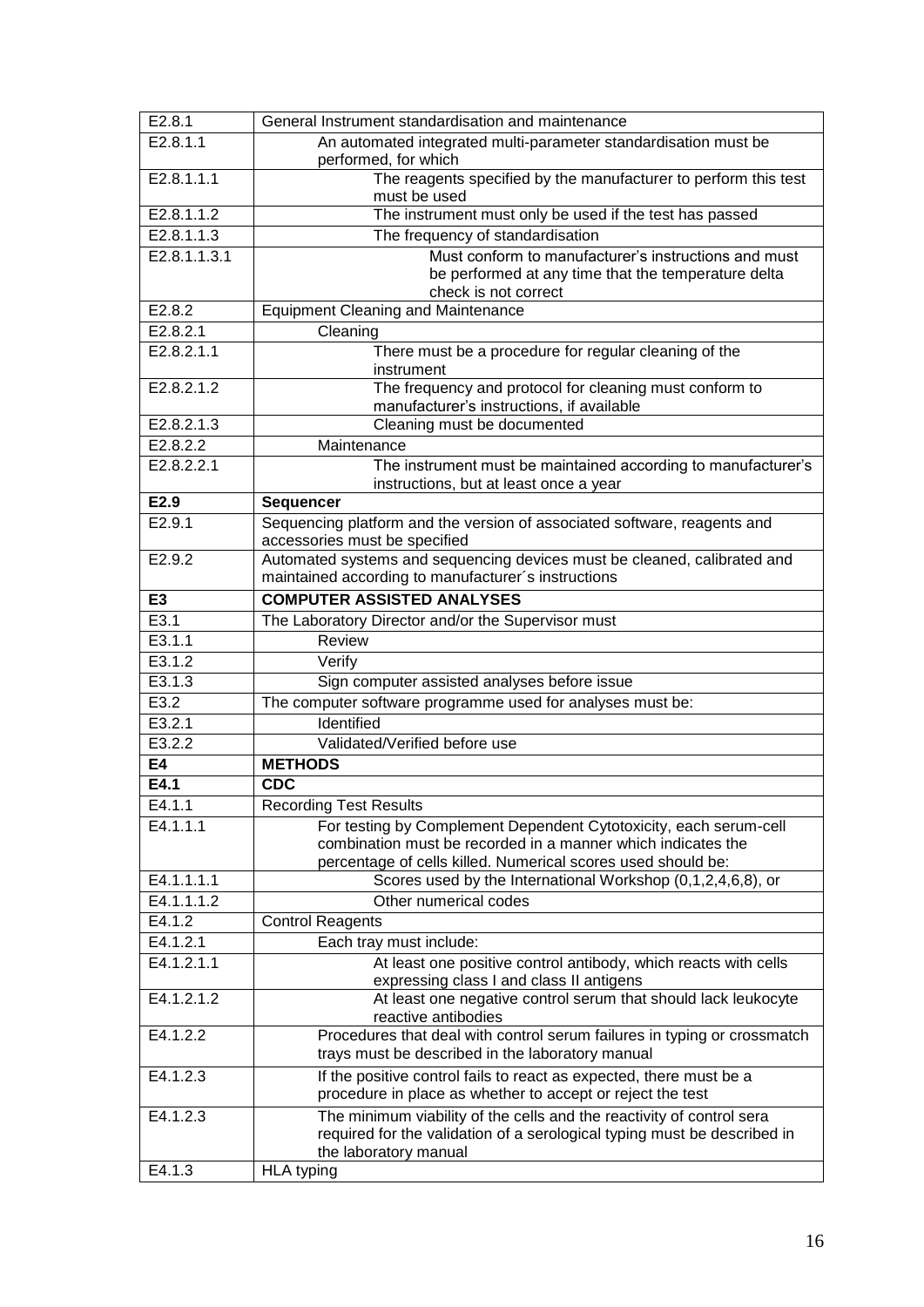| E4.1.3.1   |                                                                            |
|------------|----------------------------------------------------------------------------|
|            | For each of the following loci, the laboratory must be able to type for    |
|            | HLA specificities which are officially recognized by the WHO and for       |
|            | those deemed relevant by EFI:                                              |
| E4.1.3.1.1 | HLA A and B when applying for accreditation in the category of             |
|            | class I by serology                                                        |
| E4.1.3.1.1 | HLA DR when applying for accreditation in the category of class            |
|            | II by serology                                                             |
| E4.1.3.2   | Techniques used must be those, which have been established to define       |
|            | HLA Class I and II specificities optimally                                 |
| E4.1.4     | Antigen Assignments                                                        |
|            |                                                                            |
| E4.1.4.1   | Each HLA-A and B antigen must be defined by:                               |
| E4.1.4.1.1 | At least two sera when available, if both are operationally                |
|            | monospecific, or                                                           |
| E4.1.4.1.2 | If multispecific, at least three partially non-overlapping sera            |
| E4.1.4.2   | Each HLA Class II antigen should be defined by:                            |
| E4.1.4.2.1 | At least three sera, if all are operationally monospecific                 |
|            |                                                                            |
| E4.1.4.2.2 | At least five partially non-overlapping sera if multispecific              |
| E4.1.4.3   | Criteria for antigen assignment must be described in the laboratory        |
|            | manual                                                                     |
| E4.1.4.4   | Ambiguity in antigen definition by serological typing must be referred for |
|            | confirmation by DNA based methods                                          |
| E4.1.6     | Typing for a single antigen by CDC                                         |
| E4.1.6.2   | Cell Controls must:                                                        |
|            |                                                                            |
| E4.1.6.2.1 | Be tested on each batch                                                    |
| E4.1.6.2.2 | Include at least two cells known to express the specified antigen          |
| E4.1.6.2.3 | Include at least two cells for each cross reacting antigen, which          |
|            | might be confused with the specific antigen                                |
| E4.1.6.2.4 | Include at least two cells lacking the specific and cross reacting         |
|            | antigens                                                                   |
| E4.1.6.3   | Serum Controls must                                                        |
| E4.1.6.3.1 | Be tested at the time of typing                                            |
|            |                                                                            |
| E4.1.6.3.2 | include a positive and negative control                                    |
| E4.1.6.3.3 | Serum controls should also include two sera for each antigen               |
|            | which cross reacts with the specified antigen (if available)               |
| E4.2       | <b>Antibody Screening and Crossmatching</b>                                |
| E4.2.1     | Sera                                                                       |
| E4.2.1.1   |                                                                            |
|            | Serum samples stored must be retained in the frozen state                  |
| E4.2.1.2   | Sera must be tested under conditions optimal for the detection of          |
|            | antibodies to HLA antigens including consideration of the prozone          |
|            | effect. This may involve pretreatment or dilution, which must be           |
|            | documented                                                                 |
| E4.2.1.3   | Negative control:                                                          |
| E4.2.1.3.1 | Each assay must include a negative control                                 |
|            |                                                                            |
| E4.2.1.3.2 | The negative control must be a human serum documented to be                |
|            | negative in the assay of intended use                                      |
| E4.2.1.4   | Positive control:                                                          |
| E4.2.1.4.1 | Each assay must include a positive control                                 |
| E4.2.1.4.2 | The positive control must be either a validated monoclonal                 |
|            | antibody, or sera from highly alloimmunised individuals and                |
|            | documented to react with HLA antigens, or a control specified              |
|            | by manufacturer                                                            |
| E4.2.1.4.3 | The antibodies used must be of the appropriate isotype for each            |
|            |                                                                            |
|            | assay                                                                      |
| E4.2.1.5   | Control sera must be tested at the same time and under the same            |
|            | conditions as the sera under test                                          |
| E4.2.2     | Techniques                                                                 |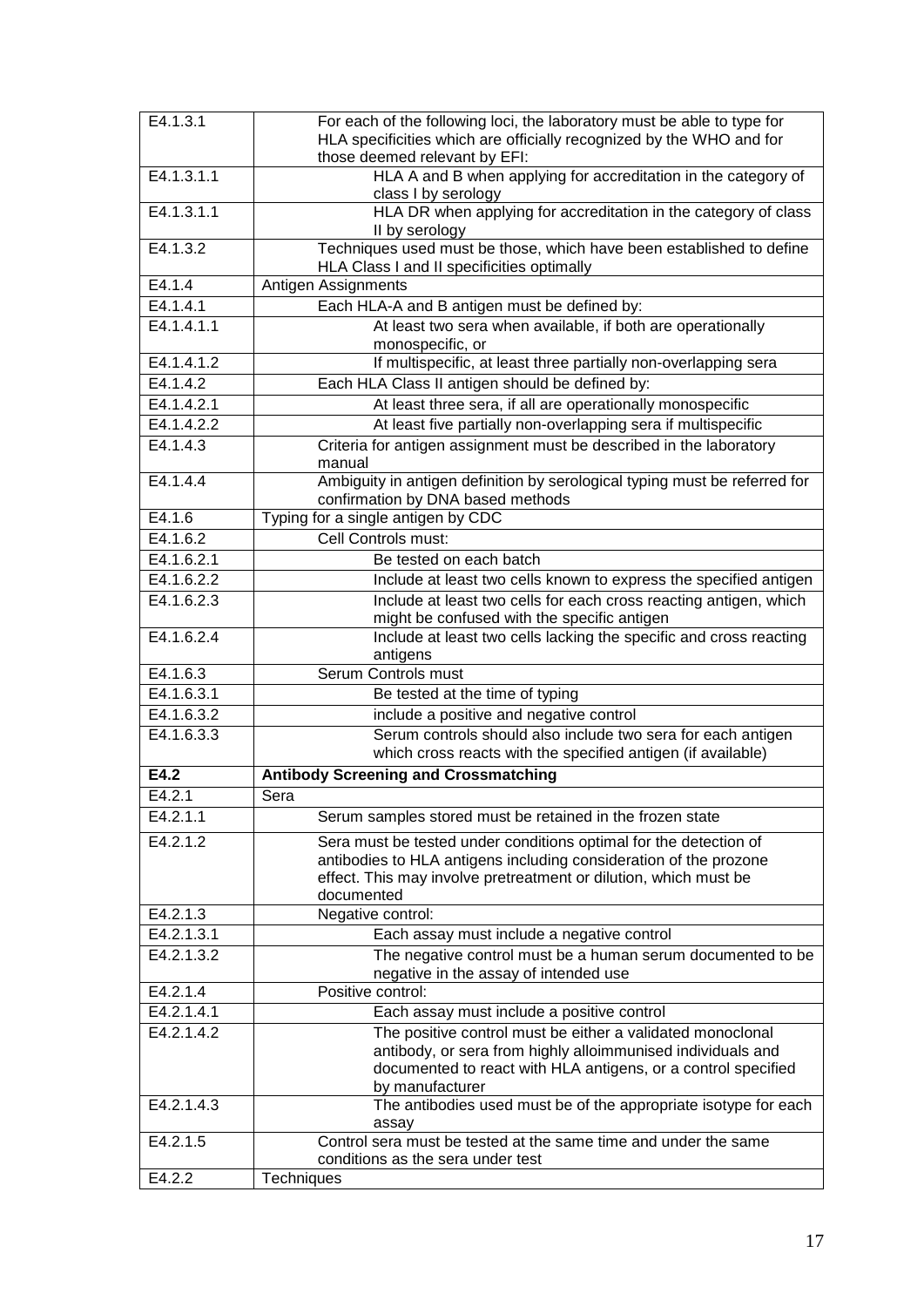| E4.2.2.1   | For the detection of antibody to HLA antigens, the laboratory must either<br>use:                                        |
|------------|--------------------------------------------------------------------------------------------------------------------------|
| E4.2.2.1.1 | A complement-dependent cytotoxic technique, or                                                                           |
| E4.2.2.1.2 | Another technique performed by the laboratory with                                                                       |
|            | documented validation testing, demonstrating that this                                                                   |
|            | technique identifies alloantibody to HLA antigens at a level of                                                          |
|            | sensitivity equivalent or superior to that of its cytotoxic technique                                                    |
| E4.2.2.1.3 | To detect antibodies to HLA class II antigens, a technique must                                                          |
|            | be used that distinguishes them from antibodies to HLA class I<br>antigens                                               |
| E4.2.2.2   | Other techniques:                                                                                                        |
| E4.2.2.2.1 | Laboratories performing assays using flow cytometry and/or                                                               |
|            | bead array must also conform to the respective standards in                                                              |
|            | Section E2.6 and/or E2.8                                                                                                 |
| E4.2.2.2.2 | Laboratories using micro-plate ELISA techniques for antibody                                                             |
|            | screening must additionally conform to standards in sections<br>E2.2, E2.3 and E4.3 (ELISA)                              |
| E4.2.3     | Antibody Screening by Complement-Dependent Cytotoxicity                                                                  |
| E4.2.3.1   | The following controls must be included on each tray:                                                                    |
| E4.2.3.1.1 | Positive control                                                                                                         |
| E4.2.3.1.2 | Negative control                                                                                                         |
| E4.2.3.1.3 | If sera are screened after treatment with dithiothreitol, IgG and                                                        |
|            | IgM positive controls must be used                                                                                       |
| E4.2.3.2   | Laboratories using a CDC technique must also conform to standards in                                                     |
| E4.2.4     | section E1.1 (Complement)<br>Panels                                                                                      |
| E4.2.4.1   | The panel must include sufficient HLA antigens to ensure that they are                                                   |
|            | appropriate for the population served and the use of the test results                                                    |
| E4.2.4.2   | For assays intended to provide information on antibody presence or                                                       |
|            | antibody identification, documentation of the HLA class I and/or class II<br>specificities of the panel must be provided |
| E4.2.5     | Crossmatching                                                                                                            |
| E4.2.5.1   | Crossmatching for the detection of HLA specific antibodies:                                                              |
| E4.2.5.1.1 | Must use techniques at least as sensitive as the basic                                                                   |
|            | lymphocytotoxicity test                                                                                                  |
| E4.2.5.1.2 | Should use at least one technique documented to have                                                                     |
|            | increased sensitivity in comparison with the basic<br>microlymphocytotoxicity test, such as prolonged incubation,        |
|            | antiglobulin test, ELISA, B-cell crossmatch or flow cytometry                                                            |
| E4.2.5.2   | The screening result used must be at least as sensitive as the routine                                                   |
|            | crossmatch technique                                                                                                     |
| E4.2.5.3   | Each serum must be tested:                                                                                               |
| E4.2.5.3.1 | <b>Undiluted</b>                                                                                                         |
| E4.2.5.3.2 | In duplicate                                                                                                             |
| E4.2.5.4   | Crossmatches must be performed:                                                                                          |
| E4.2.5.4.1 | With unseparated lymphocytes or with T lymphocytes                                                                       |
| E4.2.5.4.2 | With B lymphocytes if required by the relevant transplantation<br>programmes                                             |
| E4.2.5.5   | The following controls must be included on each tray:                                                                    |
| E4.2.5.5.1 | Positive control                                                                                                         |
| E4.2.5.5.2 | Negative control                                                                                                         |
| E4.2.5.5.3 | If sera are tested after treatment with dithiothreitol, IgG and IgM<br>positive controls must be used                    |
| E4.2.5.6   | Laboratories using a CDC technique must also conform to standards in<br>section E1.1 (Complement)                        |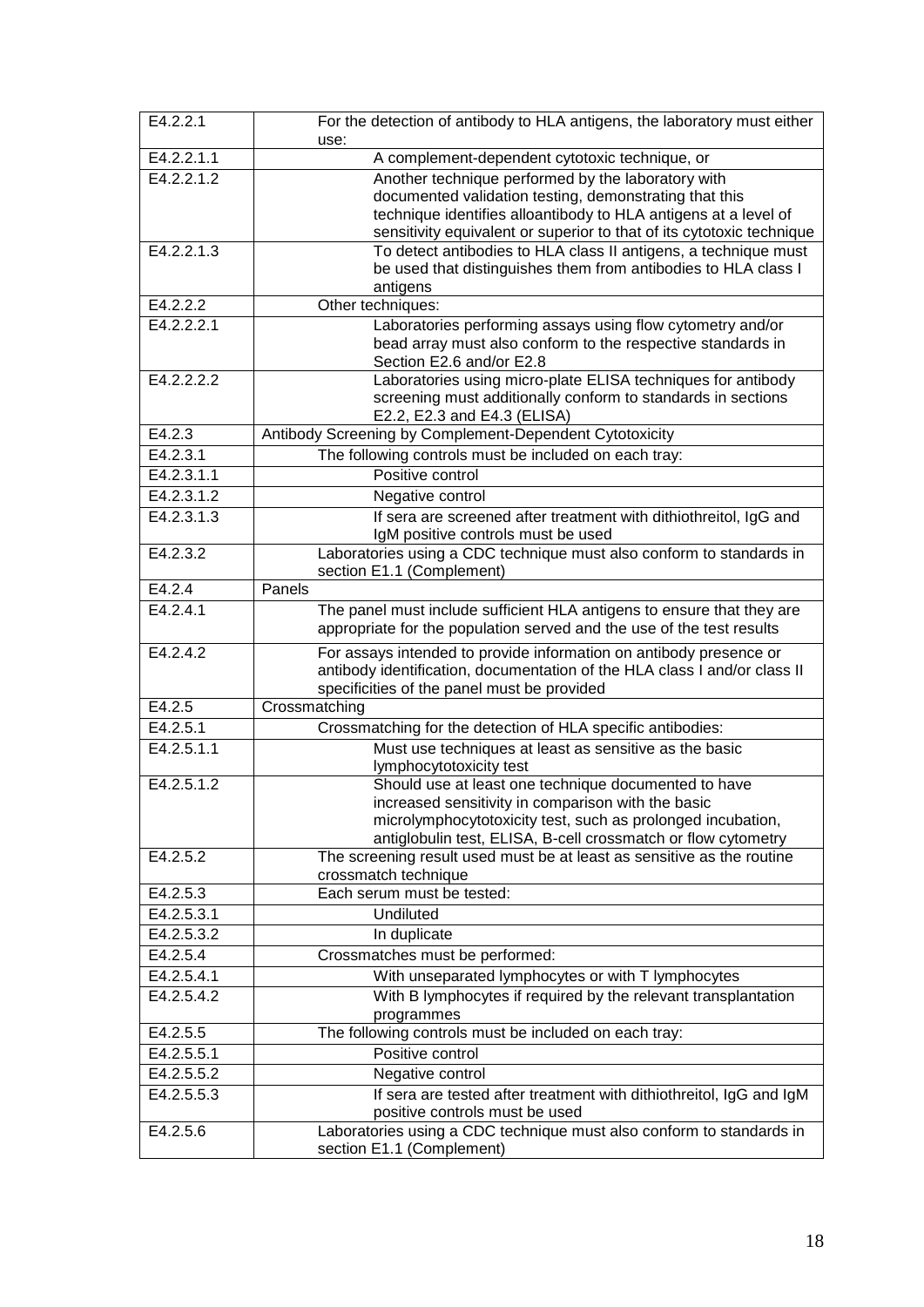| E4.2.5.7       | Standards in sections E2.6, E2.8 (Flow Cytometry) and E2.2, E2.3, E4.3<br>(ELISA) must be followed when applicable                         |
|----------------|--------------------------------------------------------------------------------------------------------------------------------------------|
| E4.3           | Enzyme-Linked Immuno Sorbent Assay (ELISA)                                                                                                 |
| E4.3.1         | Sera must be tested at a concentration determined to be optimal for the<br>detection of antibody to HLA antigens with the test system used |
| E4.3.2         | <b>Quality Management and Controls</b>                                                                                                     |
| E4.3.2.1       | Sample identity and proper plate orientation must be maintained<br>throughout the procedure                                                |
| E4.3.2.2       | The lot numbers and optical density values for the reference reagents,<br>controls and test samples must be recorded for each assay        |
| E4.3.2.3       | The test results must meet defined criteria for reference reagents and<br>controls in order for the test to be valid                       |
| E4.3.2.4       | <b>Negative Control</b>                                                                                                                    |
| E4.3.2.4.1     | A negative control must be included in each assay, and                                                                                     |
| E4.3.2.4.2     | Must include a serum from a non-alloimmunised human<br>donor(s)                                                                            |
| E4.3.2.5       | <b>Positive Control</b>                                                                                                                    |
| E4.3.2.5.1     | A positive control must be included in each assay and                                                                                      |
| E4.3.2.5.2     | Must be a human serum specific for HLA antigens and of the<br>appropriate isotype                                                          |
| E4.3.2.6       | <b>Reagent Controls</b>                                                                                                                    |
| E4.3.2.6.1     | A control lacking only HLA antigen must also be included in<br>each assay                                                                  |
| E4.4           | <b>Flow Cytometry</b>                                                                                                                      |
| E4.4.1         | Antibody screening and crossmatching                                                                                                       |
| E4.4.1.1       | Cell based testing                                                                                                                         |
| E4.4.1.1.1     | Labelling of target cells                                                                                                                  |
| E4.4.1.1.1.1   | An individual fluorochrome must be used for the<br>identification of each population subset (multicolour<br>technique)                     |
| E4.4.1.1.1.2   | If a single colour technique is used, the purity of the<br>isolated cell population                                                        |
| E4.4.1.1.1.2.1 | Must be sufficient to define the population for<br>analysis                                                                                |
| E4.4.1.1.1.2.2 | Must be documented                                                                                                                         |
| E4.4.1.1.2     | The target sub-populations analysed                                                                                                        |
| E4.4.1.1.2.1   | Must be defined                                                                                                                            |
| E4.4.1.1.2.2   | Must include a sufficient number of acquired events per                                                                                    |
| E4.4.1.1.2.3   | sub-population, relevant to the test performed<br>Must be identified by appropriate labelling antibodies                                   |
| E4.4.1.1.3     | The binding of human immunoglobulin on target cells must be                                                                                |
|                | assessed with a fluorochrome labelled F(ab') anti-human IgG<br>specific for the Fc region of the heavy chain                               |
| E4.4.2         | Procedures and policies                                                                                                                    |
| E4.4.2.1       | There must be policies and procedures to address at least:                                                                                 |
| E4.4.2.2       | Antibody screening and crossmatching technical instructions, including:                                                                    |
| E4.4.2.2.1     | Reagent standardisation and optimisation                                                                                                   |
| E4.4.2.2.2     | Reagent validation                                                                                                                         |
| E4.4.2.2.3     | Incubation times                                                                                                                           |
| E4.4.2.2.4     | Incubation temperatures                                                                                                                    |
| E4.4.2.3       | Interpretation instructions must include details of:                                                                                       |
|                | The threshold for significant levels of antibody binding                                                                                   |
| E4.4.2.3.1     | (positivity)                                                                                                                               |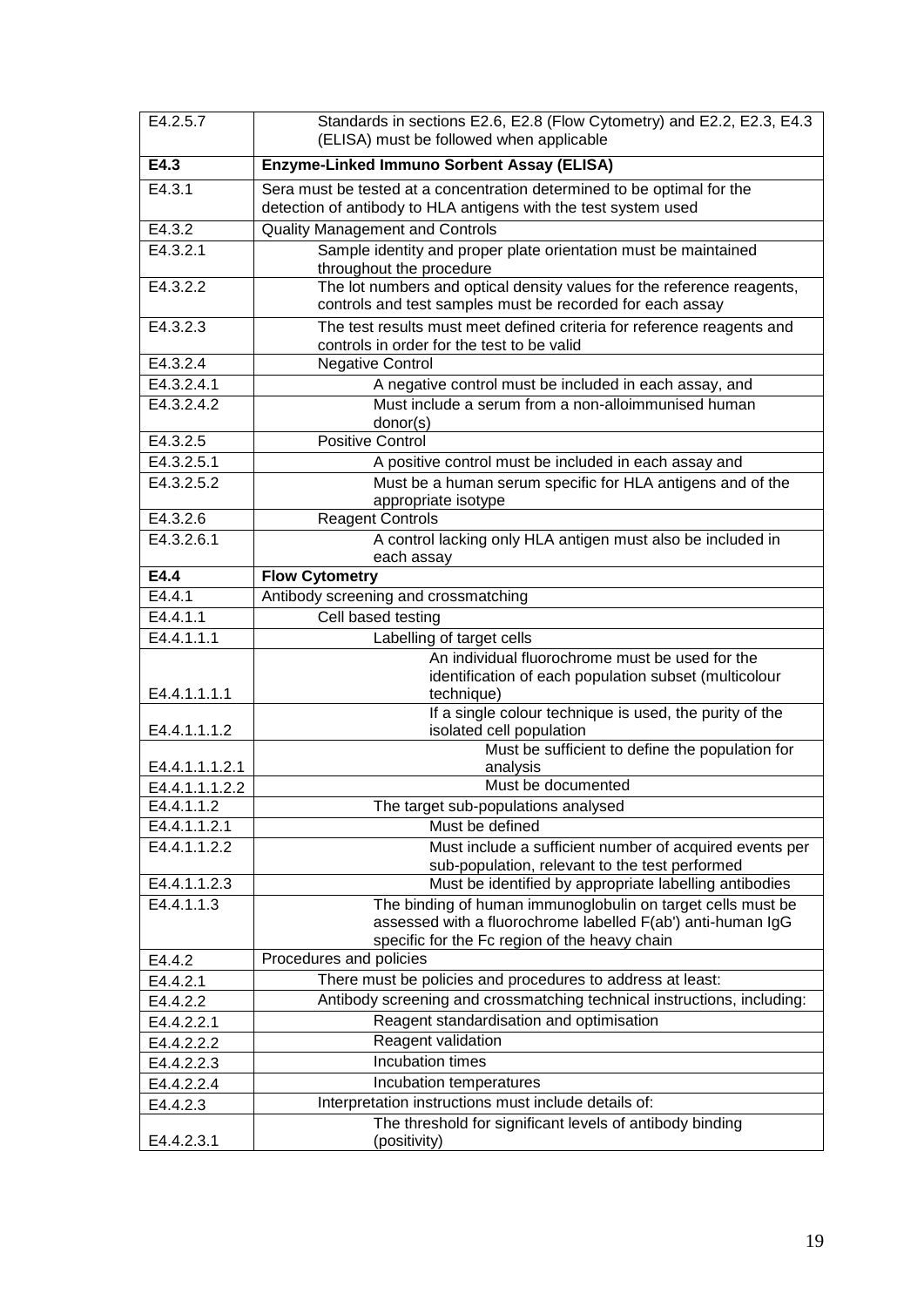|                            | The mechanism for reporting positive results (mean, mode or                                                              |
|----------------------------|--------------------------------------------------------------------------------------------------------------------------|
| E4.4.2.3.2                 | median channel shifts, relative mean fluorescence, or number of                                                          |
|                            | molecules of fluorescent marker)<br>Acceptable reactivity required for negative, positive and secondary                  |
| E4.4.2.4                   | control reagents, in order for the test to be valid must be                                                              |
| E4.4.2.4.1                 | Defined                                                                                                                  |
| E4.4.2.4.2                 | Documented                                                                                                               |
| E4.4.3                     | Cell-based HLA typing by flow cytometry (e.g. HLA B27)                                                                   |
| E4.4.3.1                   | Labelling reagents for the identification of HLA specificities                                                           |
|                            | The specificity of each lot and shipment must be determined by                                                           |
| E4.4.3.1.1                 | testing:                                                                                                                 |
| E4.4.3.1.2                 | At least five cells known to express the target antigen                                                                  |
| E4.4.3.1.3                 | At least two cells for each cross-reacting antigen                                                                       |
| E4.4.3.1.4                 | At least two cells which lack the specific and cross-reacting                                                            |
|                            | antigens<br>Acceptable criteria for validation must be defined and results                                               |
| E4.4.3.1.5                 | must be recorded                                                                                                         |
|                            | Each lot and shipment of labelling reagents must be shown to                                                             |
|                            | have comparable reactivity to the previously validated lot and                                                           |
| E4.4.3.1.6                 | shipment                                                                                                                 |
| E4.4.3.2                   | Controls                                                                                                                 |
| E4.4.3.2.1                 | Controls for HLA typing by flow cytometry must be run for each test cell<br>preparation                                  |
| E4.4.3.2.2                 | <b>Negative Controls</b>                                                                                                 |
|                            | For direct labelling, a negative control must be conjugated with                                                         |
| E4.4.3.2.2.1               | the same fluorochrome as the test                                                                                        |
|                            | For indirect labelling, a negative control should be used in                                                             |
|                            | conjunction with the same secondary antibody conjugated with                                                             |
|                            | the same fluorochrome as used for the specific antibody under                                                            |
| E4.4.3.2.2.2<br>E4.4.3.2.3 | test<br><b>Positive Controls</b>                                                                                         |
|                            | Must include a pan-reacting anti-HLA monoclonal antibody,                                                                |
| E4.4.3.2.3.1               | which                                                                                                                    |
| E4.4.3.2.3.1.1             | Must be tested against each cell                                                                                         |
|                            | Must be tested under the same conditions as the                                                                          |
| E4.4.3.2.3.1.2             | antibodies under test<br>A control cell known to express the HLA specificity under test                                  |
| E4.4.3.2.3.2               | must be included in each run                                                                                             |
| E4.4.3.3                   | <b>Policies and Procedures</b>                                                                                           |
| E4.4.3.3.1                 | There must be policies and procedures to address at least:                                                               |
| E4.4.3.3.2                 | HLA typing technical instructions including:                                                                             |
| E4.4.3.3.2.1               | Reagent standardisation and optimisation                                                                                 |
| E4.4.3.3.2.2               | Reagent validation                                                                                                       |
| E4.4.3.3.2.3               | Incubation times                                                                                                         |
| E4.4.3.3.2.4               | Incubation temperatures                                                                                                  |
| E4.4.3.3.3                 | Interpretation instructions must define:                                                                                 |
|                            | The required reaction criteria in the negative and positive                                                              |
| E4.4.3.3.3.1               | control samples for the test results to be valid                                                                         |
| E4.4.3.3.3.2               | Criteria for positivity of the HLA antigen under test                                                                    |
|                            | A documented procedure must be followed for monoclonal<br>antibodies which react with antigens other than those expected |
| E4.4.3.3.3.3<br>E4.5       | <b>Nucleic Acid Analysis</b>                                                                                             |
| E4.5.1                     | Nucleic acid extraction                                                                                                  |
| E4.5.1.1                   | The method used for nucleic acid extraction:                                                                             |
| E4.5.1.1.1                 | Must be published and documented                                                                                         |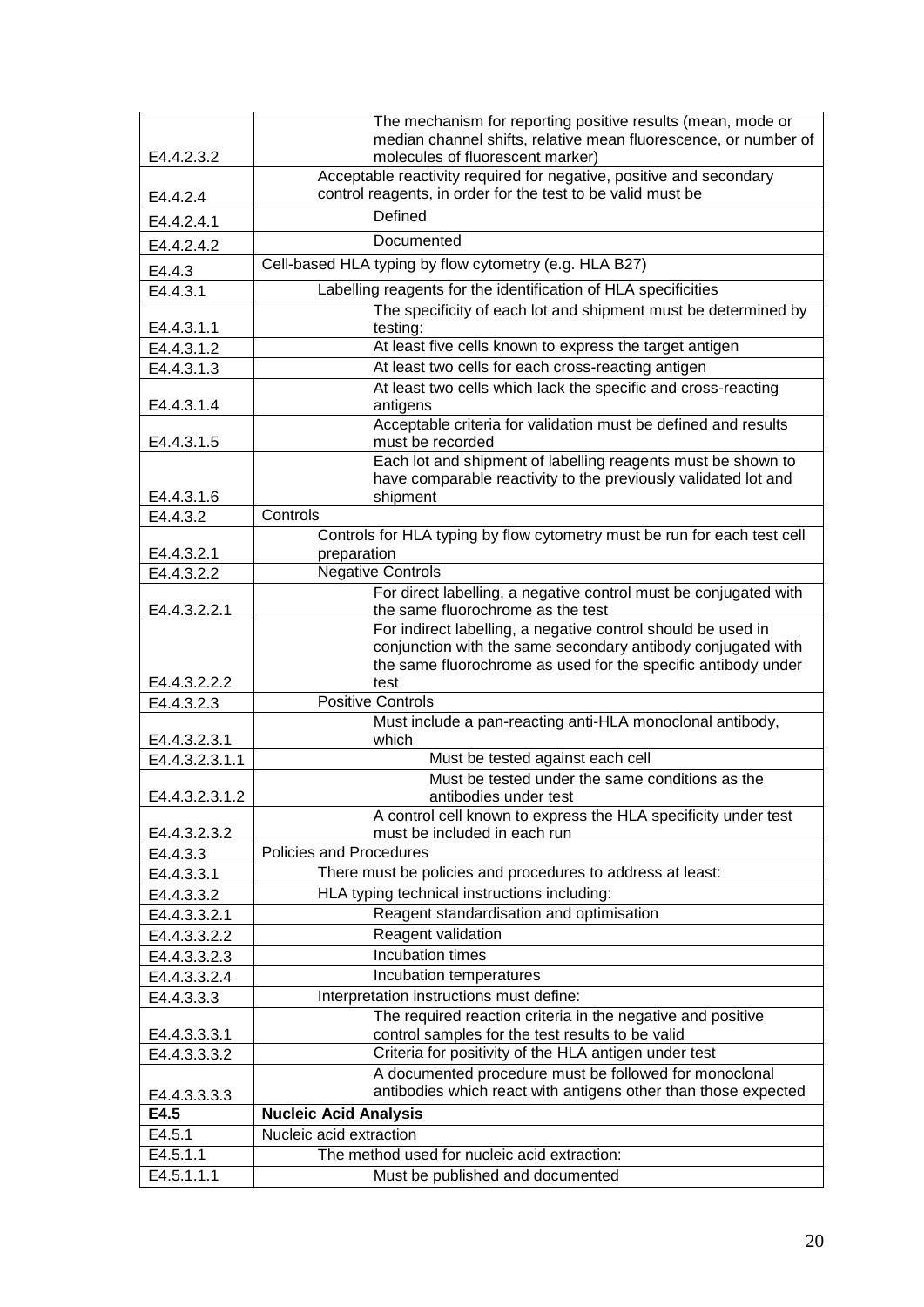| E4.5.1.1.2   | Must be validated in the laboratory                                                                                                                                                                                                    |
|--------------|----------------------------------------------------------------------------------------------------------------------------------------------------------------------------------------------------------------------------------------|
| E4.5.1.2     | Purity and concentration of Nucleic Acids:                                                                                                                                                                                             |
| E4.5.1.2.1   | Must be sufficient to ensure reliable test results                                                                                                                                                                                     |
| E4.5.1.2.2   | Should be determined for each sample, or                                                                                                                                                                                               |
| E4.5.1.2.3   | If not determined for each sample, the laboratory must have                                                                                                                                                                            |
|              | tested and validated this policy                                                                                                                                                                                                       |
| E4.5.1.3     | If the DNA is not used immediately after purification, suitable methods of                                                                                                                                                             |
|              | storage must be available that will protect the integrity of the material                                                                                                                                                              |
| E4.5.2       | Electrophoresis                                                                                                                                                                                                                        |
| E4.5.2.1     | Optimal electrophoretic conditions must be documented                                                                                                                                                                                  |
| E4.5.2.2     | The laboratory must establish criteria for accepting each slab or<br>capillary gel migration, and each lane of a gel or capillary injection                                                                                            |
| E4.5.2.3     | When the size of an amplicon is a critical factor in the analysis of data,<br>size markers that produce discrete electrophoretic bands spanning and<br>flanking the entire range of expected fragment sizes must be included in        |
|              | each gel                                                                                                                                                                                                                               |
| E4.5.3       | Analysis                                                                                                                                                                                                                               |
| E4.5.3.1     | Signal intensity                                                                                                                                                                                                                       |
| E4.5.3.1.1   | Acceptable limits of signal intensity must be specified for<br>positive and negative results                                                                                                                                           |
| E4.5.3.1.1   | If these are not achieved, acceptance of the results must be                                                                                                                                                                           |
| E4.5.3.2     | justified and documented<br>The method of allele assignment must be designated                                                                                                                                                         |
| E4.5.3.3     | The allele database must be:                                                                                                                                                                                                           |
| E4.5.3.3.1   | Documented                                                                                                                                                                                                                             |
| E4.5.3.3.2   | Updated at least once a year with the most current version of                                                                                                                                                                          |
|              | the IPD-IMGT/HLA database                                                                                                                                                                                                              |
| E4.5.3.4     | If a manual allele call or interpretation of positive/negative reactions is<br>performed for SSOP or SSP, two independent interpretations of primary<br>data must be performed, except under justified special emergency<br>situations |
| E4.5.3.5     | Databases of HLA sequences used to interpret the primary data must<br>be:                                                                                                                                                              |
| E4.5.3.5.1   | Documented                                                                                                                                                                                                                             |
| E4.5.3.5.2   | Accurate                                                                                                                                                                                                                               |
| E4.5.3.5.3   | Updated at least once a year with the most current version of<br>the IPD-IMGT/HLA database                                                                                                                                             |
| E4.5.3.5.4   | Must be archived or a record retained according any regulation<br>the laboratory is obliged to abide, but for a minimum of four<br>years                                                                                               |
| E4.5.4       | Contamination control ("wipe-test")                                                                                                                                                                                                    |
| E4.5.4.1     | Contamination must be monitored for amplification products produced in<br>the laboratory                                                                                                                                               |
| E4.5.4.2     | Routine wipe-tests must:                                                                                                                                                                                                               |
| E4.5.4.2.1   | Include pre-amplification work areas                                                                                                                                                                                                   |
| E4.5.4.2.2   | Include pre-amplification equipment                                                                                                                                                                                                    |
| E4.5.4.2.3   | Be performed at least every two months                                                                                                                                                                                                 |
| E4.5.4.2.4   | Be performed using a method that is at least as sensitive as<br>routine test methods                                                                                                                                                   |
| E4.5.4.2.5   | Include positive controls to assure proper performance of<br>monitoring                                                                                                                                                                |
| E4.5.4.2.6   | Include inhibition controls to assure proper performance of<br>monitoring                                                                                                                                                              |
| E4.5.4.2.6.1 | Actions needs to be taken if inhibition control is weaker<br>than positive control                                                                                                                                                     |
| E4.5.4.2.7   | Include other areas of the laboratory as relevant                                                                                                                                                                                      |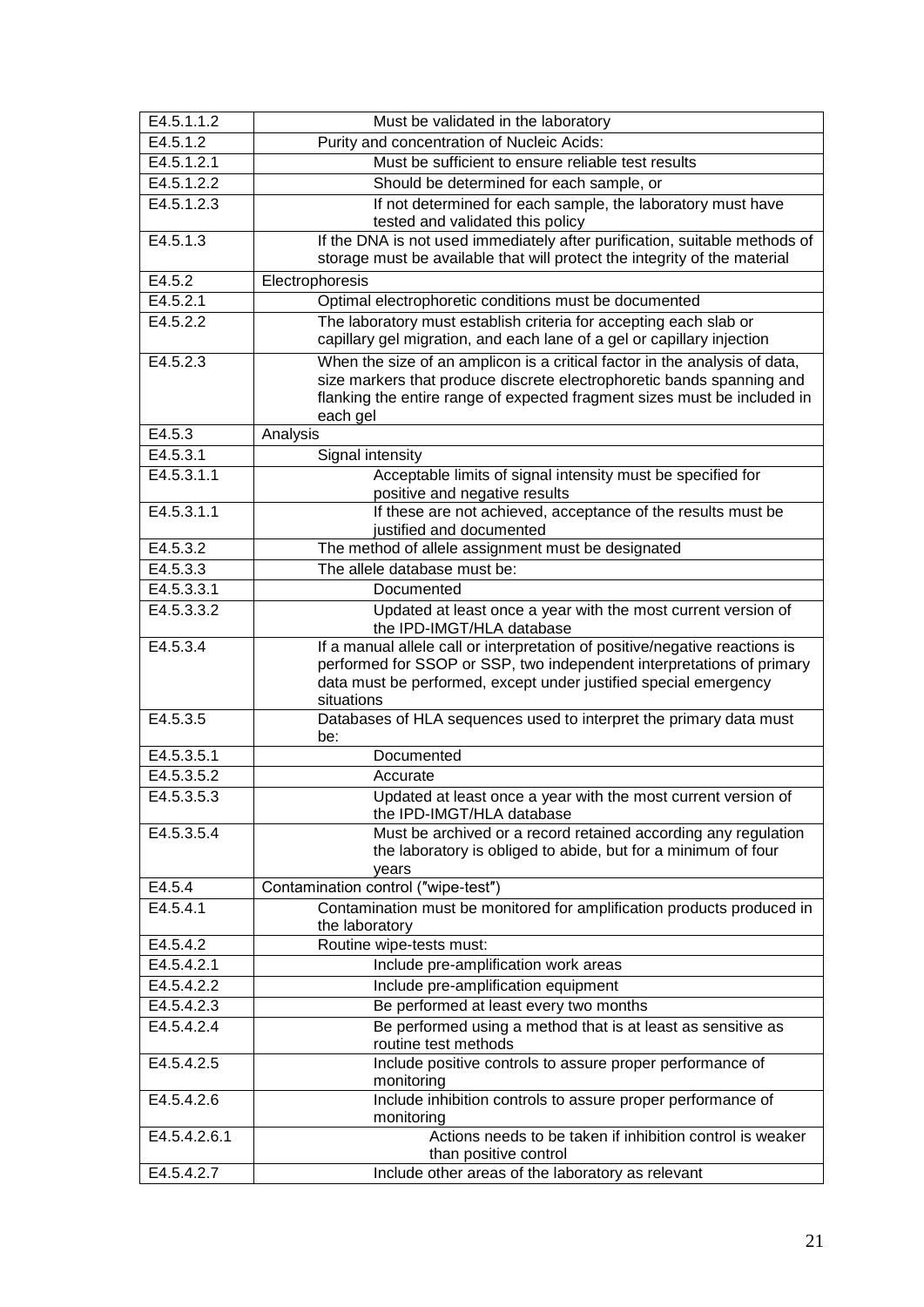| E4.5.4.3                   | If amplified product is detected, there must be:                                                                                |
|----------------------------|---------------------------------------------------------------------------------------------------------------------------------|
| E4.5.4.3.1                 | Written description of how to eliminate the contamination                                                                       |
| $\overline{E4.5.4.3.2}$    | Measures taken to prevent future contamination                                                                                  |
| E4.5.4.3.3                 | Evidence of elimination of the contamination                                                                                    |
| E4.6                       | <b>Bead Array</b>                                                                                                               |
| E4.6.1                     | Bead based antibody screening and crossmatching                                                                                 |
| E4.6.1.1                   | Procedures and policies                                                                                                         |
| E4.6.1.1.1                 | There must be policies and procedures to address at least:                                                                      |
|                            | Antibody screening and crossmatching technical instructions,                                                                    |
| E4.6.1.1.2                 | including:                                                                                                                      |
| E4.6.1.1.2.1               | Reagent standardisation and optimisation                                                                                        |
| E4.6.1.1.2.2               | Reagent validation                                                                                                              |
| E4.6.1.1.2.3               | Incubation times                                                                                                                |
| E4.6.1.1.2.4               | Incubation temperatures                                                                                                         |
| E4.6.1.1.3                 | Interpretation instructions must include details of:                                                                            |
|                            | The threshold for significant levels of antibody binding                                                                        |
| E4.6.1.1.3.1               | (positivity)                                                                                                                    |
|                            | Acceptable reactivity required for negative, positive and                                                                       |
|                            | secondary control reagents, in order for the test to be valid must                                                              |
| E4.6.1.1.4<br>E4.6.1.1.4.1 | be<br>Defined                                                                                                                   |
| E4.6.1.1.4.2               | Documented                                                                                                                      |
| E4.7                       | <b>Sequence-Specific Primers (SSP)</b>                                                                                          |
| E4.7.1                     | Each amplification reaction must include controls to detect technical failures                                                  |
|                            | (e.g. an internal control such as additional primers or templates that produce a                                                |
|                            | product that can be distinguished from the typing product)                                                                      |
| E4.7.2                     | When a typing exhibits lanes with no specific amplicon or internal control                                                      |
|                            | amplification, the laboratory must have a policy in place on how to accept or                                                   |
|                            | reject the whole typing                                                                                                         |
| E4.7.3                     | The laboratory must use the following data in the interpretation phase of the                                                   |
| E4.7.3.1                   | typing:<br>Information derived from the validation process                                                                      |
| E4.7.3.2                   |                                                                                                                                 |
| E4.7.4                     | Information derived from previous typings with the same lot of primers<br>The following must be defined and documented:         |
| E4.7.4.1                   |                                                                                                                                 |
| E4.7.4.2                   | Non-specific and weak amplifications                                                                                            |
| E4.7.5                     | Any tendency to form primer-dimer                                                                                               |
| E4.7.5.1                   | Typing for a single allele-group by molecular techniques<br>A positive control DNA known to encode the allele-group of interest |
|                            | must be included in each test                                                                                                   |
| E4.7.5.2                   | A negative control DNA known not to encode an allele belonging to the                                                           |
|                            | allele-group of interest must be included in each test                                                                          |
| E4.8                       | Sequence-Specific Oligonucleotide Probe (SSOP) Hybridization Assays                                                             |
| E4.8.1                     | Hybridization                                                                                                                   |
|                            | The amplification should be monitored by gel electrophoresis before the                                                         |
| E4.8.1.1                   | hybridization is performed                                                                                                      |
| E4.8.1.2                   | Each assay must include:                                                                                                        |
| E4.8.1.2.1                 | A probe internal to a conserved region of the amplified fragment                                                                |
|                            | Appropriate controls to validate the hybridization and the                                                                      |
| E4.8.1.2.2                 | detection steps                                                                                                                 |
| E4.8.1.2.3                 | A negative (no DNA) control:                                                                                                    |
|                            | That must be included in the hybridization and                                                                                  |
| E4.8.1.2.3.1               | revelation steps of the assay in forward SSOP assays                                                                            |
|                            | That must either be included in the hybridization and<br>detection step of the assay or monitored by gel                        |
| E4.8.1.2.3.2               | electrophoresis in reverse SSOP assays                                                                                          |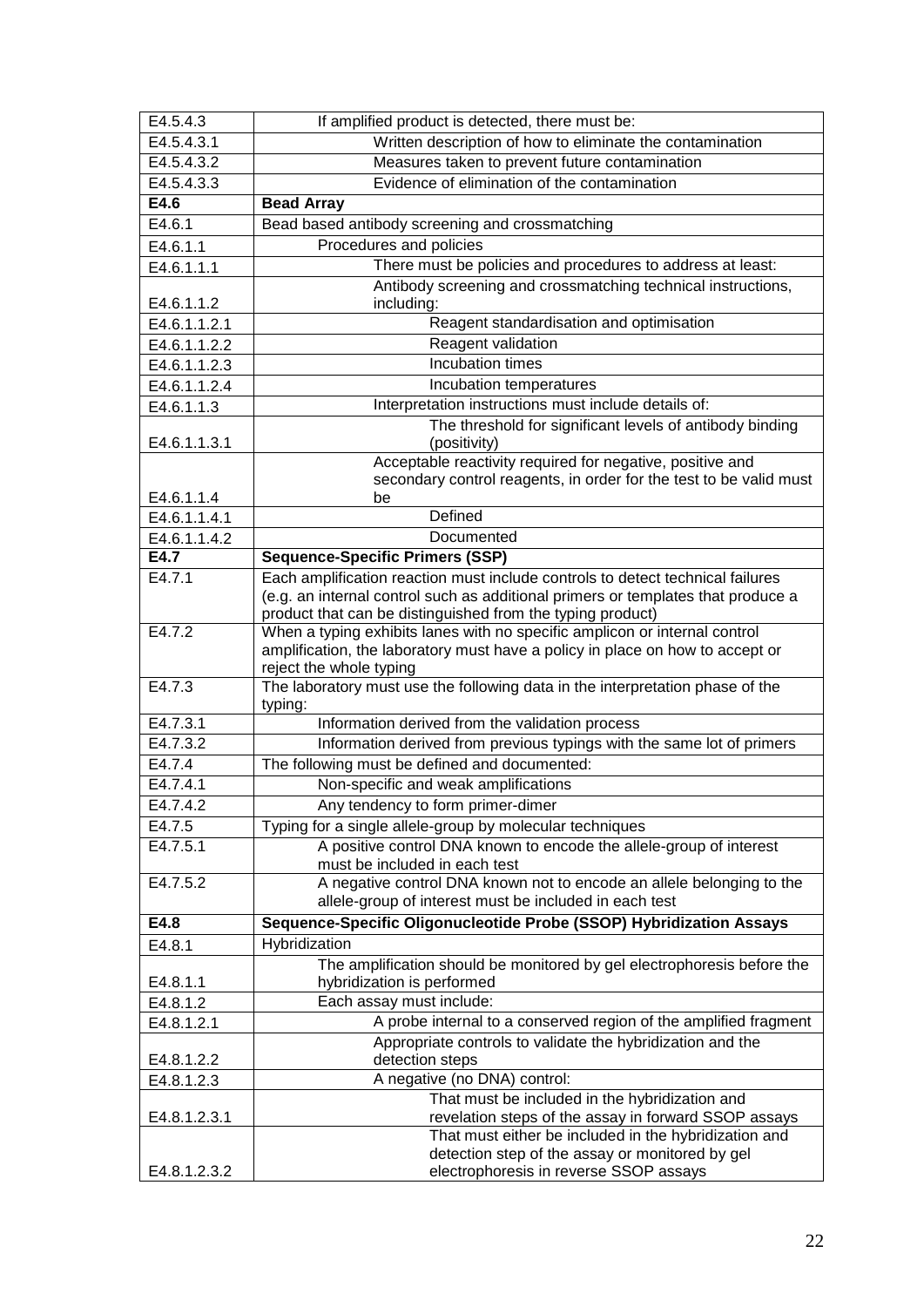| E4.8.2     | Interpretation                                                                                                                                                                                   |
|------------|--------------------------------------------------------------------------------------------------------------------------------------------------------------------------------------------------|
| E4.8.2.1   | Acceptable limits of signal intensity must be specified for positive and<br>negative results                                                                                                     |
| E4.8.2.2   | If a test is accepted with probe signals outside the set limits, this must<br>be documented and justified                                                                                        |
| E4.8.2.3   | The laboratory must use the data derived from the validation process<br>and from previous typings with the same lot of primers and probes in the<br>interpretation phase of the typing           |
| E4.8.2.4   | Nonspecific and weak hybridization signals must be defined and<br>documented                                                                                                                     |
| E4.9       | <b>Sanger Sequencing</b>                                                                                                                                                                         |
| E4.9.1     | <b>Sequencing Templates:</b>                                                                                                                                                                     |
| E4.9.1.1   | Must have sufficient purity, specificity, quantity and quality to provide<br>interpretable sequencing data.                                                                                      |
| E4.9.1.2   | Should be purified after amplification to eliminate the presence of<br>dNTPs, Taq polymerase and amplification primers.                                                                          |
| E4.9.1.3   | Must not contain any inhibitors or contaminants affecting the sequencing<br>reaction.                                                                                                            |
| E4.9.1.4   | Validation of the methods for template preparation must ensure that the<br>accuracy of the final typing is not altered (e.g. mutations during cloning,<br>preferential amplification).           |
| E4.9.1.5   | If cloning is used as template preparation, the sequence of at least three<br>different clones for each allele must be determined for accurate results                                           |
| E4.9.2     | Sequencing Reaction:                                                                                                                                                                             |
| E4.9.2.1   | The specificity of the template in combination with the sequencing<br>primer (HLA locus and alleles) must be defined.                                                                            |
| E4.9.2.2   | Quantity and quality of templates, sequencing primers and sequencing<br>reagents must be sufficient to provide interpretable primary sequencing<br>data.                                         |
| E4.9.2.3   | The conditions for the sequencing reaction must be documented and<br>appropriate for obtaining reliable primary sequencing data.                                                                 |
| E4.9.3     | Nucleotide Assignment:                                                                                                                                                                           |
| E4.9.3.1   | The following criteria for acceptance of primary data must be<br>established (peak intensity, baseline fluctuation, Peak shape, correct<br>assignment for non-polymorphic positions)             |
| E4.9.3.2   | The signal to noise ratio must be sufficient to ensure reliable nucleotide<br>assignments                                                                                                        |
| E4.9.3.3   | A scientific and technically sound method must be established for<br>interpretation, acceptance and/or rejection of sequences from regions<br>which are difficult to resolve (e.g. compression). |
| E4.9.3.4   | Established sequence-specific characteristics should be documented<br>and utilized in routine interpretation of data.                                                                            |
| E4.9.5     | Allele assignment                                                                                                                                                                                |
| E4.9.5.1   | Methods must ensure that sequences contributed by amplification<br>primers are not considered in the assignment of alleles.                                                                      |
| E4.9.5.2   | Criteria for allele assignment must be established.                                                                                                                                              |
| E4.9.5.3   | Uni- and bi-directional sequencing                                                                                                                                                               |
| E4.9.5.3.1 | If allele assignments are difficult to obtain by sequencing only<br>one strand, routine sequencing of both strands should be<br>performed                                                        |
| E4.9.5.3.2 | If a sequence suggests a novel allele or a rare combination of<br>alleles, the sequences of both strands must be determined                                                                      |
| E4.9.6     | Sequencing metrics and QC parameters for optimal performance must be<br>documented, specified and in range                                                                                       |
| E4.9.7     | Each deviation from the standard operation procedure must be documented                                                                                                                          |
| E4.9.8     | Storage and back-up of data (input, raw data, intermediate and final data) must<br>be defined in accordance with the national laws                                                               |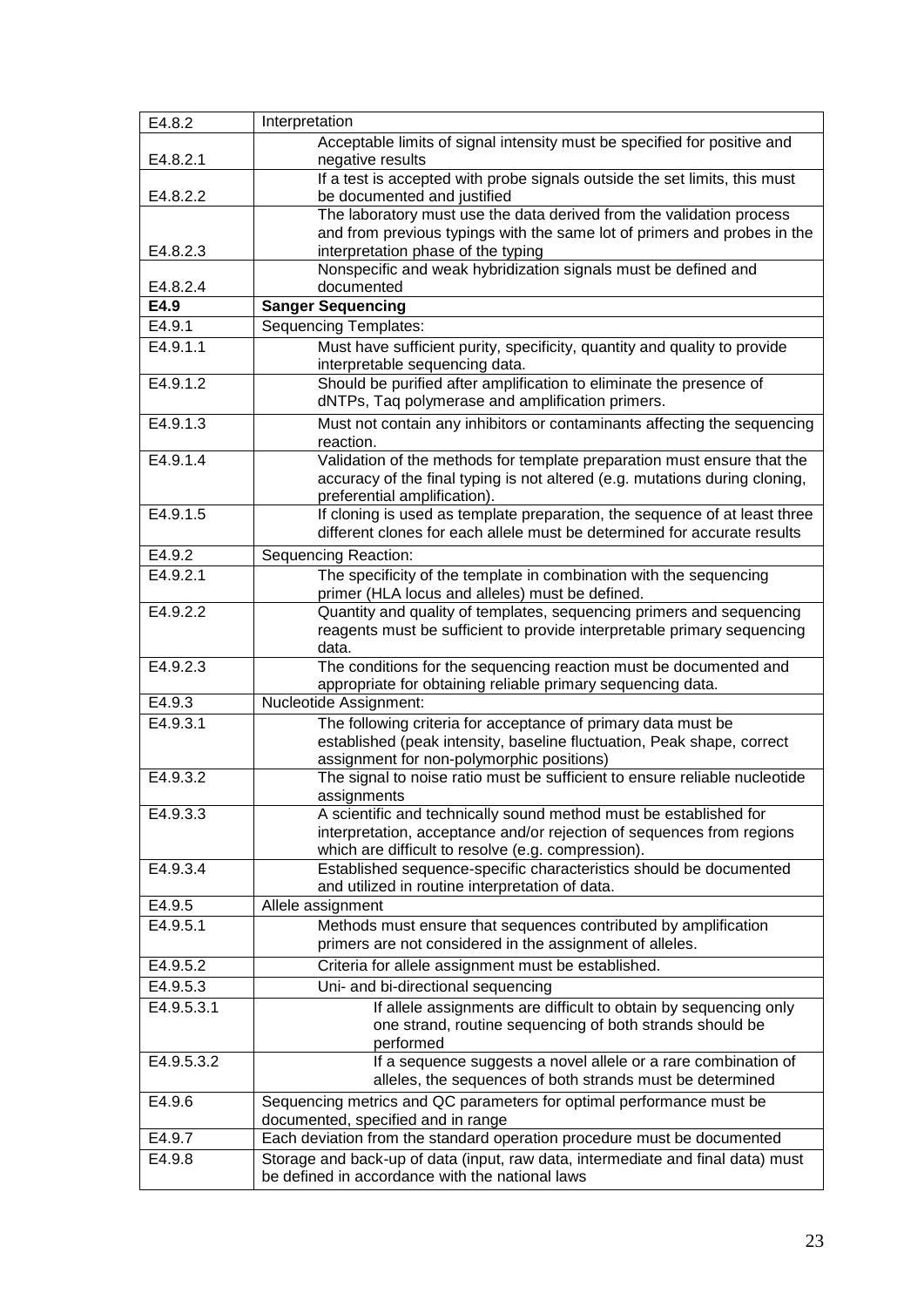| E4.9.9             | Each sample processed must be traceable through the whole process including<br>data analysis and reporting                                                                   |
|--------------------|------------------------------------------------------------------------------------------------------------------------------------------------------------------------------|
| $\overline{E4.10}$ | <b>Next Generation Sequencing</b>                                                                                                                                            |
| E4.10.1            | <b>Sequencing Templates:</b>                                                                                                                                                 |
| E4.10.1.1          | Must have sufficient purity, specificity, quantity and quality to provide<br>interpretable sequencing data                                                                   |
| E4.10.1.2          | Should be purified after amplification to eliminate the presence of<br>dNTPs, Taq polymerase and amplification primers                                                       |
| E4.10.2            | The following must be documented:                                                                                                                                            |
| E4.10.2.1          | Sample tagging                                                                                                                                                               |
| E4.10.2.2          | Purification                                                                                                                                                                 |
| E4.10.2.3          | Normalization                                                                                                                                                                |
| E4.10.2.4          | Pooling methods                                                                                                                                                              |
| E4.10.3            | Steps must be taken to prevent creation of PCR artefacts                                                                                                                     |
| E4.10.4            | PCR artefacts must be documented                                                                                                                                             |
| E4.10.4.1          | The information must be used in the routine interpretation of data                                                                                                           |
|                    | following established policies. (i.e. PCR cross-over and/or artefact)                                                                                                        |
| E4.10.5            | Controls and procedures must be established to ensure sample tracking during<br>pooling and barcoding                                                                        |
| E4.10.5.1          | Periodic barcode rotation is recommended to detect contamination. If<br>contamination is detected Standard E4.5.4 must be followed                                           |
| E4.10.6            | If shotgun sequencing is used                                                                                                                                                |
| E4.10.6.1          | Method of fragmentation must be specified                                                                                                                                    |
| E4.10.6.2          | For each run the size of fragments must be documented and the<br>selection must be specified                                                                                 |
| E4.10.6.3          | Methods for enrichment strategies of multi gene panels must be defined.                                                                                                      |
| E4.10.7            | Nucleotide Assignment                                                                                                                                                        |
| E4.10.7.1          | The signal to noise ratio must be sufficient to ensure reliable nucleotide<br>assignments                                                                                    |
| E4.10.7.2          | A scientific and technically sound method must be established for<br>interpretation, acceptance and/or rejection of sequences from regions<br>which are difficult to resolve |
| E4.10.7.3          | Established sequence-specific characteristics should be documented<br>and utilized in routine interpretation of data                                                         |
| E4.10.7.4          | Percentage of low quality reads and passed filter reads must be<br>specified and in defined range                                                                            |
| E4.10.8            | Allele assignment                                                                                                                                                            |
| E4.10.8.1          | Methods must ensure that sequences contributed by amplification<br>primers are not considered in the assignment of alleles                                                   |
| E4.10.8.2          | Criteria for allele assignment must be established                                                                                                                           |
| E4.10.8.3          | Adequate depth of coverage threshold necessary to make accurate<br>allele calls must be established and documented empirically during the<br>validation phase                |
| E4.10.8.4          | Overlap of sequences must be sufficient to determine the phase of<br>alleles for the methods where phasing is possible                                                       |
| E4.10.9            | <b>Bioinformatics</b>                                                                                                                                                        |
| E4.10.9.1          | Sequencing metrics and QC parameters for optimal performance must<br>be documented, specified and in range                                                                   |
| E4.10.9.2          | Each deviation from the standard operation procedure must be<br>documented                                                                                                   |
| E4.10.9.3          | Detailed documentation and validation of the bioinformatics process<br>supporting the analysis, interpretation and reporting results must be<br>established                  |
| E4.10.9.4          | Revalidation of bioinformatics processes must be performed after<br>upgrading or changes of any affected components                                                          |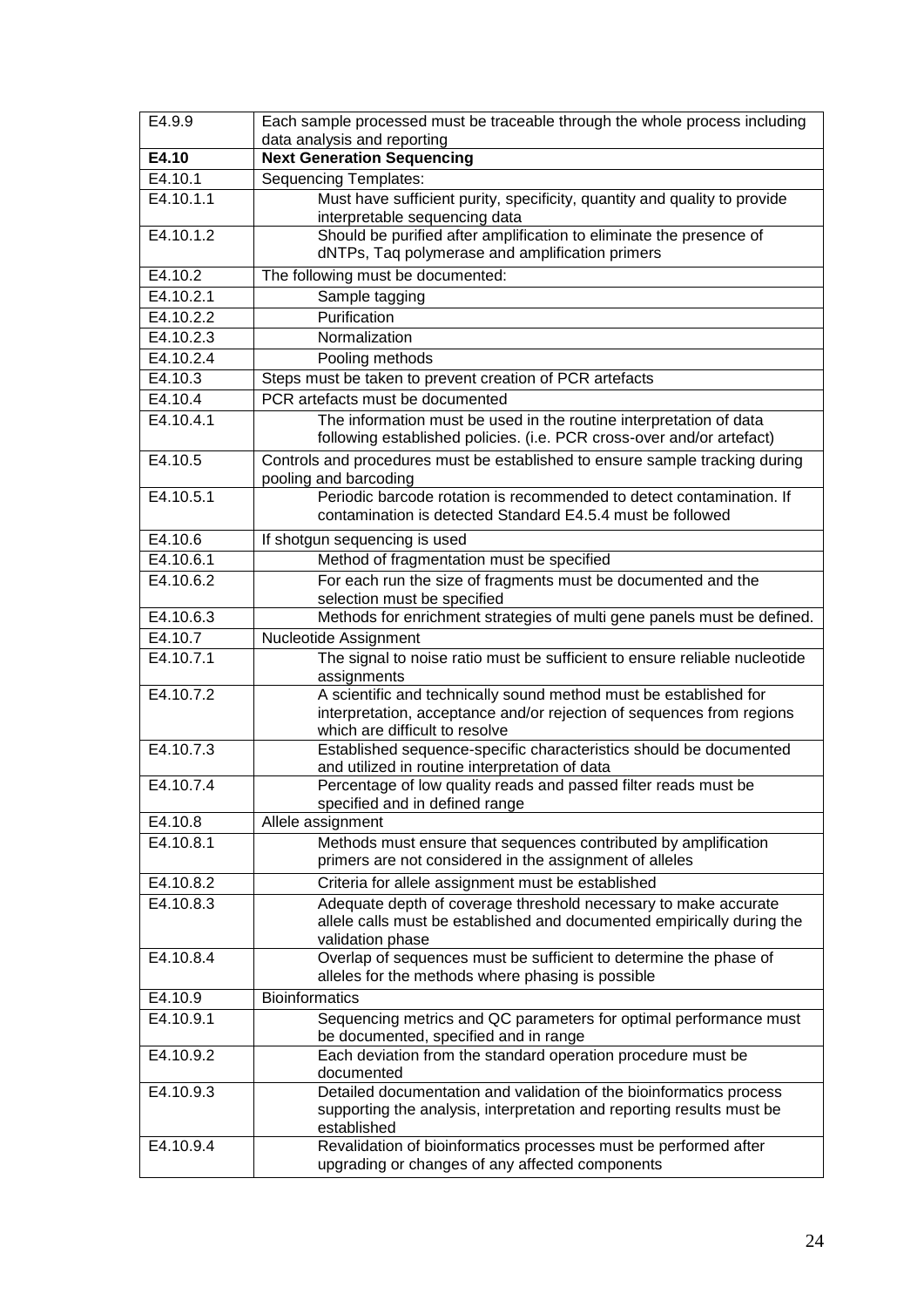| E4.10.9.5  | Storage and back-up of data (input, raw data, intermediate and final<br>data) must be defined in accordance with the national laws                                         |
|------------|----------------------------------------------------------------------------------------------------------------------------------------------------------------------------|
| E4.10.9.6  | The version of the bioinformatics process must be traceable for each<br>sample analysed                                                                                    |
| E4.10.9.7  | Algorithms for modification of raw sequence reads must be described in<br>detail and validated (i.e. sequence trimming, quality filtering)                                 |
| E4.10.9.8  | Each sample processed must be traceable through the whole process<br>including data analysis and reporting                                                                 |
| E4.11      | Haemopoietic Chimaerism and Engraftment (HCE) Monitoring                                                                                                                   |
| E4.11.1    | Standards E4.5.1.1, E4.5.1.3, E4.5.2, E4.5.3.1 and E4.5.3.2 also apply.                                                                                                    |
| E4.11.2    | The polymorphic gene system(s) used for HCE monitoring must be identified<br>and documented with regards to allelic variability                                            |
| E4.11.3    | The sensitivity of the HCE assay must be validated using DNA mixtures from<br>two individuals at defined ratios/concentrations, before implementation into<br>clinical use |
| E4.11.4    | For locally developed PCR primers/probes the following must be documented                                                                                                  |
| E4.11.4.1  | Sequence                                                                                                                                                                   |
| E4.11.4.2  | Specificity                                                                                                                                                                |
| E4.11.5    | Donor and patient specific allele profiles must be:                                                                                                                        |
| E4.11.5.1  | Determined using appropriate reference material                                                                                                                            |
| E4.11.5.2  | Documented                                                                                                                                                                 |
| E4.11.6    | Optimal ranges of DNA quantity and purity must be:                                                                                                                         |
| E4.11.6.1  | Defined                                                                                                                                                                    |
| E4.11.6.2  | Documented                                                                                                                                                                 |
| E4.11.6.3  | If a sample falls outside these optimal ranges, a statement must be<br>included in the report                                                                              |
| E4.11.7    | Criteria for assignment of HCE results, on a qualitative or quantitative basis,<br>must be defined                                                                         |
| E4.11.8    | When multiple PCR primers are used in the same tube (multiplex PCR), results<br>must take into account possible amplification bias                                         |
| E4.11.9    | When HCE testing is performed on cellular subsets isolated by cell sorting, the<br>purity of the sorted population:                                                        |
| E4.11.9.1  | Must be documented and                                                                                                                                                     |
| E4.11.9.2  | Taken into account in the analysis of the results                                                                                                                          |
| E4.11.9.3  | If this is not possible it must be clearly stated in the report                                                                                                            |
| E4.11.10   | For quantitative HCE monitoring by quantitative PCR (Q-PCR), the following<br>must be defined                                                                              |
| E4.11.10.1 | Chemistry used                                                                                                                                                             |
| E4.11.10.2 | Internal control gene                                                                                                                                                      |
| E4.11.10.3 | Thresholds for positive and negative results of each reaction                                                                                                              |
| E4.11.11   | All steps of locally developed Q-PCR assays must be validated                                                                                                              |
| E4.11.12   | In addition to the requirements from standard F3.5.7, the report must contain                                                                                              |
| E4.11.12.1 | A description of the specimen used for testing (bone marrow, peripheral<br>blood, cellular subsets isolated by cell sorting etc.)                                          |
| E4.11.12.2 | The date of transplant                                                                                                                                                     |
| E4.11.12.3 | Other information if deemed relevant for HCE interpretation (i.e. limited<br>informative markers or clinical condition of the patient)                                     |
| E4.12      | <b>Analysis of Other Immunologic Markers</b>                                                                                                                               |
| E4.12.1    | <b>HPA Typing</b>                                                                                                                                                          |
| E4.12.1.1  | HPA typing must be performed using a validated HPA typing technique.                                                                                                       |
|            | If typing is performed using DNA based methods, standards in sections<br>C2.1.3 to C2.1.6 apply                                                                            |
| E4.12.1.2  | Clinically significant HPA specificities must be defined and documented                                                                                                    |
| E4.12.2    | Investigation of HPA antibodies                                                                                                                                            |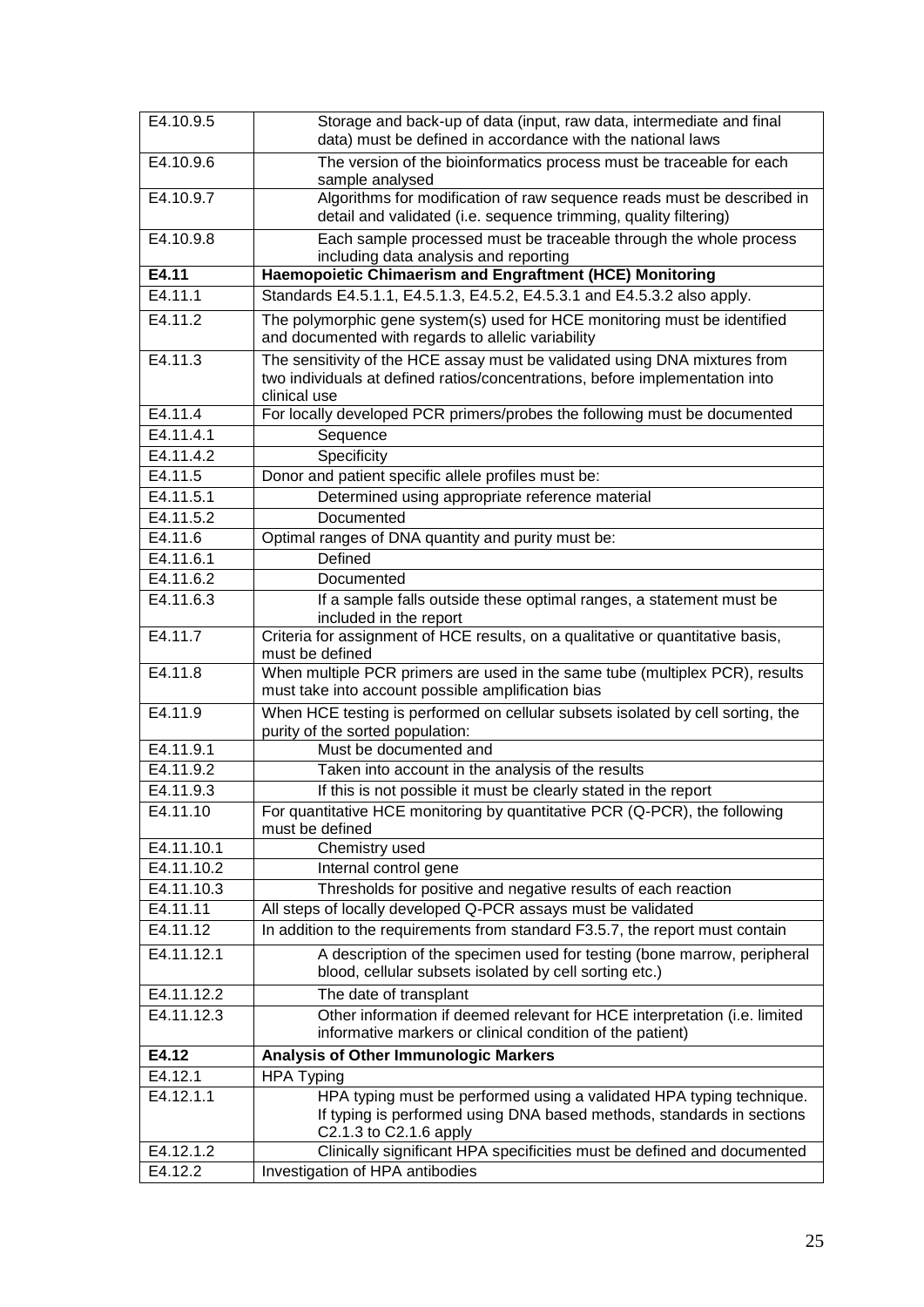| E4.12.2.1   | For bead array techniques, relevant standards from section E2.8 also<br>apply              |
|-------------|--------------------------------------------------------------------------------------------|
| E4.12.2.2   | For ELISA based assays, standards in sections E2.2, E2.3 and E4.3                          |
|             | also apply                                                                                 |
| E4.12.2.3   | Laboratories must make all reasonable efforts to include HPA antigens                      |
|             | in their antibody screening protocol which will aid the identification of                  |
|             | clinically significant HPA alloantibodies                                                  |
| E4.12.2.4   | The antibody screening technique must                                                      |
| E4.12.2.4.1 | Be validated before use                                                                    |
| E4.12.2.4.2 | Include positive and negative controls in each assay                                       |
| E4.12.2.4.3 | In glycoprotein specific assays, a positive control for each                               |
|             | glycoprotein used should be included                                                       |
| E4.12.2.5   | The specificity of detected HPA alloantibodies must be defined and                         |
|             | recorded                                                                                   |
| E4.12.3     | <b>HNA Typing</b>                                                                          |
| E4.12.3.1   | HNA typing must be performed using a validated HNA typing technique.                       |
|             | If typing is performed using DNA based methods, standards in sections                      |
| E4.12.3.2   | C2.1.3 to C2.1.6 apply<br>The clinically significant HNA specificities must be defined and |
|             | documented                                                                                 |
| E4.12.4     | Investigation of HNA Antibodies                                                            |
| E4.12.4.1   | For bead array and flow cytometry techniques, relevant standards from                      |
|             | sections E2.6 and E2.8 also apply                                                          |
| E4.12.4.2   | For ELISA based assays, standards in sections E2.2, E2.3 and E4.3                          |
|             | also apply                                                                                 |
| E4.12.4.3   | Laboratories must make all reasonable efforts to include HNA antigens                      |
|             | in their antibody screening protocol which will aid the identification of                  |
|             | clinically significant HNA alloantibodies                                                  |
| E4.12.4.4   | The antibody screening technique must                                                      |
| E4.12.4.4.1 | Be validated before use                                                                    |
| E4.12.4.4.2 | Include positive and negative controls in each assay                                       |
| E4.12.4.4.3 | In glycoprotein specific assays, laboratories must make all                                |
|             | reasonable efforts to include a positive control for each                                  |
|             | glycoprotein used                                                                          |
| E4.12.4.5   | The specificity of detected HNA alloantibodies must be defined and                         |
|             | recorded.                                                                                  |
| E4.12.5     | <b>KIR Typing</b>                                                                          |
| E4.12.5.1   | KIR typing must be performed using a validated KIR typing technique.                       |
| E4.12.5.2   | If typing is performed using DNA based methods, standards in sections                      |
|             | C2.1.3 to C2.1.6 (Nucleic Acid Analysis) apply                                             |
| E4.12.5.3   | Group A and B haplotypes must be determined if required by the                             |
|             | transplant protocol                                                                        |
| E4.12.5.4   | KIR-B content must be calculated for the prospective donors if it is                       |
|             | requested by the transplant protocol                                                       |
| E4.12.5.5   | Mismatches between KIR-Ligands of recipient and donors must be                             |
|             | searched and reported if it is requested by the transplant protocol                        |
| E4.12.5.6   | KIR allelic resolution must be performed if it is requested by the                         |
| E4.12.5.7   | transplant protocol<br>If typing is performed using bead array techniques, standards from  |
|             | section E2.8 (Bead Array) also apply                                                       |
| E4.12.6     | MICA Typing                                                                                |
| E4.12.6.1   | MICA typing must be performed using a validated MICA typing                                |
|             | technique.                                                                                 |
| E4.12.6.1.1 | If typing is performed using DNA based methods, standards in sections                      |
|             | C2.1.3 to C2.1.6 (Nucleic Acid Analysis) apply                                             |
| E4.12.6.1.2 | If typing is performed using bead array techniques, standards from                         |
|             | section E2.8 (Bead Array) also apply                                                       |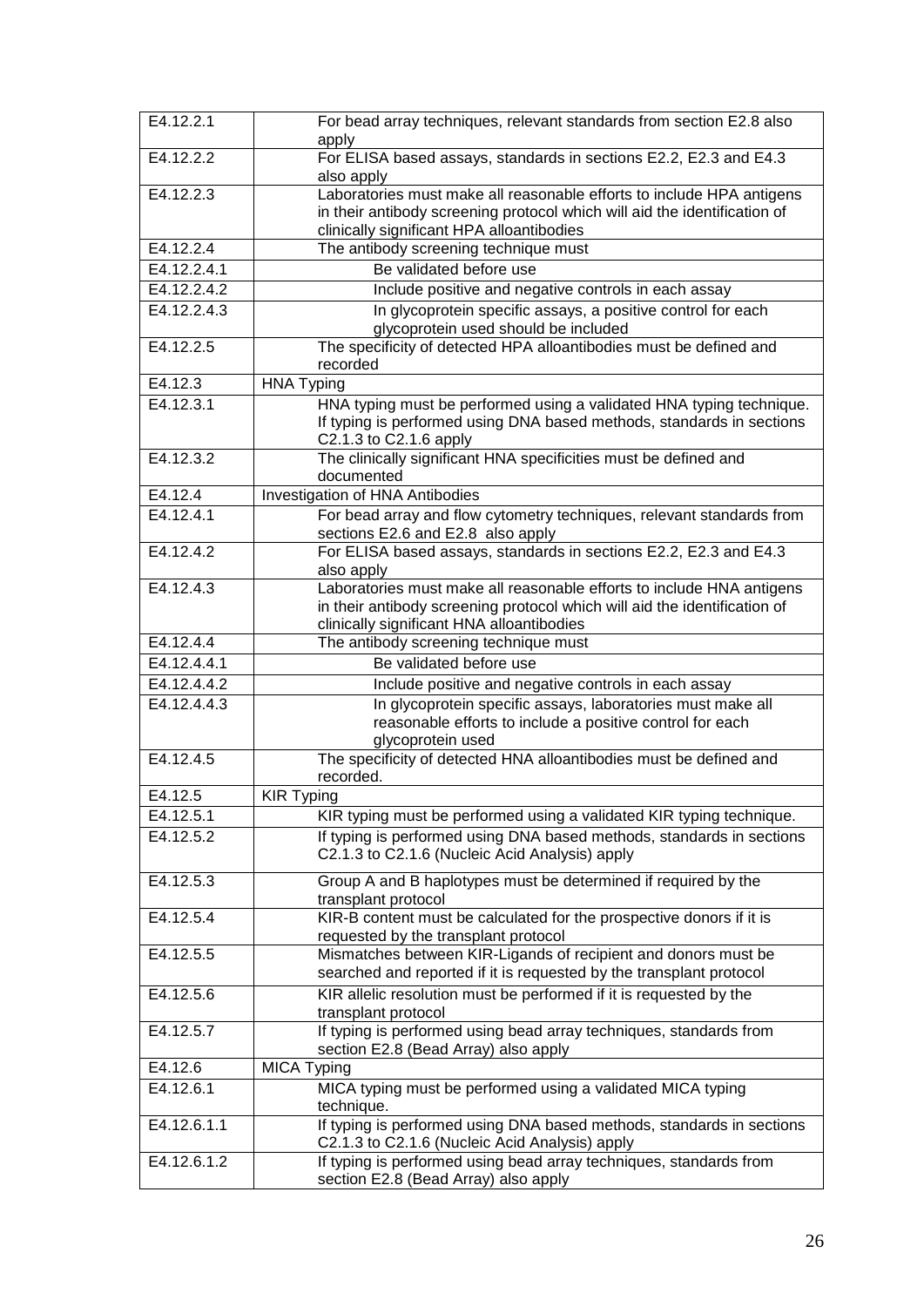| E4.12.7        | <b>MICA</b> antibodies                                                                                                             |
|----------------|------------------------------------------------------------------------------------------------------------------------------------|
| E4.12.7.1      | The antibody screening technique must                                                                                              |
| E4.12.7.1.1    | Be validated before use                                                                                                            |
| E4.12.7.1.2    | Include positive and negative controls in each assay                                                                               |
| E4.12.7.2      | The specificity of detected MICA alloantibodies must be defined and                                                                |
|                | recorded                                                                                                                           |
| E4.13          | <b>Other Methods</b>                                                                                                               |
| E4.13.1        | If alternative methods (e.g. SSCP, heteroduplex, DGGE) are used for                                                                |
|                | typing, there must be established procedures in place which                                                                        |
| E4.13.1.1      | Must be validated                                                                                                                  |
| E4.13.1.2      | Must include sufficient controls to ensure accurate assignment<br>of types for every sample                                        |
| E4.13.1.3      | Must comply with all relevant standards from sections C2.1.3 to<br>C2.1.6 (Nucleic Acid Analysis)                                  |
| E <sub>5</sub> | <b>CLINICAL APPLICATIONS</b>                                                                                                       |
| E5.1           | <b>Renal and/or Pancreas Transplantation</b>                                                                                       |
| E5.1.1         | If deceased donor transplants are done:                                                                                            |
| E5.1.1.1       | The following personnel must be available 24 hours a day, seven days a<br>week:                                                    |
| E5.1.1.1.1     | Personnel for the required histocompatibility testing                                                                              |
| E5.1.1.1.2     | Personnel for interpretation of results                                                                                            |
| E5.1.1.1.3     | Personnel for advice for the clinical transplant team                                                                              |
| E5.1.2         | Laboratories not able to perform tests 24h/day, 7d/week must arrange with an<br>EFI or ASHI accredited laboratory to perform tests |
| E5.1.3         | <b>Antibody Screening</b>                                                                                                          |
| E5.1.3.1       | Laboratories must:                                                                                                                 |
| E5.1.3.1.1     | Have a documented policy in place to evaluate the sensitisation<br>of each patient at the time of their initial evaluation         |
| E5.1.3.1.2     | Have a programme to periodically screen serum samples from<br>each patient for antibodies to HLA antigens by:                      |
| E5.1.3.1.2.1   | Determining and recording the specificity of detected<br><b>HLA</b> antibodies                                                     |
| E5.1.3.1.2.2   | Performing testing to distinguish HLA specific<br>antibodies from non HLA antibodies and autoantibodies                            |
| E5.1.3.1.3     | Have a policy establishing the frequency of screening serum                                                                        |
|                | samples and must have data to support this policy. Samples                                                                         |
|                | must be collected and tested, either:                                                                                              |
| E5.1.3.1.3.1   | Every three months, or                                                                                                             |
| E5.1.3.1.3.2   | As stipulated by the national and/or international organ<br>exchange organisations                                                 |
| E5.1.4         | <b>Sensitising Events</b>                                                                                                          |
| E5.1.4.1       | Laboratories should maintain a record of potentially sensitising events<br>for each patient                                        |
| E5.1.4.2       | Serum samples should be collected and stored after each of these                                                                   |
|                | events for possible subsequent screening for antibodies to HLA and/or                                                              |
|                | use in crossmatch tests                                                                                                            |
| E5.1.5         | Crossmatching                                                                                                                      |
| E5.1.5.1       | Crossmatching must be performed according to national legislation                                                                  |
|                | applying to the laboratory and/or regulations from the national /                                                                  |
|                | international exchange organisation                                                                                                |
| E5.1.5.1.1     | Crossmatching must be performed prospectively, or may be                                                                           |
|                | omitted if virtual crossmatching is performed                                                                                      |
| E5.1.5.1.2     | Prospective crossmatching must be performed for all living<br>donor transplants                                                    |
| E5.1.5.1.3     | If the prospective crossmatch is omitted, a retrospective                                                                          |
|                | crossmatch must be performed                                                                                                       |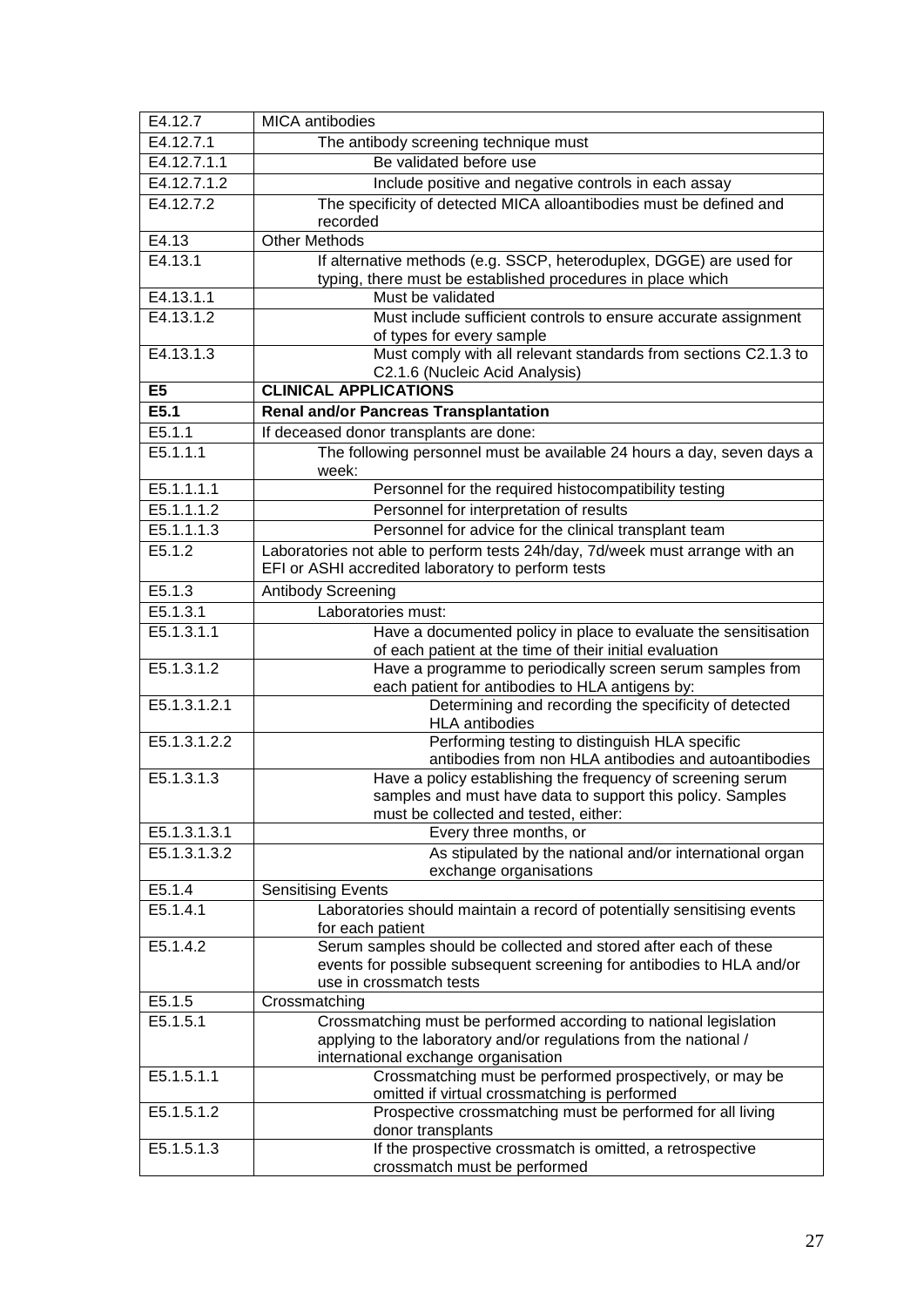| E5.1.6     | <b>Virtual Crossmatching</b>                                                                                                                                                                                      |
|------------|-------------------------------------------------------------------------------------------------------------------------------------------------------------------------------------------------------------------|
| E5.1.6.1   | A transplant protocol for Virtual Crossmatching must be agreed with the<br>clinical transplant teams and documented                                                                                               |
| E5.1.6.2   | There must be evidence that the eligibility of each patient has been<br>evaluated when a virtual crossmatch has been performed                                                                                    |
| E5.1.6.3   | The transplant protocol must include evidence that the clinical teams are<br>aware of the possibility of errors in donor offer typing                                                                             |
| E5.1.6.4   | The Virtual Crossmatch result must be reported by the laboratory to the<br>transplant clinician before the transplant proceeds                                                                                    |
| E5.1.6.5   | Evidence that the Virtual Crossmatch was reported must be<br>documented                                                                                                                                           |
| E5.1.6.6   | Patients are only eligible for Virtual Crossmatching if                                                                                                                                                           |
| E5.1.6.6.1 | There have been no potential sensitising events since the last<br>serum sample screened                                                                                                                           |
| E5.1.6.6.2 | Sera must have been collected as defined in standard E5.1.3.3                                                                                                                                                     |
| E5.1.6.6.3 | At least two different samples must have been tested                                                                                                                                                              |
| E5.1.6.6.4 | At least one serum screening result obtained within the previous<br>3 months must be included                                                                                                                     |
| E5.1.6.6.5 | Sera must be tested for antibody specificity identification by a<br>technique of at least equivalent sensitivity to that used for<br>crossmatching                                                                |
| E5.1.7     | Virtual Crossmatching for Unsensitised Patients                                                                                                                                                                   |
| E5.1.7.1   | A prospective crossmatch may be omitted for patients:                                                                                                                                                             |
| E5.1.7.1.1 | Who test consistently negative for the presence of HLA-specific<br>antibodies, as relevant for the transplant protocol                                                                                            |
| E5.1.7.1.2 | For whom there must be documented evidence that the<br>laboratory maintains a record of potentially sensitising events                                                                                            |
| E5.1.8     | Virtual Crossmatching for Sensitised Patients                                                                                                                                                                     |
| E5.1.8.1   | The prospective crossmatch may be omitted in carefully selected HLA<br>immunised recipients in whom acceptable and/or unacceptable                                                                                |
| E5.1.8.2   | mismatches have been clearly defined and documented<br>If a prospective crossmatch is omitted from an alloimmunised recipient,<br>the method of antibody identification must rely on single antigen<br>technology |
| E5.1.8.3   | The Virtual Crossmatch must include data from single antigen testing<br>performed on a sample collected within the last 3 months                                                                                  |
| E5.1.8.4   | Patients are ineligible for Virtual Crossmatching if they have antibodies<br>against specificities for which the donor has not been typed                                                                         |
| E5.1.9     | <b>Retrospective Crossmatching</b>                                                                                                                                                                                |
| E5.1.9.1   | If retrospective cross-matches are performed according to standard<br>E5.1.5.1.3                                                                                                                                  |
| E5.1.9.1.1 | They must be shown to be in concordance with the predicted<br>negative result and this must be documented                                                                                                         |
| E5.1.9.1.2 | The physician in charge must be notified immediately of an<br>unpredicted positive result                                                                                                                         |
| E5.1.9.1.3 | There must be a re-evaluation of this policy at least annually                                                                                                                                                    |
| E5.1.9.1.4 | Any additional regulations either national, or of the exchange<br>organisation must also be applied                                                                                                               |
| E5.1.10    | Sera                                                                                                                                                                                                              |
| E5.1.10.1  | The laboratory must have a policy regarding the selection of relevant<br>sera to be used in the final crossmatch procedure                                                                                        |
| E5.1.11    | Final crossmatches performed prior to transplantation                                                                                                                                                             |
| E5.1.11.1  | Must use a recipient serum sample collected within the previous 48<br>hours before transplant if the recipient has had a recent sensitising<br>event                                                              |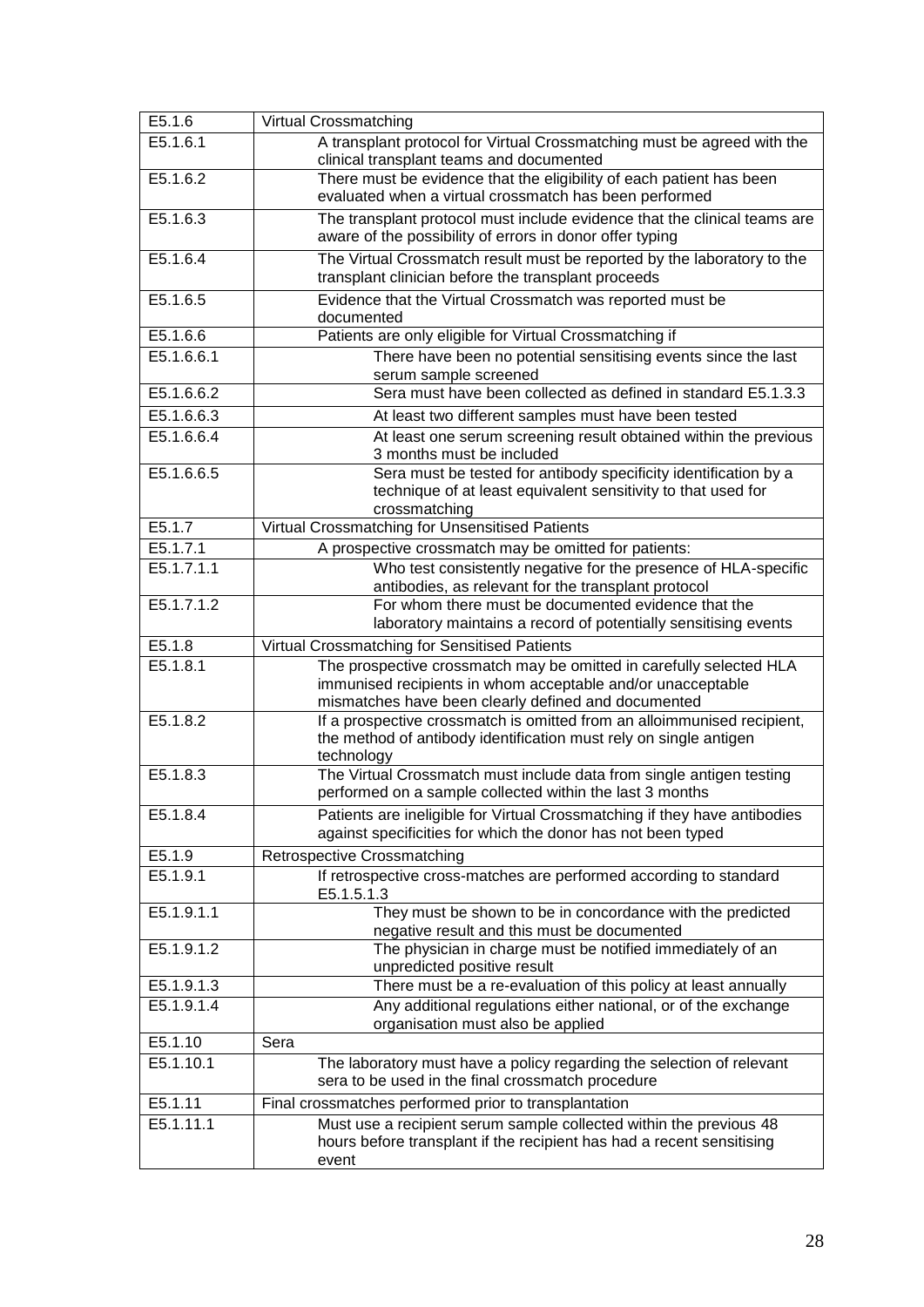| E5.1.11.2   | Must use the most recent available serum collected as defined in<br>standard E5.1.3.3                                                                                                                                                  |  |
|-------------|----------------------------------------------------------------------------------------------------------------------------------------------------------------------------------------------------------------------------------------|--|
| E5.1.11.3   | Should use sera obtained 14 days after a potentially sensitising event                                                                                                                                                                 |  |
| E5.1.12     | <b>HLA Typing</b>                                                                                                                                                                                                                      |  |
| E5.1.12.1   | Prospective typing of donor and recipient:                                                                                                                                                                                             |  |
| E5.1.12.1.1 | Must include typing for HLA-A, B and DR antigens                                                                                                                                                                                       |  |
| E5.1.12.1.2 | Must include additional loci if required by national regulations                                                                                                                                                                       |  |
| E5.1.12.2   | Every effort must be made to perform verification typing for recipients<br>prior to transplantation                                                                                                                                    |  |
| E5.1.12.3   | Verification typing must be performed on living donors prior to<br>transplantation                                                                                                                                                     |  |
| E5.2        | <b>Other Organ Transplantation</b>                                                                                                                                                                                                     |  |
| E5.2.1      | In cases where patients are at high risk for allograft rejection (e.g. patients with<br>histories of allograft rejection, patients with preformed HLA antibodies), donors<br>and recipients must be typed for HLA-A, B and DR antigens |  |
| E5.2.2      | Cardiothoracic patients must be screened for the presence of HLA<br>alloantibodies, and                                                                                                                                                |  |
| E5.2.2.1    | Unacceptable specificities must be defined, or                                                                                                                                                                                         |  |
| E5.2.2.2    | A prospective crossmatch must be performed                                                                                                                                                                                             |  |
| E5.2.2.3    | Standards E5.1.3 (Antibody Screening) also applies                                                                                                                                                                                     |  |
| E5.2.3      | Crossmatching                                                                                                                                                                                                                          |  |
| E5.2.3.1    | Crossmatching must be performed according to standards in E4.2.5<br>(Crossmatching)                                                                                                                                                    |  |
| E5.2.3.1.1  | Sera from patients at high risk for allograft rejection should be<br>prospectively crossmatched                                                                                                                                        |  |
| E5.2.3.1.2  | Crossmatch results should be available prior to transplantation<br>of a pre-sensitised patient                                                                                                                                         |  |
| E5.2.3.2    | Final crossmatches performed prior to transplantation should either:                                                                                                                                                                   |  |
| E5.2.3.2.1  | Utilise a recipient serum sample collected within the previous 48 hours<br>before transplant if the recipient has had a recent sensitising event. Or,                                                                                  |  |
| E5.2.3.2.2  | Utilise a serum collected within three months                                                                                                                                                                                          |  |
| E5.2.3.3    | Sera obtained 14 days after a potential sensitising event should be used in the<br>final cross-match                                                                                                                                   |  |
| E5.2.3.4    | Whenever possible, non-renal organs for recipients at high risk for allograft<br>rejection should come from cross-match negative donors as defined by the<br>laboratory and the transplant programme                                   |  |
| E5.3        | <b>Haematopoietic Stem Cell Transplantation</b>                                                                                                                                                                                        |  |
| E5.3.1      | Typing and Antibody screening                                                                                                                                                                                                          |  |
| E5.3.1.1    | There must be a documented transplant agreement with each transplant<br>program the laboratory serves, which must detail the service provided<br>including:                                                                            |  |
| E5.3.1.1.1  | Patient                                                                                                                                                                                                                                |  |
| E5.3.1.1.2  | Donor                                                                                                                                                                                                                                  |  |
| E5.3.1.1.3  | Loci typed (e.g HLA, KIR etc.)                                                                                                                                                                                                         |  |
| E5.3.1.1.4  | Level of resolution                                                                                                                                                                                                                    |  |
| E5.3.1.1.5  | Which party takes responsibility of the histocompatibility<br>component of the transplant                                                                                                                                              |  |
| E5.3.1.1.6  | The transplant agreement must be signed by all parties                                                                                                                                                                                 |  |
| E5.3.2      | Histocompatibility testing for related transplants                                                                                                                                                                                     |  |
| E5.3.2.1    | HLA-A, B or DR typing must be carried out on available members of the<br>immediate family                                                                                                                                              |  |
| E5.3.2.2    | Must include adequate testing:                                                                                                                                                                                                         |  |
| E5.3.2.2.1  | To definitively establish HLA genotype identity (F1.3.2 applies),<br>or                                                                                                                                                                |  |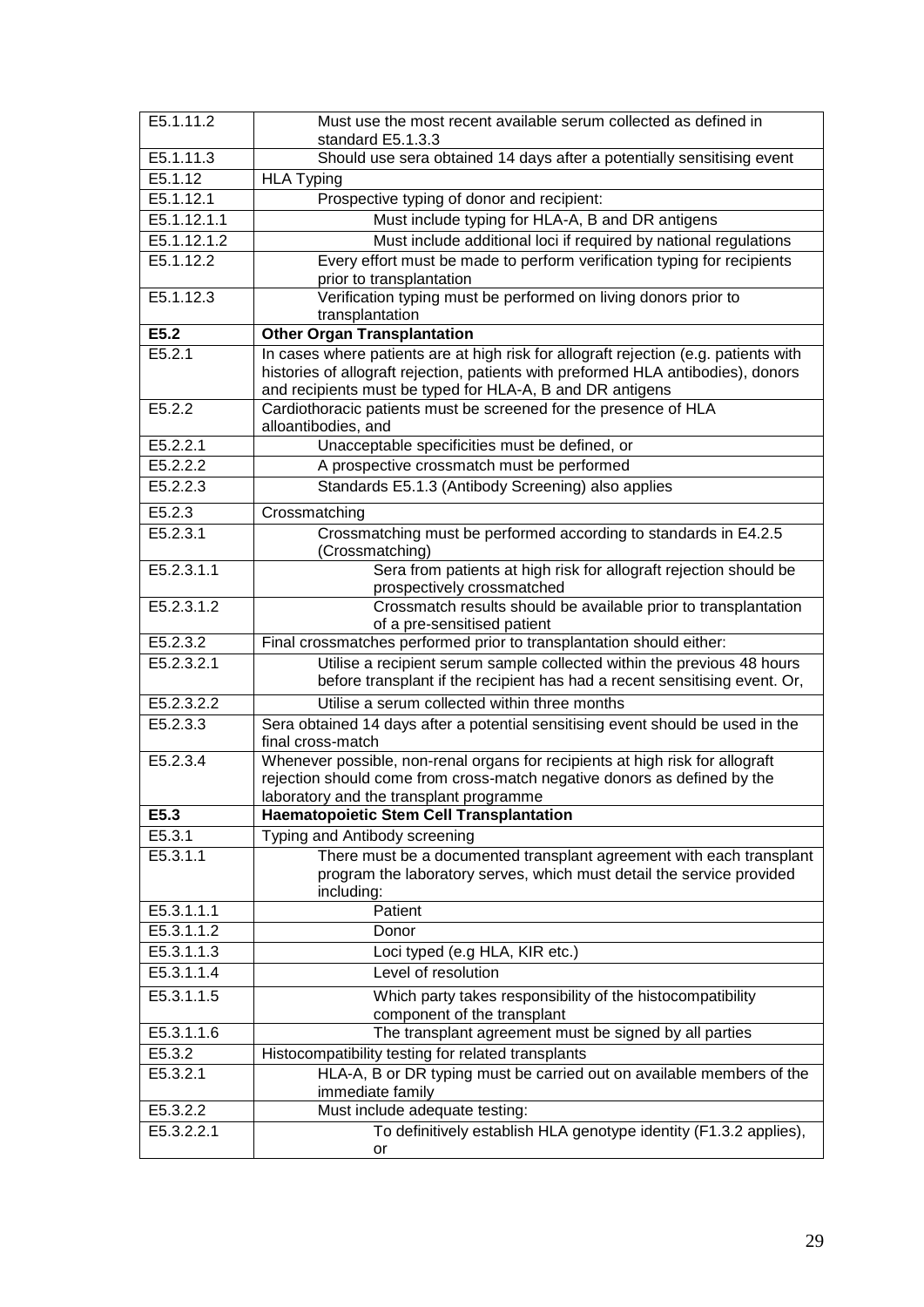| E5.3.2.2.2              | To type at high resolution for the relevant loci defined in the<br>transplant protocol, if only phenotype identity has been<br>established, or                                                                                      |
|-------------------------|-------------------------------------------------------------------------------------------------------------------------------------------------------------------------------------------------------------------------------------|
| E5.3.2.2.3              | To include high resolution typing for recipient and potential intra-<br>familial donors who are not HLA identical siblings                                                                                                          |
| E5.3.2.3                | HLA-A, B and DR typing as a minimum requirement must be repeated<br>on both the recipient and the potential donor prior to transplantation<br>using a new typing sample from each, so that each individual's typing is<br>confirmed |
| E5.3.3                  | HLA typing for Donors (related cord blood unit)                                                                                                                                                                                     |
| E5.3.3.1                | The cord blood unit must be typed using DNA methods for HLA-A, B<br>and DRB1 at a minimum of low resolution (e.g. A*02, B*44, DRB1*11)                                                                                              |
| E5.3.3.2                | Extended typing must be included if required by the transplant protocol<br>(standards E5.3.2 also apply)                                                                                                                            |
| E5.3.3.3                | Prior to transplantation, a verification typing:                                                                                                                                                                                    |
| E5.3.3.3.1              | Must be performed for HLA-A, B and DRB1 at a minimum of low<br>resolution                                                                                                                                                           |
| E5.3.3.3.2              | Must be performed on a segment of the tubing integrally<br>attached to the unit, if available, or otherwise, on a satellite vial                                                                                                    |
| E5.3.3.4                | If verification typing was not performed on a segment of the tubing<br>integrally attached, the laboratory must recommend that an additional<br>typing is performed on the content of the thawed unit                               |
| E5.3.4                  | <b>Histocompatibility Testing for Unrelated Transplants</b>                                                                                                                                                                         |
| E5.3.4.1                | <b>Volunteer Bone Marrow Donor Registries</b>                                                                                                                                                                                       |
| $E5.3.\overline{4.1.1}$ | Typing of the donors must be performed                                                                                                                                                                                              |
| E5.3.4.1.1.1            | By serology or                                                                                                                                                                                                                      |
| E5.3.4.1.1.2            | By DNA methods at a minimum of low resolution (e.g.<br>A2 or A*02, DR11 or DRB1*11)                                                                                                                                                 |
| E5.3.4.2                | Typing of Units for Cord Blood Banks                                                                                                                                                                                                |
| E5.3.4.2.1              | Typing must be performed using DNA methods for HLA-A, B<br>and DRB1, at a minimum of low resolution (e.g. A*02, B*44,<br>DRB1*11)                                                                                                   |
| E5.3.4.2.2              | Typing of additional loci or high resolution typing must be<br>included if required by the policy of the registry, or if requested                                                                                                  |
| E5.3.4.2.3              | The identity of the Cord Blood Unit must be verified by HLA<br>typing on a separate sample to demonstrate concordance of<br>results                                                                                                 |
| E5.3.4.2.4              | Additional typing may be performed using any stored DNA<br>sample, provided that the identity of the unit has previously<br>been verified                                                                                           |
| E5.3.4.2.5              | The verification of identity and the source of the sample tested<br>must be reported back to the registry                                                                                                                           |
| E5.3.4.3                | Histocompatibility Testing for Transplants from Unrelated Donors                                                                                                                                                                    |
| E5.3.4.3.1              | HLA typing for recipient and unrelated donors must:                                                                                                                                                                                 |
| E5.3.4.3.1.1            | Be performed by DNA based methods                                                                                                                                                                                                   |
| E5.3.4.3.1.2            | Include as a minimum requirement:                                                                                                                                                                                                   |
| E5.3.4.3.1.2.1          | HLA-A/B/C and DRB1 typing at high resolution                                                                                                                                                                                        |
| E5.3.4.3.1.3            | Include additional loci if required by the transplant<br>protocol                                                                                                                                                                   |
| E5.3.4.3.1.4            | Include higher resolution levels if required by the<br>transplant protocol                                                                                                                                                          |
| E5.3.4.3.1.5            | Be performed by a laboratory having a written<br>agreement with the transplant centre                                                                                                                                               |
| E5.3.4.3.2              | Prior to transplantation using an unrelated donor, HLA typing of<br>the recipient and donor must be repeated for verification:                                                                                                      |
| E5.3.4.3.2.1            | By the laboratory having a written agreement with the<br>transplant centre                                                                                                                                                          |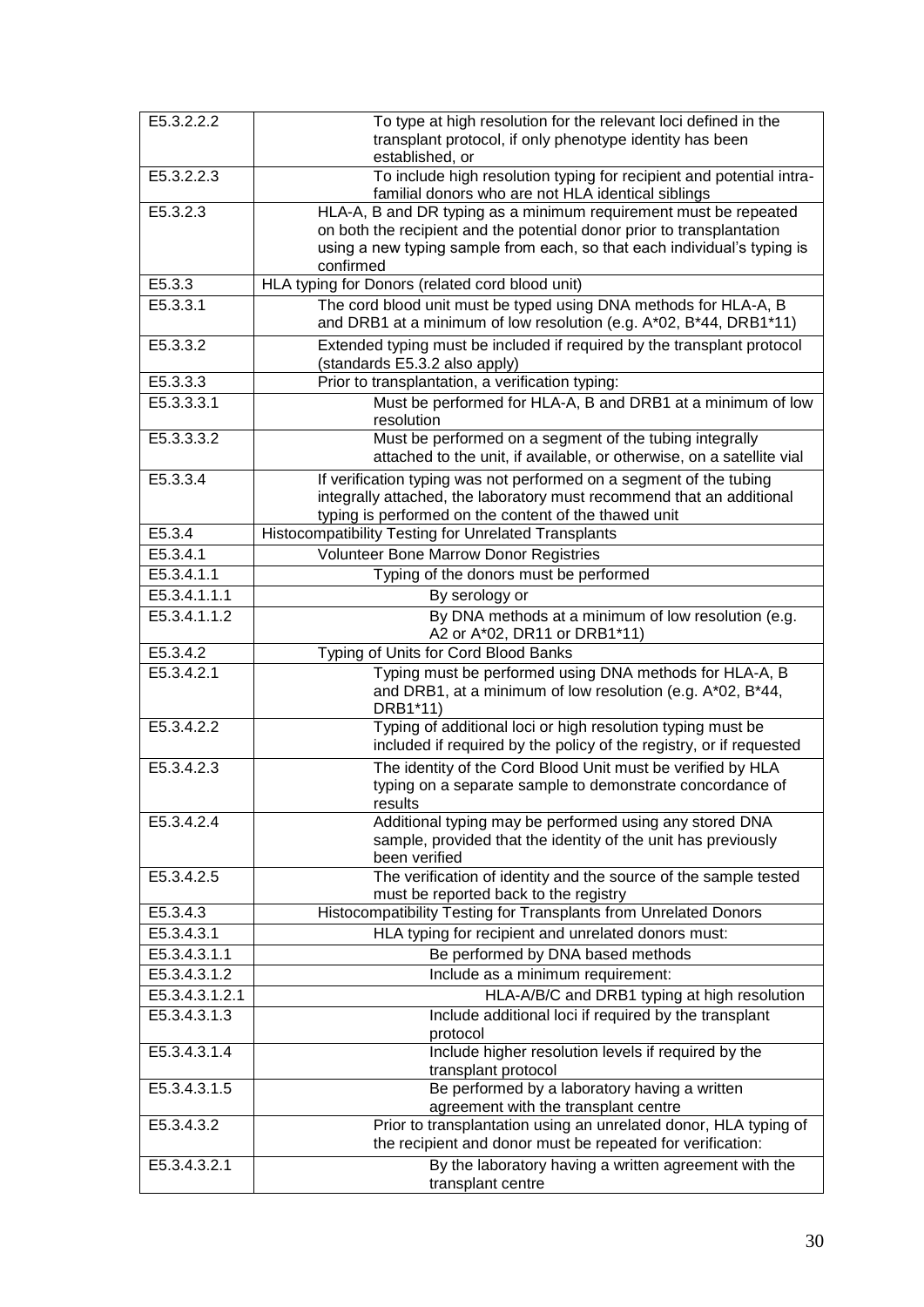| E5.3.4.3.2.2   | Using a different typing sample                                                                         |  |
|----------------|---------------------------------------------------------------------------------------------------------|--|
| E5.3.4.3.2.3   | For HLA-A, -B, and -DRB1, as a minimal requirement                                                      |  |
| E5.3.4.3.3     | For unrelated donors HLA-A,-B,-DRB1 concordant results are                                              |  |
|                | required on two separate samples. Registry typing is acceptable                                         |  |
|                | as one of the two required results                                                                      |  |
| E5.3.4.4       | Unrelated Cord Blood Unit Typing for Donor Selection                                                    |  |
| E5.3.4.4.1     | Verification typing must be performed                                                                   |  |
| E5.3.4.4.1.1   | Including as a minimum requirement                                                                      |  |
| E5.3.4.4.1.1.1 | HLA-A and -B at low resolution, and                                                                     |  |
| E5.3.4.4.1.1.2 | HLA-DRB1 at high resolution                                                                             |  |
| E5.3.4.4.1.1.3 | Extended typing if required by the transplant<br>protocol                                               |  |
| E5.3.4.5       | Unrelated Cord Blood Unit Typing Prior to Transplantation                                               |  |
| E5.3.4.5.1     | Prior to the conditioning regimen of the recipient, a verification                                      |  |
|                | typing must be performed:                                                                               |  |
| E5.3.4.5.1.1   | At a minimum level of low resolution for HLA-A, -B, and<br>-DRB1                                        |  |
| E5.3.4.5.1.2   | Upon reception of the shipped unit                                                                      |  |
| E5.3.4.5.1.3   | On a segment of the tubing integrally attached to the                                                   |  |
|                | unit, if available; otherwise a satellite vial shipped with<br>the unit may be used                     |  |
| E5.3.4.5.2     | If no segment is available, this step can be performed after                                            |  |
|                | transplantation and must be initiated as soon as possible after                                         |  |
|                | thawing the unit                                                                                        |  |
| E5.3.5         | Crossmatching                                                                                           |  |
| E5.3.5.1       | Crossmatching must be performed                                                                         |  |
| E5.3.5.1.1     | Prior to related and unrelated transplantation if required by the<br>local transplant protocol          |  |
| E5.3.5.1.2     | According to standards E4.2.5 (Crossmatching)                                                           |  |
| E5.3.6         | MICA allelic resolution must be performed if it is requested by the transplant                          |  |
| E5.3.7         | protocol                                                                                                |  |
| E5.3.7.1       | Investigation of MICA antibodies<br>For bead array techniques, standards from section E2.8 (Bead Array) |  |
|                | also apply                                                                                              |  |
| E5.4           | <b>Transfusion</b>                                                                                      |  |
| E5.4.1         | <b>HLA and Transfusion</b>                                                                              |  |
| E5.4.1.1       | Platelet refractoriness                                                                                 |  |
| E5.4.1.1.1     | Platelet refractory patients who require HLA matched platelets                                          |  |
| E5.4.1.1.1.1   | Must be typed for HLA-A and HLA-B                                                                       |  |
| E5.4.1.1.1.2   | If alloimmune refractoriness is suspected the patient<br>must be tested for HLA class I antibodies      |  |
| E5.4.1.1.2     | To provide compatible platelets, either:                                                                |  |
| E5.4.1.1.2.1   | The specificity of detected HLA antibodies against HLA-                                                 |  |
|                | A and HLA-B must be defined and recorded, or                                                            |  |
| E5.4.1.1.2.2   | Crossmatching must be performed, or                                                                     |  |
| E5.4.1.1.2.3   | Platelets from donors with acceptable mismatches for<br>HLA-A and -B must be provided.                  |  |
| E5.4.1.1.3     | All selected plateletpheresis donors used for the provision of                                          |  |
|                | HLA matched platelets must be typed for HLA-A and HLA-B                                                 |  |
| E5.4.1.1.4     | For crossmatching using lymphocytes standards E4.2.5                                                    |  |
| E5.4.2         | (Crossmatching) must be followed<br>Transfusion Related Acute Lung Injury (TRALI)                       |  |
| E5.4.2.1       | For the laboratory investigation of TRALI, the sera from implicated                                     |  |
|                | donors must be tested for both HLA class I and class II antibodies                                      |  |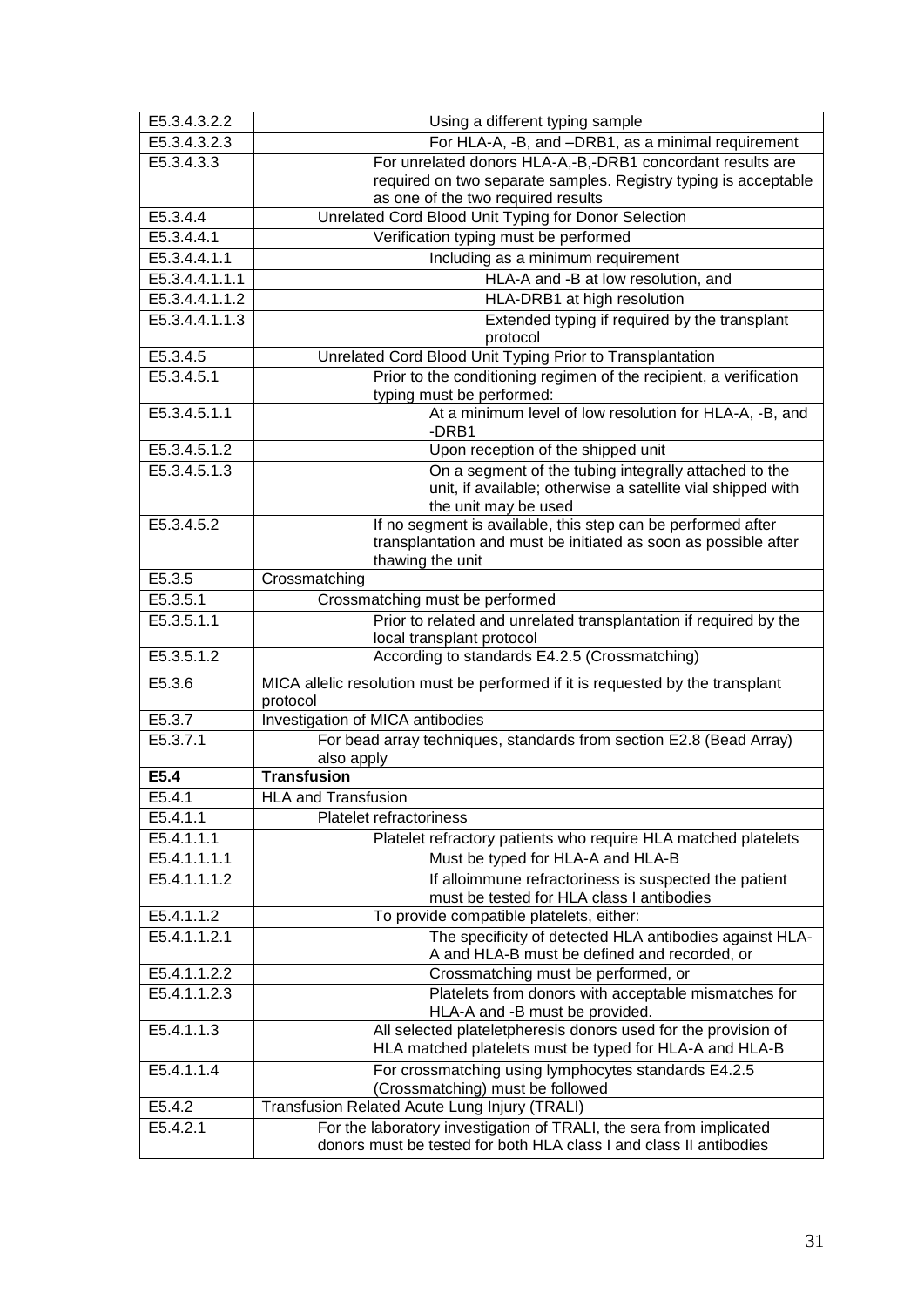| E5.4.2.2     | The specificity of detected HLA antibodies must be defined and<br>recorded                                         |  |
|--------------|--------------------------------------------------------------------------------------------------------------------|--|
| E5.4.2.3     | If HLA specific antibodies are identified, HLA typing must be performed<br>at least for all relevant loci on       |  |
| E5.4.2.3.1   | The patient                                                                                                        |  |
| E5.4.2.3.2   | The donor                                                                                                          |  |
| E5.4.2.4     | For the laboratory investigation of TRALI, the sera from implicated<br>donors should be tested for HNA antibodies  |  |
| E5.4.2.4.1   | If HNA specific antibodies are identified, HNA typing must be<br>performed at least for all relevant loci on       |  |
| E5.4.2.4.1.1 | The patient                                                                                                        |  |
| E5.4.2.4.1.2 | The donor                                                                                                          |  |
| E5.4.3       | Febrile Non Haemolytic Transfusion Reactions (FNHTR) after transfusion of<br>platelet concentrates                 |  |
| E5.4.3.1     | The patient's serum must be tested for the presence of HLA class I<br>antibodies                                   |  |
| E5.4.4       | <b>HPA and Transfusion</b>                                                                                         |  |
| E5.4.4.1     | Neonatal Alloimmune Thrombocytopenia (NAIT)                                                                        |  |
| E5.4.4.1.1   | The maternal serum must be investigated for the presence of<br><b>HPA</b> antibodies                               |  |
| E5.4.4.1.2   | HPA typing of the mother, father and neonate should be<br>performed                                                |  |
| E5.4.4.2     | Post Transfusion Purpura (PTP)                                                                                     |  |
| E5.4.4.2.1   | The patient must be HPA typed                                                                                      |  |
| E5.4.4.2.2   | The patient's serum must be investigated for HPA antibodies                                                        |  |
| E5.4.5       | <b>HNA and Transfusion</b>                                                                                         |  |
| E5.4.5.1     | Neonatal Alloimmune Neutropenia (NAIN)                                                                             |  |
| E5.4.5.1.1   | The maternal serum sample must be investigated for the<br>presence of HNA antibodies                               |  |
| E5.4.5.1.2   | HNA typing of the mother, father and neonate should be<br>performed                                                |  |
| E5.5         | <b>Disease Association</b>                                                                                         |  |
| E5.5.1       | The following standards apply:                                                                                     |  |
| E5.5.1.1     | If complete HLA typing is performed by serology standards in section<br>E4.1 (CDC) must be followed                |  |
| E5.5.1.2     | Typing may also be limited to all products of a single or limited number<br>of HLA antigens, alleles or loci       |  |
| E5.5.1.3     | If HLA typing is performed by DNA techniques standards in section E4.5<br>(Nucleic Acid Analysis) must be followed |  |
| E5.5.1.4     | The clinically relevant HLA loci and alleles must be documented for<br>each disease association service provided   |  |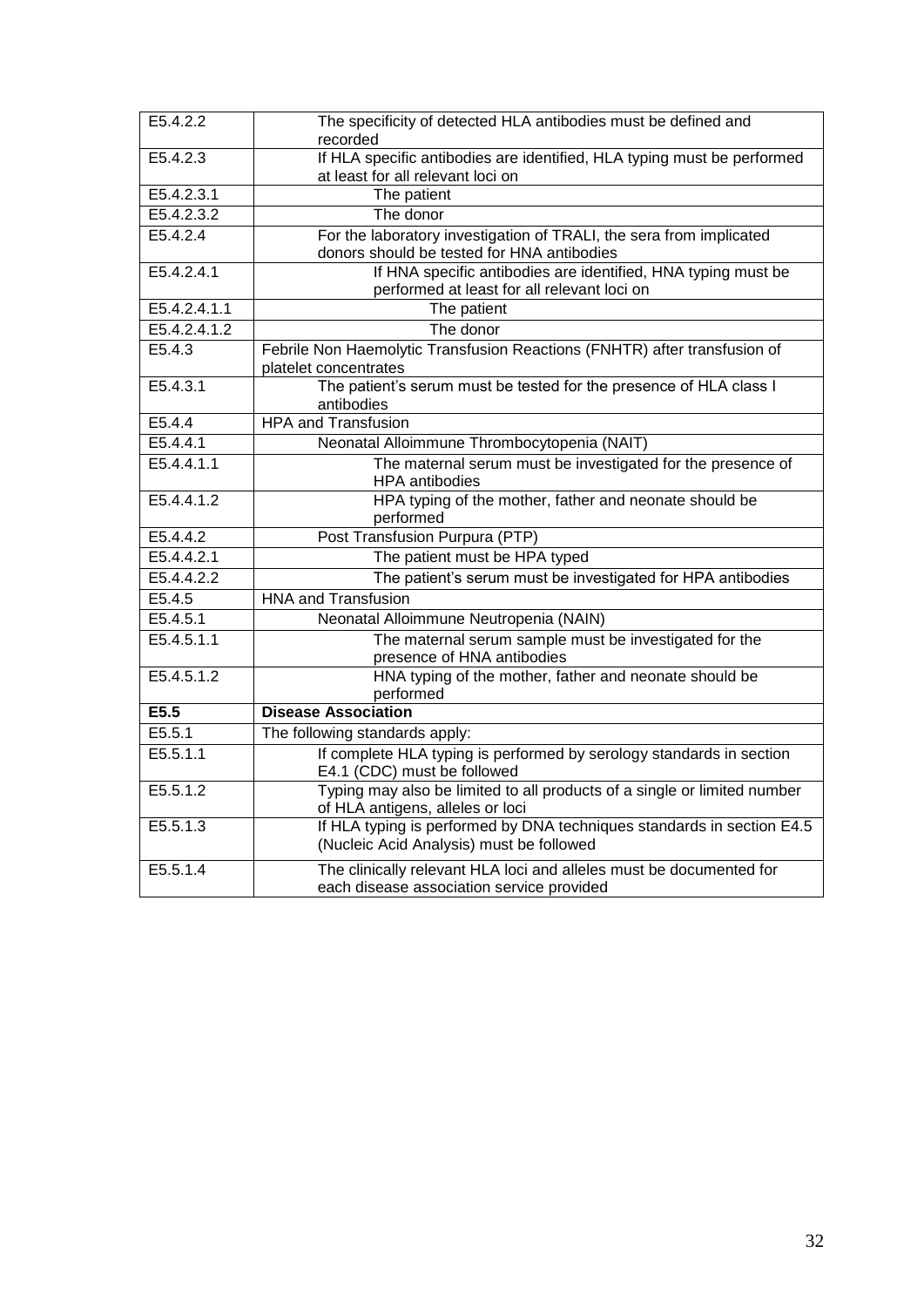#### **F1 HLA ALLELES AND ANTIGENS F1.1 Terminology** F1.1.1 Terminology of HLA alleles and antigens must conform to the latest report of the WHO Committee on Nomenclature F1.1.2 Potential new alleles or antigens not yet approved by the WHO Committee must have a local designation which cannot be confused with WHO terminology F1.1.3 NMDP codes must only be used for recording donors or cord blood unit typings into databases or for communication of the donor, cord blood unit or recipient typing with the registries F1.1.4 High resolution typing is defined as the identification of HLA alleles that encode the same protein sequence within the antigen binding site F1.1.4.1 HLA alleles must be identified at the level of resolution which defines the first and second fields according to WHO nomenclature by at least resolving all ambiguities: F1.1.4.1.1 Resulting from polymorphisms located within exons 2 and 3 for HLA class I loci, and exon 2 for HLA class II loci F1.1.4.1.2 That encompass a null allele, wherever the polymorphism is located, unless it can be demonstrated that an expressed antigen is present on the cells F1.1.5 Allelic resolution typing is defined as a DNA based typing result consistent with a single allele F1.1.5.1 HLA alleles must be identified at the level of resolution which defines all of the fields according to current WHO nomenclature **F1.2 Phenotypes and Genotypes** F1.2.1 Phenotypes and genotypes must be expressed as recommended by the WHO Committee, as in the following examples: F1.2.1.1 Single alleles: HLA-B\*07. Single antigens: HLA-B7 (or B7 if HLA is obvious from context) F1.2.1.2 Phenotype F1.2.1.2.1 Serological assignment: HLA-A2,30; B7,44; Cw7; DR1,4; DQ5,7 F1.2.1.2.2 DNA assignment: HLA-A\*02,\*30; B\*07,\*44; C\*07,\*16; DRB1\*01,\*04; DQB1\*05, \*03:01 F1.2.1.2.3 If an HLA typing is performed using DNA methods, it is acceptable to report an HLA serological assignment if required for the purposes of organ allocation F1.2.1.2.4 The translation of alleles to serological equivalence must be performed according to a documented protocol F1.2.1.3 Genotype F1.2.1.3.1 Serological assignment: HLA-A2, B44, Cw-, DR1, DQ5 / A30, B7, Cw7, DR4, DQ7 F1.2.1.3.2 DNA assignment: HLA-A\*02, B\*44, C\*16, DRB1\*01, DQB1\*05 / A\*30, B\*07, C\*07, DRB1\*04, DQB1\*03:01 F1.2.2 The locus designation must always be included F1.2.3 Reporting Homozygosity and Heterozygosity F1.2.3.1 If no more than one single antigen or allele is found at a locus by serological typing or DNA typing, the phenotype may include it twice only if homozygosity is proven by family studies or if DNA typing unequivocally demonstrates the presence of heterozygosity for two different alleles from the same specificity (e.g. DRB1\*13:01/13:59, DRB1\*13:03/13:33) F1.2.3.2 A "blank antigen or allele" can only be assigned if proven by family studies F1.2.3.3 If homozygosity has not been proven, the HLA type may be reported using a hyphen. For example: F1.2.3.3.1 HLA-A1,3; B7,44; Cw7,- to indicate a phenotypic blank, or F1.2.3.3.2 HLA-A\*01,\*03; B\*07,\*44; C\*07,- for DNA based typing

#### **SECTION F – POST-ANALYSIS PROCESSES**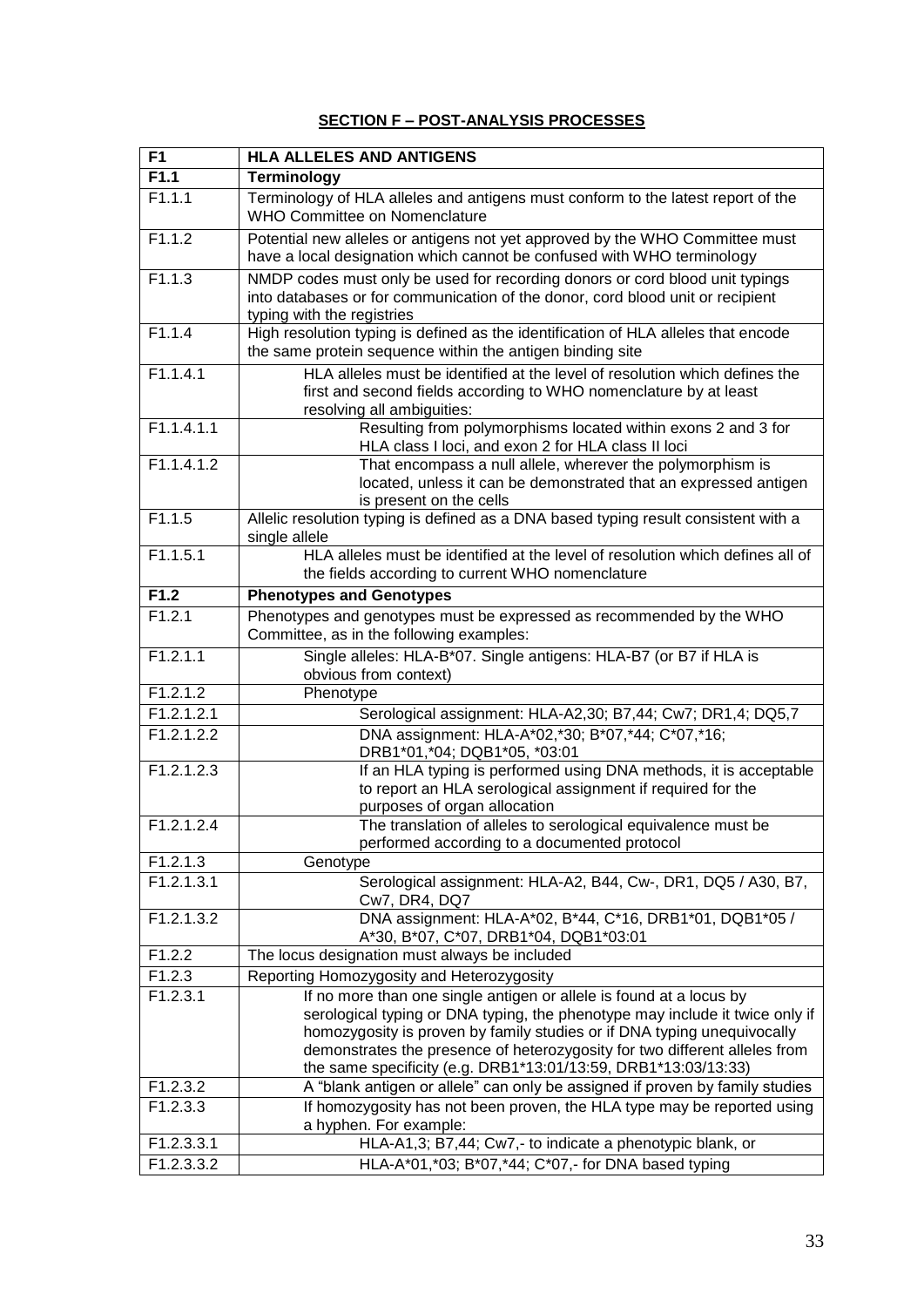| F1.2.4                | <b>Reporting High Resolution Typing</b>                                                                                                                                                                                   |
|-----------------------|---------------------------------------------------------------------------------------------------------------------------------------------------------------------------------------------------------------------------|
| F1.2.4.1              | When reporting high resolution typing, where ambiguous allele<br>combinations cannot be resolved, all the alternatives must be documented                                                                                 |
| F1.2.4.2              | If all ambiguities are not included on the report, a comment must be added<br>stating that:                                                                                                                               |
| F1.2.4.2.1            | Other ambiguous HLA (define loci) results have not been                                                                                                                                                                   |
|                       | excluded and this information is available upon request                                                                                                                                                                   |
| F1.3                  | <b>Haplotype Assignment</b>                                                                                                                                                                                               |
| F1.3.1                | Determination of haplotypes must be done by typing immediate family members<br>including parents, siblings and/or children of the patient                                                                                 |
| F1.3.2                | Genotypic identity can only be proven if both parents are available or if the<br>segregation of the four haplotypes is clearly defined                                                                                    |
| F1.3.3                | When appropriate, ambiguities in haplotype assignment must be resolved by:                                                                                                                                                |
| F1.3.3.1              | Typing for HLA-C, and/or DQ and/or DP                                                                                                                                                                                     |
| F1.3.3.2              | High resolution typing                                                                                                                                                                                                    |
| F1.3.4                | If recombination occurs, this must be reported with the HLA haplotype assignment                                                                                                                                          |
| F1.3.5                | For unrelated individuals, when probable haplotypes based on population<br>frequencies are used:                                                                                                                          |
| F1.3.5.1              | Reports must clearly indicate that they were so derived                                                                                                                                                                   |
| F1.3.5.2              | The relevant references or sources must be available                                                                                                                                                                      |
| F <sub>2</sub>        | <b>OTHER IMMUNOGENETICS MARKERS</b>                                                                                                                                                                                       |
| F2.1                  | Current HPA Nomenclature (Platelet Nomenclature Committee; Vox Sanguinis<br>2003 85, 240-245) must be used for recording and reporting HPA antigens and<br>HPA alloantibody specificities                                 |
| F2.2                  | Current HNA Nomenclature (ISBT Working Party; Vox Sanguinis 2008 94, 277-<br>285) must be used for recording and reporting HNA antigens and HNA<br>alloantibody specificities                                             |
| F2.2.1                | Terminology of KIR genes and alleles must conform the nomenclature of<br>WHO Committee on Nomenclature (http://www.ebi.ac.uk/ipd/kir)                                                                                     |
| F2.2.2                | KIR Haplotypes must be determined as agreed with WHO Committee on<br>Nomenclature (http://www.ebi.ac.uk/ipd/kir)                                                                                                          |
| F2.3                  | Terminology of MICA genes must conform the nomenclature of WHO Committee<br>on Nomenclature (http://www.ebi.ac.uk/ipd/imgt/hla/align.html)                                                                                |
| F <sub>3</sub>        | <b>RECORDS AND TEST REPORTS</b>                                                                                                                                                                                           |
| F <sub>3.1</sub>      | The laboratory must maintain the following records:                                                                                                                                                                       |
| F3.1.1                | Records of subjects tested for two years or longer, depending on local<br>regulations. These records must include:                                                                                                        |
| F3.1.1.1              | Log books                                                                                                                                                                                                                 |
| F3.1.1.2              | Worksheets, that must clearly identify:                                                                                                                                                                                   |
| F3.1.1.2.1            | The sample tested                                                                                                                                                                                                         |
| F3.1.1.2.2            | The reagents used                                                                                                                                                                                                         |
| F3.1.1.2.3            | The methods used                                                                                                                                                                                                          |
| F3.1.1.2.4            | The test performed                                                                                                                                                                                                        |
| F3.1.1.2.5            | The date of the test                                                                                                                                                                                                      |
| F3.1.1.2.6            | The person performing the test                                                                                                                                                                                            |
| F3.1.1.3              | A summary of results obtained                                                                                                                                                                                             |
| $\overline{F}3.1.1.4$ | The identity of the subcontracting laboratory and that portion of<br>the testing for which it bears responsibility must be noted in the<br>reports issued                                                                 |
| F3.2                  | Records may be only saved in computer files, provided that back-up files are<br>maintained to ensure against loss of data                                                                                                 |
| F3.3                  | For molecular typing, a record must be kept which is appropriate to the technique<br>used, such as a photographic record of a gel, a membrane, an autoradiograph, an<br>electronic file, or the read out from a sequencer |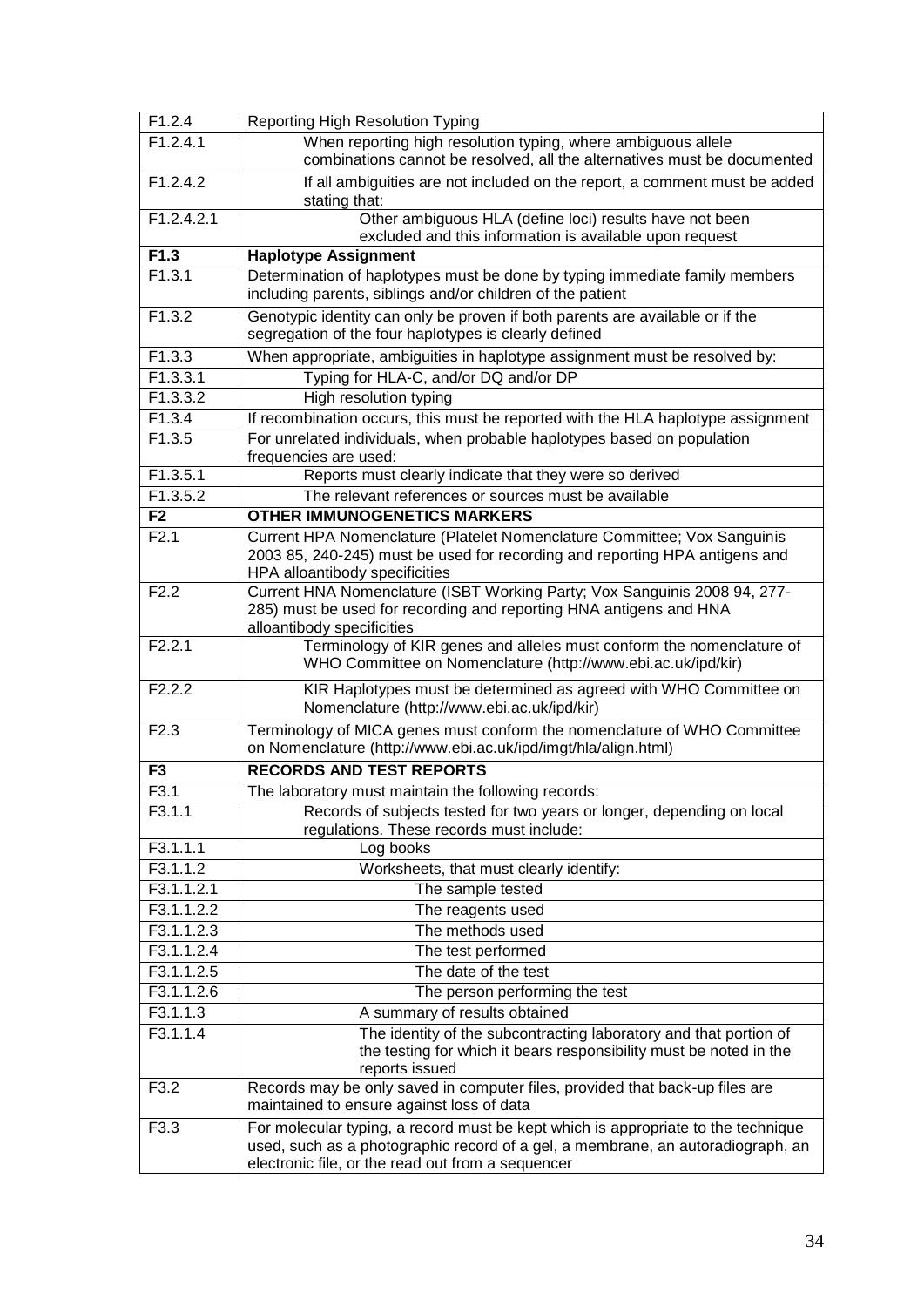| F3.3.1     | The record must be kept according to any regulation to which the<br>laboratory is obliged to abide, but for a minimum of two years                      |  |
|------------|---------------------------------------------------------------------------------------------------------------------------------------------------------|--|
| F3.4       | Reports or records, as appropriate, must include a brief description of the<br>specimen (blood, lymph node, spleen, bone marrow, etc.) used for testing |  |
| F3.5       | The report must contain:                                                                                                                                |  |
| F3.5.1     | The name of the individual tested or unique identifier of each individual<br>tested and relationship to the patient if applicable                       |  |
| F3.5.2     | The date(s) of collection of sample when pertinent                                                                                                      |  |
| F3.5.3     | The date of the report                                                                                                                                  |  |
| F3.5.4     | The test results                                                                                                                                        |  |
| F3.5.5     | The techniques used                                                                                                                                     |  |
| F3.5.6     | Appropriate interpretations and the signature of the Laboratory<br>Director/Co-Director, or a designated individual                                     |  |
| F3.5.7     | Information regarding the condition and disposition of specimen that did<br>not meet the laboratory's criteria for acceptability                        |  |
| F3.6       | The laboratory must have adequate systems in place to report results in a timely,<br>accurate and reliable manner                                       |  |
| F3.7       | Laboratories must have a procedure in place for resolving any discrepancies that<br>may occur between laboratories                                      |  |
| F3.8       | <b>Reporting Antibody results</b>                                                                                                                       |  |
| F3.8.1     | Terminology of HLA antibody specificities reported must conform to the<br>latest report of the WHO Committee on Nomenclature                            |  |
| F3.8.1.1   | If solid phase screening methods are performed then it is<br>acceptable to report assigned HLA serological equivalents                                  |  |
| F3.8.1.2   | If no serological equivalent has been assigned then the DNA<br>nomenclature must be employed                                                            |  |
| F3.8.1.3   | the presence of HLA antibodies should be expressed as the %<br>PRA or calculated %PRA value                                                             |  |
| F3.9       | <b>Reporting Crossmatching results</b>                                                                                                                  |  |
| F3.9.1     | Report must include:                                                                                                                                    |  |
| F3.9.1.1   | Technique used to perform the test                                                                                                                      |  |
| F3.9.1.1.1 | Cell type used                                                                                                                                          |  |
| F3.9.1.1.2 | Serum treatment (e.g. by DTT)                                                                                                                           |  |
| F3.9.1.1.3 | Antibodies directed against the donor (virtual crossmatch)<br>if required by the transplant protocol                                                    |  |
| F3.9.1.2   | Result of each individual technique used                                                                                                                |  |
| F3.9.1.3   | Final interpretation (e.g immunological risk assessment)                                                                                                |  |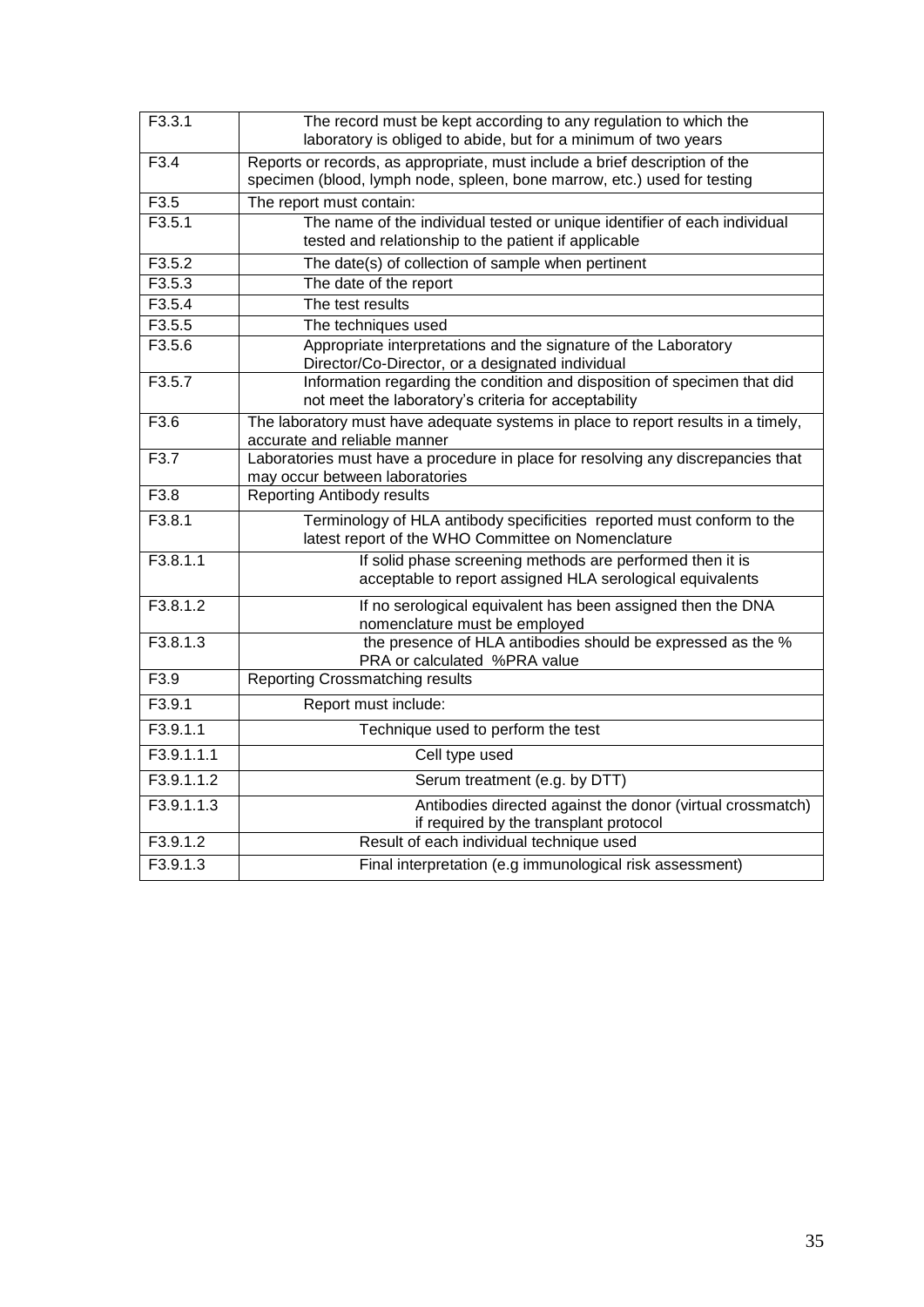#### **ABBREVIATIONS**

| <b>ASHI</b>  | American Society for Histocompatibility and Immunogenetics |  |
|--------------|------------------------------------------------------------|--|
| CDC          | <b>Complement Dependent Cytotoxicity</b>                   |  |
| <b>CWD</b>   | Common and Well-Documented                                 |  |
| DGGE         | Denaturing Gradient Gel Electrophoresis                    |  |
| <b>DNA</b>   | Deoxyribo Nucleic Acid                                     |  |
| dNTP         | DeoxyriboNucleotide TriPhosphates                          |  |
| EFI          | European Federation for Immunogenetics                     |  |
| <b>EPT</b>   | <b>External Proficiency Testing</b>                        |  |
| <b>ELISA</b> | Enzyme Linked Immunosorbent Assay                          |  |
| <b>ESHI</b>  | The European Specialisation in Histocompatibility &        |  |
|              | Immunogenetics (H&I)                                       |  |
| <b>FNHTR</b> | Febrile Non Haemolytic Transfusion Reaction                |  |
| <b>HCE</b>   | Haematopoietic Chimaerism and Engraftment (monitoring)     |  |
| HLA          | Human Leukocyte Antigen                                    |  |
| <b>HNA</b>   | Human Neutrophil Antigen                                   |  |
| <b>HPA</b>   | Human Platelet Antigen                                     |  |
| <b>HSCT</b>  | Haematopoietic Stem Cell Transplantation                   |  |
| IgG          | Immunoglobulin G                                           |  |
| IgM          | Immunoglobulin M                                           |  |
| <b>IMGT</b>  | ImMunoGeneTics (project)                                   |  |
| <b>KIR</b>   | Killer-cell immunoglobulin-like receptor                   |  |
| MHC          | Major Histocompatibility Complex                           |  |
| <b>MICA</b>  | MHC class I polypeptide-related sequence A                 |  |
| <b>MICB</b>  | MHC class I polypeptide-related sequence B                 |  |
| <b>NAIN</b>  | Neonatal Allo Immune Neutropenia                           |  |
| NAIT         | Neonatal Allo Immune Thrombocytopenia                      |  |
| <b>NGS</b>   | <b>Next Generation Sequencing</b>                          |  |
| <b>NMDP</b>  | National Marrow Donor Program                              |  |
| <b>PCR</b>   | Polymerase Chain Reaction                                  |  |
| <b>PTP</b>   | Post Transfusion Purpura                                   |  |
| QC           | <b>Quality Control</b>                                     |  |
| Q-PCR        | <b>Quantitative PCR</b>                                    |  |
| SBT          | Sequence Based Typing                                      |  |
| <b>SSCP</b>  | Single Strand Conformation Polymorphism                    |  |
| SSOP         | Sequence Specific Oligonucleotide Probe                    |  |
| <b>SSP</b>   | Sequence Specific Primer                                   |  |
| TAGVHD       | <b>Transfusion Associated Graft Versus Host Disease</b>    |  |
| Taq          | <b>Thermus Aquaticus</b>                                   |  |
| <b>TRALI</b> | Transfusion Related Acute Lung Injury                      |  |
| <b>WHO</b>   | World Health Organisation                                  |  |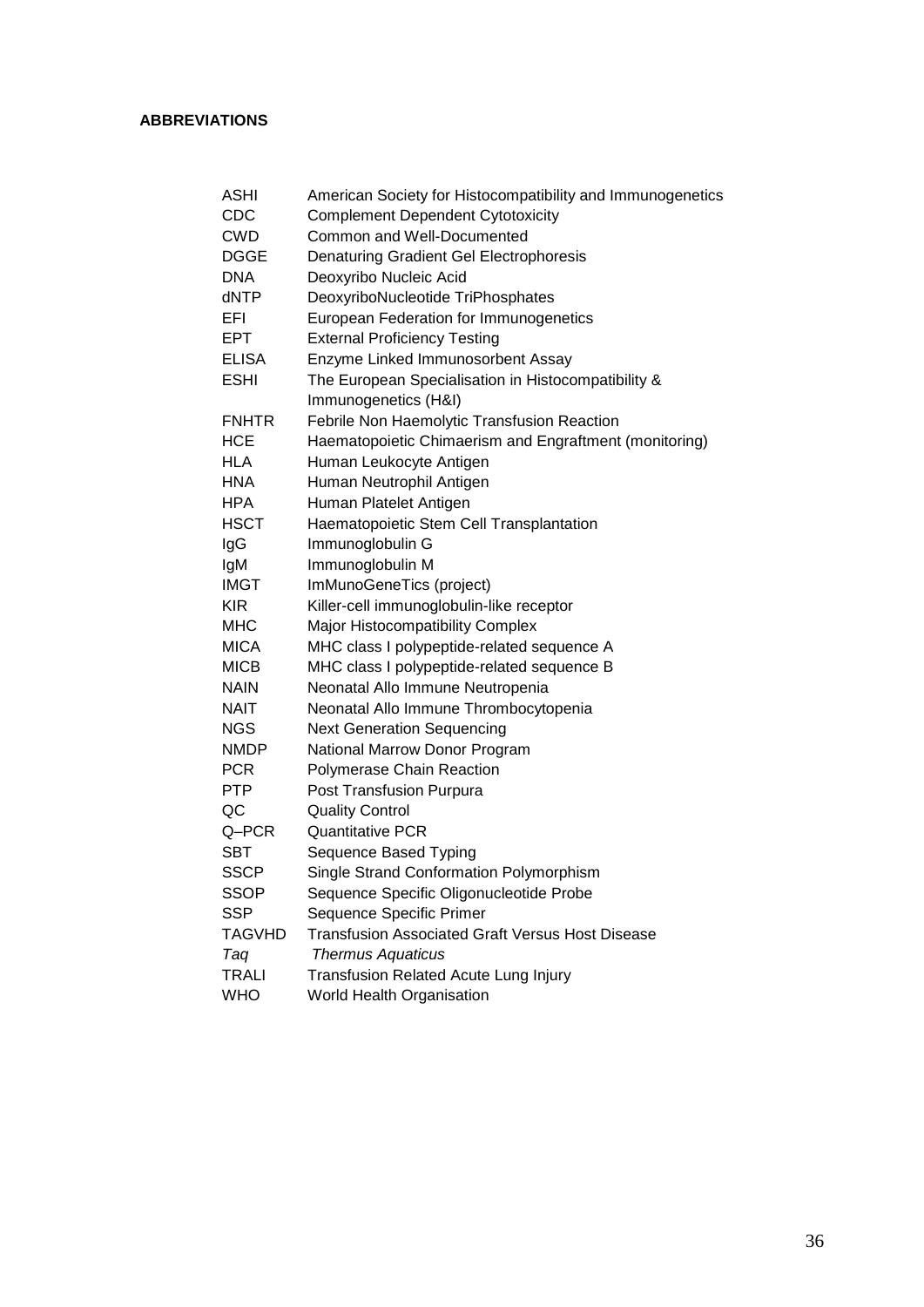#### **DEFINITIONS**

| Allele                        | alternate forms or varieties of a gene                                                                                                                                                                                                                                                                                             |
|-------------------------------|------------------------------------------------------------------------------------------------------------------------------------------------------------------------------------------------------------------------------------------------------------------------------------------------------------------------------------|
| Alloimmunised                 | is a response to foreign antigens (alloantigens) from genetically<br>dissimilar members of same species                                                                                                                                                                                                                            |
| Ambiguity                     | possibility of interpretation in more than one way                                                                                                                                                                                                                                                                                 |
| Antigens                      | a foreign substance in the body that stimulates an immune response<br>especially the production of antibodies                                                                                                                                                                                                                      |
| Average coverage<br>threshold | typically established for all genomic region sequenced to achieve<br>reliable base calling                                                                                                                                                                                                                                         |
| Average depth of<br>coverage  | average number of overlapping reads within the total sequenced<br>area                                                                                                                                                                                                                                                             |
| barcode                       | an oligonucleotide that is used for labelling genomic sample for<br>multiplexed sequencing analysis                                                                                                                                                                                                                                |
| Chromosome                    | thread-like, gene carrying bodies in the nucleus of a cell and are<br>composed of DNA, which itself is composed of 4 nucleotides: A<br>(adenine), T (thymine), C (cytosine) and G (guanine)                                                                                                                                        |
| Cloning                       | to make multiple identical copies of a DNA sequence                                                                                                                                                                                                                                                                                |
| Common                        | HLA alleles which have been observed in multiple populations,<br>although not necessarily in every population or in every region of the<br>world. Their frequencies are known, and they have been observed at<br>frequencies of <0.001 in reference populations of at least 1500<br>individuals. (Tissue Antigens 2013 81:194-203) |
| Conditioning regimen          | chemotherapy or irradiation given immediately prior to a transplant<br>the purpose of which is to help eradicate the patient's disease prior to<br>the transplant of HSC and to suppress the immune system                                                                                                                         |
| Discrepancy (typing)          | a conflict or variation                                                                                                                                                                                                                                                                                                            |
| <b>DNA</b>                    | a large genetic molecule that stores the genetic code for the<br>synthesis of proteins. DNA is made out of two strands that are held<br>together by hydrogen bonds, each strand being made up of a sugar,<br>a phosphate group and one of four bases (adenine, guanine,<br>cytosine or thymine)                                    |
| Exon                          | is any nucleotide sequence encoded by a gene that remains present<br>within the final RNA product of that gene after introns have been<br>removed by RNA splicing                                                                                                                                                                  |
| <b>Extended typing</b>        | HLA typing performed to add additional information to an existing<br>HLA assignment                                                                                                                                                                                                                                                |
| Genes                         | units of inheritance usually occurring at specific locations, or loci, on<br>a chromosome OR the fundamental physical and functional unit of<br>heredity, which carries information from one generation to the next                                                                                                                |
| Genotype                      | the genetic makeup of an individual. Genotype can refer to an<br>organism's entire genetic makeup or the alleles at a particular locus                                                                                                                                                                                             |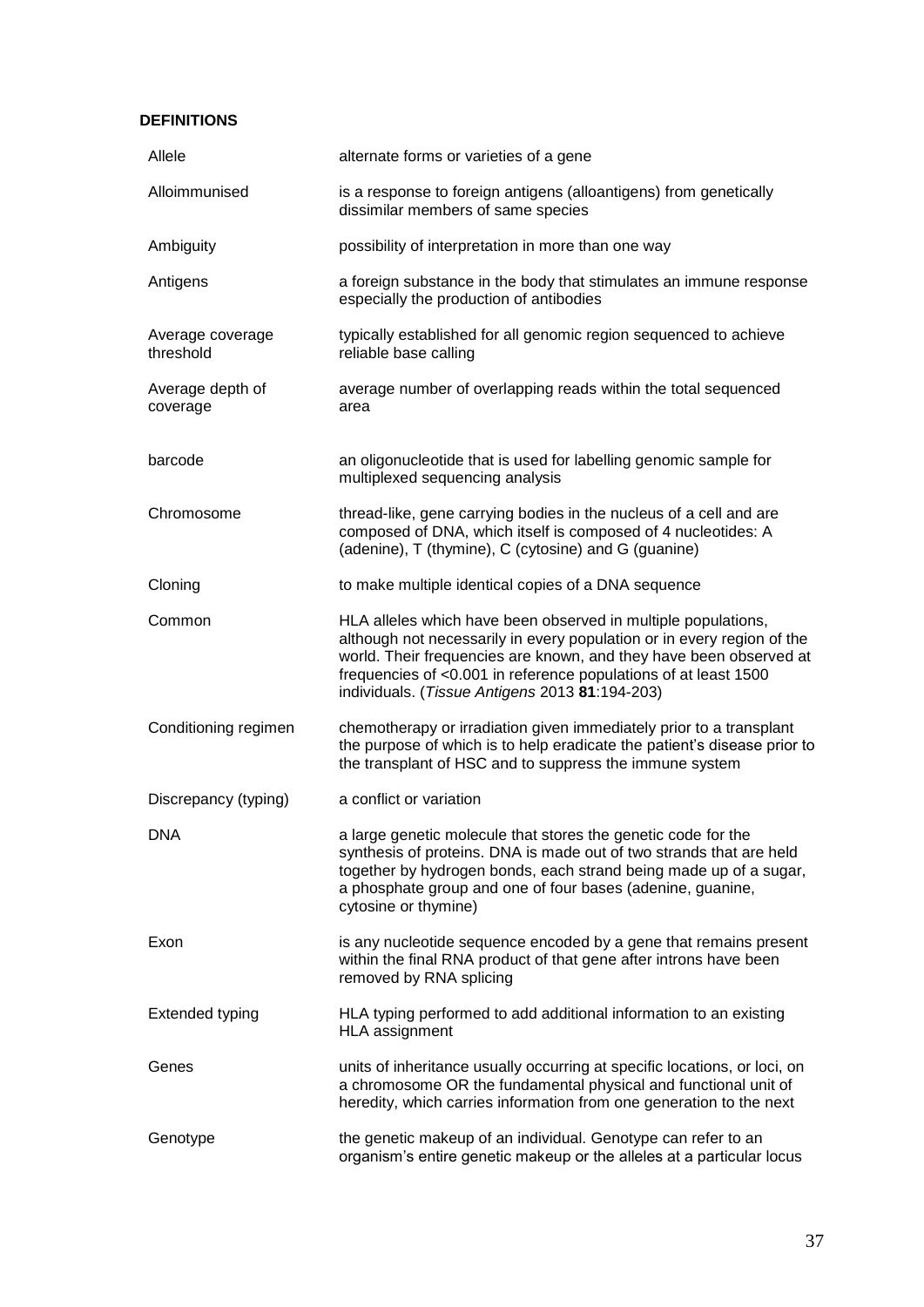| Haplotype                     | a set of closely linked alleles (genes or DNA polymorphisms)<br>inherited as a unit                                                                                                                                                                                                                                                         |
|-------------------------------|---------------------------------------------------------------------------------------------------------------------------------------------------------------------------------------------------------------------------------------------------------------------------------------------------------------------------------------------|
| Heteroduplex                  | a DNA double helix formed by annealing single strands from different<br>sources                                                                                                                                                                                                                                                             |
| Heterozygous                  | a genotype consisting of two different alleles of a gene                                                                                                                                                                                                                                                                                    |
| Homozygous                    | having the same allele at the same locus on both members of a pair<br>of homologous chromosomes                                                                                                                                                                                                                                             |
| High resolution typing        | is defined as the identification of HLA alleles that encode the same<br>protein sequence within the antigen recognition site<br>OR As a set of alleles that specify and encode the same protein<br>sequence for the antigen binding domain of an HLA molecule and<br>that excludes alleles that are not expressed as cell- surface proteins |
| Histocompatibility            | compatibility between the tissues of two different individuals so that<br>one accepts a graft from the other without having an immune<br>reaction                                                                                                                                                                                           |
| <b>HLA</b> system             | the body's genetically inherited system for recognising and rejecting<br>foreign tissues, such as transplanted organs                                                                                                                                                                                                                       |
| Immunogenetics                | is a branch of medical science that explores the relationship between<br>the immune system and genetics                                                                                                                                                                                                                                     |
| Isotype (antibody)            | defines the role of antibodies in the body. There are five different<br>antibody isotypes seen in humans: IgG, IgA, IgM, IgE and IgD.                                                                                                                                                                                                       |
| Locus                         | the position of a particular gene on a chromosome<br>OR a specific location on a chromosome.                                                                                                                                                                                                                                                |
| Low resolution typing         | the DNA-based typing result is at the level of the digits comprising<br>the first field in the DNA-based nomenclature                                                                                                                                                                                                                       |
| Luminex                       | bead array solid phase based assay                                                                                                                                                                                                                                                                                                          |
| Markers (genetic)             | alleles of genes, or DNA polymorphisms, used as experimental<br>probes to keep track of an individual, a tissue, a cell, a nucleus, a<br>chromosome or a gene                                                                                                                                                                               |
| Molecular techniques          | the study of the molecular constitution of genes and chromosomes                                                                                                                                                                                                                                                                            |
| Mutation                      | an alteration of genetic material such that a new variation is<br>produced<br>OR a disruption in the normal sequence of a DNA strand resulting in<br>a different trait produced. A point mutation is caused by a change in<br>a single base pair                                                                                            |
| Next generation<br>sequencing | sequencing by direct detection of base insertion                                                                                                                                                                                                                                                                                            |
| Null allele (HLA)             | allele in which no expressed antigen is present on the cells                                                                                                                                                                                                                                                                                |
| Phasing                       | Process in sequencing whereby haplotypes are determined using<br>overlapping sequences                                                                                                                                                                                                                                                      |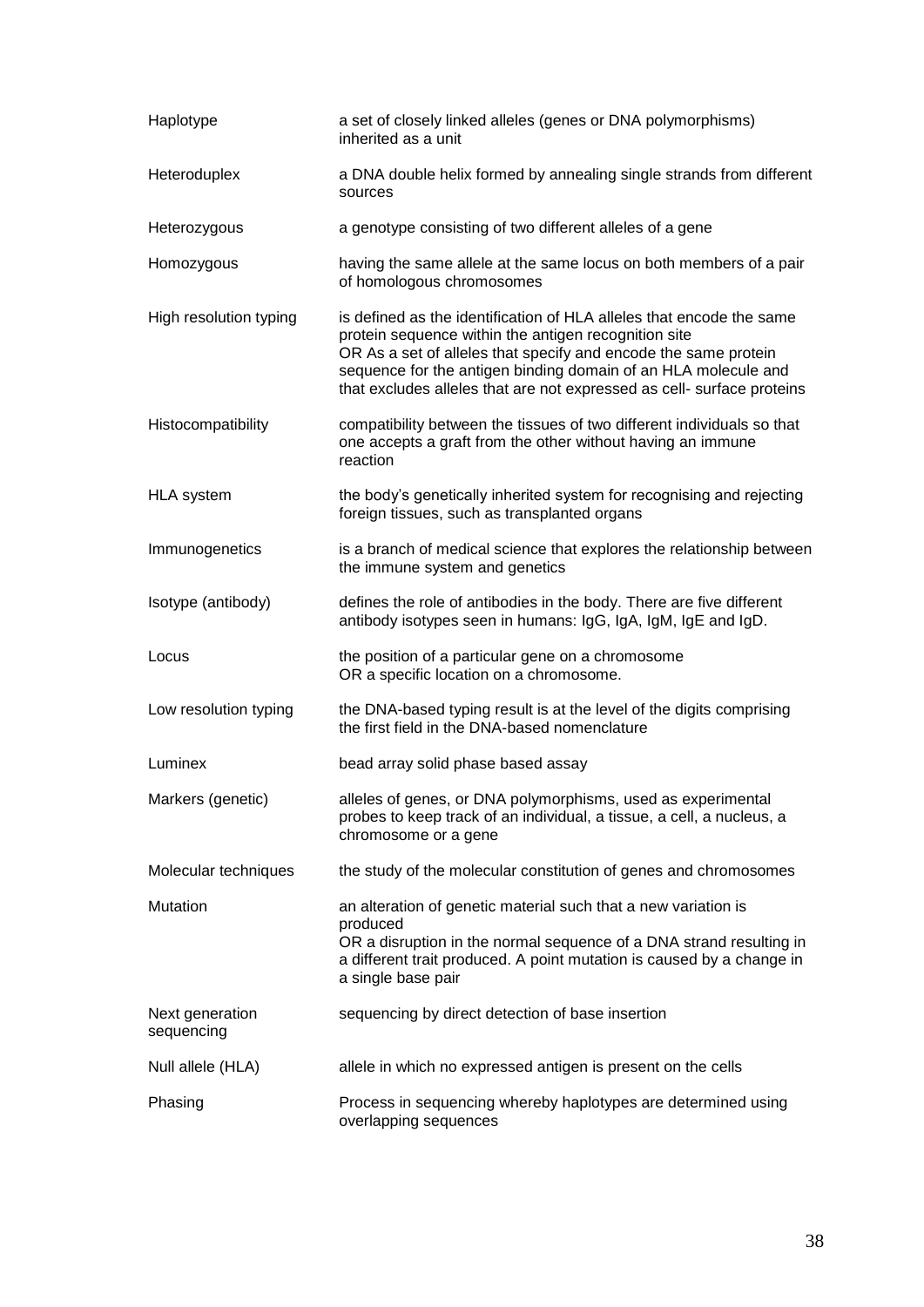| Phenotype                          | the detectable expression of a genotype or the observable or<br>detectable characteristics of an individual organism or the visible<br>characteristics of an individual                                                                                                                         |
|------------------------------------|-------------------------------------------------------------------------------------------------------------------------------------------------------------------------------------------------------------------------------------------------------------------------------------------------|
| Polymerase chain<br>reaction (PCR) | a method of DNA analysis that amplifies a specific DNA region<br>allowing rapid DNA analysis                                                                                                                                                                                                    |
| Polymorphisms                      | different forms of a single gene                                                                                                                                                                                                                                                                |
| Primer                             | an oligonucleotide that binds to a specific target sequence of a gene<br>or template by complementarities under defined conditions and is<br>used to initiate DNA amplification                                                                                                                 |
| Probe                              | an oligonucleotide that binds to and identifies the presence of target<br>sequences of a gene by complementarities under defined conditions.<br>Probes may be free in liquid phase or bound to solid substrates                                                                                 |
| Primer-dimer                       | is a potential by-product in PCR. As its name implies a primer-dimer<br>consists of primer molecules that have attached (hybridised) to each<br>other                                                                                                                                           |
| Prospectively                      | looking towards the future                                                                                                                                                                                                                                                                      |
| Read coverage                      | number of reads                                                                                                                                                                                                                                                                                 |
| Read length                        | number of bases sequenced                                                                                                                                                                                                                                                                       |
| Recombination                      | the interchange of genetic sections between pairing chromosomes<br>during meiosis that produces variations in genetic characteristics by<br>rearranging genes. Also referred to as a "crossover"                                                                                                |
| Refractoriness                     | not responding to treatment/therapy<br>e.g. Transfusion of randomly selected platelets                                                                                                                                                                                                          |
| Retrospectively                    | looking backwards to the past                                                                                                                                                                                                                                                                   |
| Sample tagging                     | adding barcode sequence                                                                                                                                                                                                                                                                         |
| Sensitisation                      | to render an individual sensitive to foreign antigens. May follow a<br>sensitising event such as transplantation, transfusion, pregnancy etc.                                                                                                                                                   |
| Shotgun                            | a method where genomic DNA or PCR products are fragmented<br>randomly                                                                                                                                                                                                                           |
| Uniformity of coverage             | is the distribution of coverage within specific targeted regions in<br>which variant calling will occur. Uniformity of coverage should be<br>measured by assessing coverage across the regions that are<br>sequenced                                                                            |
| Verification typing                | HLA typing performed on an independent sample with the purpose of<br>verifying concordance of that typing assignment with the initial HLA<br>typing assignment                                                                                                                                  |
| Virtual crossmatching              | Determining the presence of pre-transplant donor specific HLA -<br>Antibodies (DSA) by comparing recipient's HLA antibody specificities<br>with the donor's HLA antigens, and replacing the pre-transplant<br>laboratory crossmatching test with an interpretive assessment of<br>compatibility |